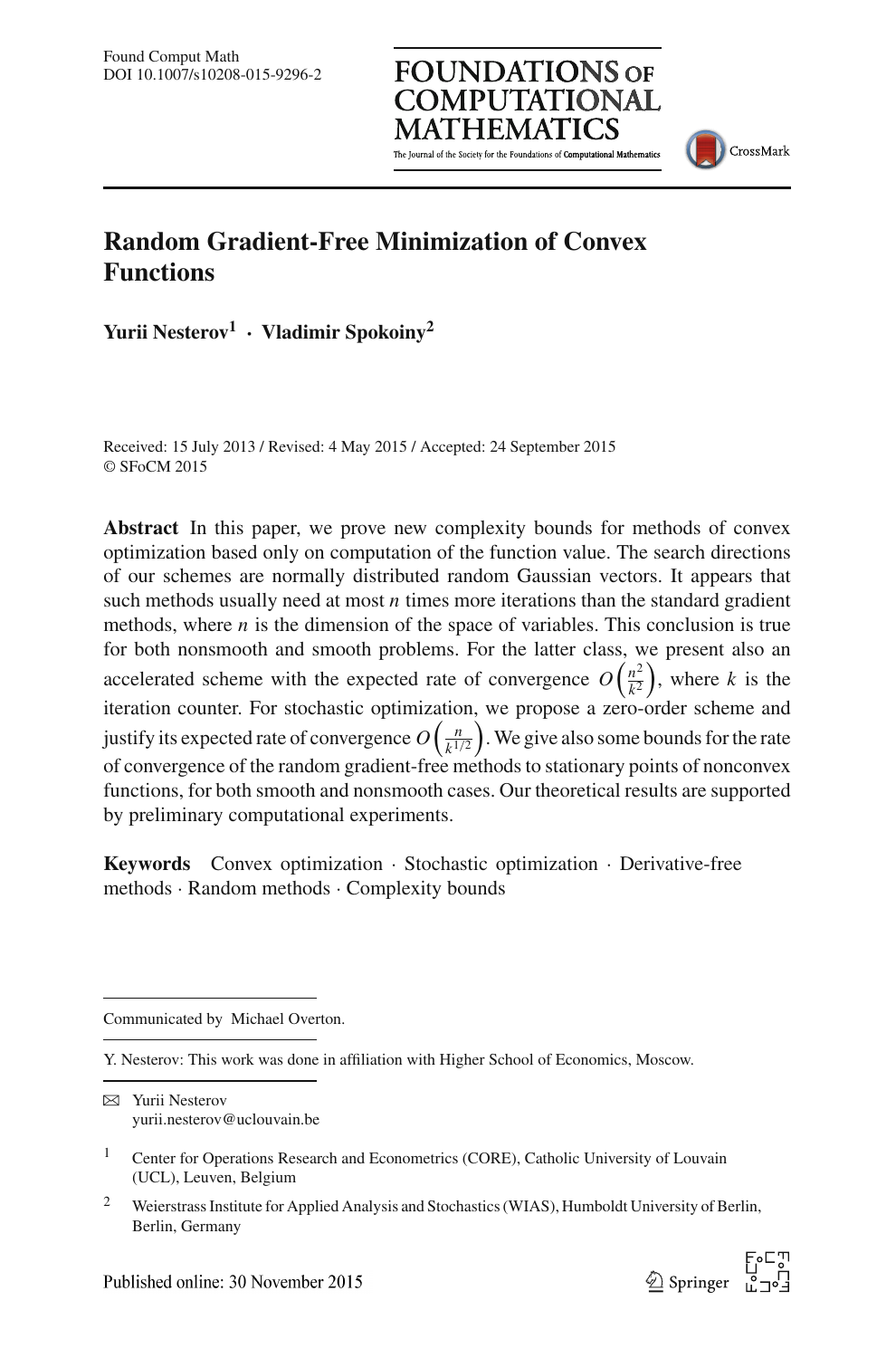#### **Mathematics Subject Classification** 90C25 · 0C47 · 68Q25

#### **1 Introduction**

#### **1.1 Motivation**

Derivative-free optimization methods were among the first schemes suggested in the early days of the development of optimization theory [\[12\]](#page-38-0). These methods have an evident advantage of a simple preparatory stage (the program of computation of the function value is always much simpler than the program for computing the vector of the gradient). However, very soon it was realized that these methods are much more difficult for theoretical investigation. For example, even for moderate dimension, the famous method by Nelder and Mead [\[13\]](#page-38-1) has only an empirical justification up to now (justification for low-dimensional problems were given in [\[10](#page-38-2),[11\]](#page-38-3)). Moreover, the possible rate of convergence of the derivative-free methods (established usually on an empirical level) is far below the efficiency of the usual optimization schemes.

On the other hand, as it was established in the beginning of 1980s, any function, represented by an explicit sequence of differentiable operations, can be automatically equipped with a program for computing the whole vector of its partial derivatives. Moreover, the complexity of this program is at most four times bigger than the complexity of computation of the initial function (this technique is called *Fast Differentiation*, or a backward mode of *Automatic Differentiation*). It seems that this observation destroyed the last arguments for supporting the idea of derivative-free optimization. During several decades, these methods were almost out of computational practice.

However, in the last years, we can see a restoration of the interest to this topic. The current state of the art in this field was recently updated by a comprehensive monograph [\[5](#page-38-4)]. It appears that, despite serious theoretical objections, the derivativefree methods can probably find their place on the software market. For that, there exist at least several reasons.

- In many applied fields, there exist some models, which are represented by an old black-box software for computing only the values of the functional characteristics of the problem. Modification of this software is either too costly or impossible.
- There exist some restrictions for applying the Fast Differentiation technique. In particular, it is necessary to store the results of *all* intermediate computations. Clearly, for some applications, this is impractical by memory limitations.
- In any case, creation of a program for computing partial derivatives requires some (substantial) efforts of a qualified programmer. Very often his/her working time is much more expensive than the computational time. Therefore, in some situations it is reasonable to buy a cheaper software and accept significantly increased computational time.
- Finally, the extension of the notion of the gradient onto nonsmooth case is a nontrivial operation. The generalized gradient *cannot* be formed by partial derivatives. The most popular framework for defining the *set* of local differential characteristics (*Clarke subdifferential* [\[4\]](#page-38-5)) suffers from an incomplete chain rule. The only known technique for automatic computations of such characteristics (*lexicographic differ-*

 $\circled{2}$  Springer  $\bar{L}$   $\exists$   $\circ$   $\exists$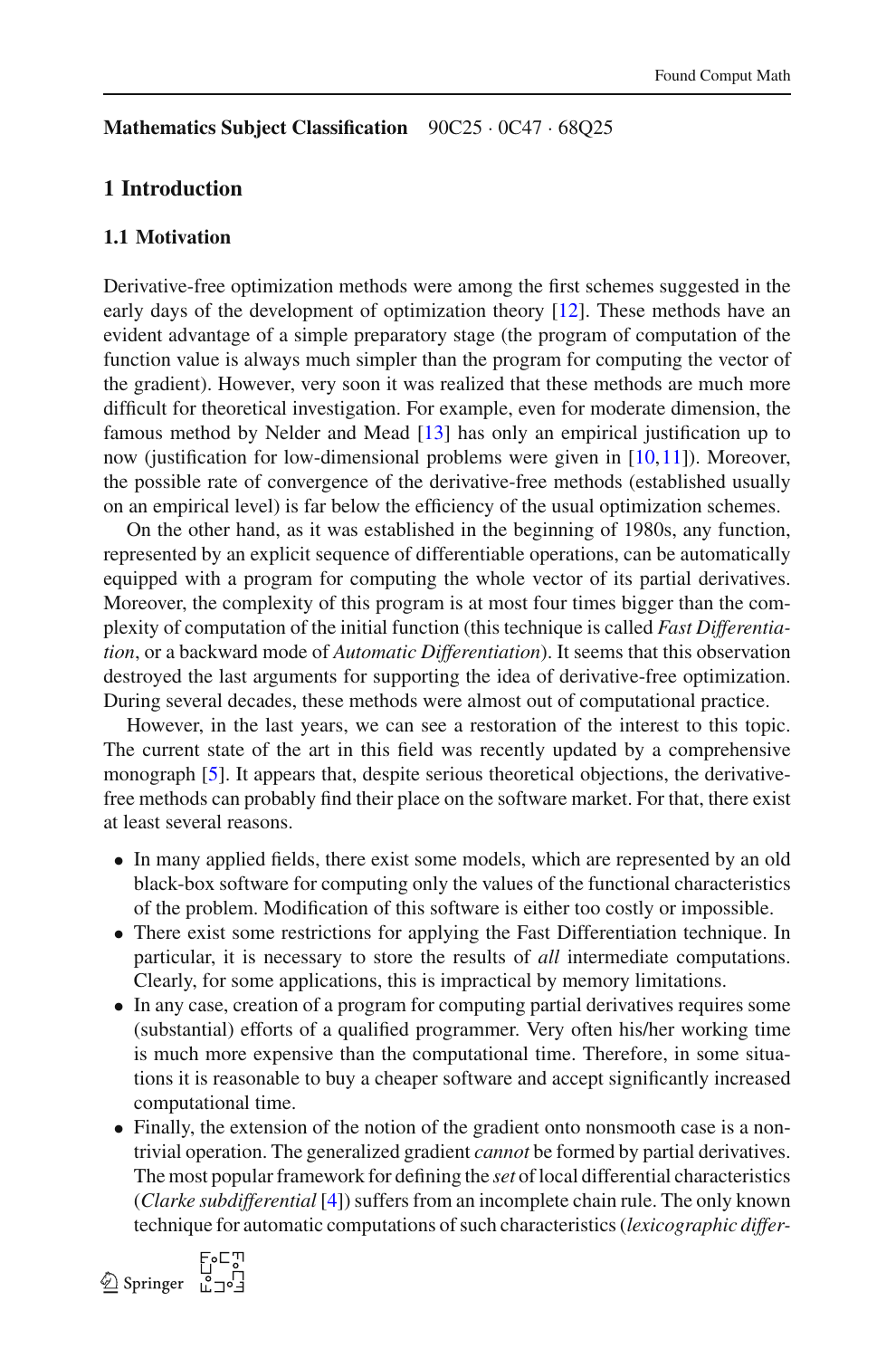*entiation* [\[17](#page-39-0)]) requires an increase in complexity of function evaluation in  $O(n)$ times, where *n* is the number of variables.

Thus, it is interesting to develop the derivative-free optimization methods and obtain the theoretical bounds for their performance. It is interesting that such bounds are almost absent in this field (see, for example, [\[5](#page-38-4)]). One of the few exceptions is a derivative-free version of cutting plane method presented in Section 9.2 of [\[15](#page-39-1)] and improved by [\[21\]](#page-39-2).

In this paper, we present several *random* derivative-free methods and provide them with some complexity bounds for different classes of *convex* optimization problems. As we will see, the complexity analysis is crucial for finding the reasonable values of their parameters.

Our approach can be seen as a combination of several popular ideas. First of all, we mention the *random optimization approach* [\[12\]](#page-38-0), as applied to the problem

<span id="page-2-1"></span>
$$
\min_{x \in R^n} f(x),\tag{1}
$$

where *f* is a differentiable function. It was suggested to sample a point *y* randomly around the current position *x* (in accordance with Gaussian distribution) and move to *y* if  $f(y) < f(x)$ . The performance of this technique for nonconvex functions was estimated in [\[6\]](#page-38-6) and criticized by [\[22\]](#page-39-3) from the numerical point of view.

Different improvements of the random search idea were discussed in Section 3.4 [\[20](#page-39-4)]. In particular, it was mentioned that the scheme

$$
x_{k+1} = x_k - h_k \frac{f(x_k + \mu_k u) - f(x_k)}{\mu_k} u,
$$
\n(2)

<span id="page-2-0"></span>where  $u$  is a random vector distributed uniformly over the unit sphere and converges under assumption  $\mu_k \to 0$ . However, no explicit rules for choosing the parameters were given, and no particular rate of convergence was established.

The main goal of this paper is the complexity analysis of different variants of method [\(2\)](#page-2-0) and its accelerated versions. We study these methods for both smooth and nonsmooth optimization problems. It appears that the most powerful version of the scheme [\(2\)](#page-2-0) corresponds to  $\mu_k \to 0$ . Then we get the following process:

$$
x_{k+1} = x_k - h_k f'(x_k, u)u,
$$
\n(3)

<span id="page-2-2"></span>where  $f'(x, u)$  is a directional derivative of function  $f(x)$  along  $u \in R^n$ . As compared with the gradient, directional derivative is a much simpler object. Its value can be easily computed even for nonconvex nonsmooth functions by a forward differentiation. Or it can be approximated very well by finite differences. Note that in the gradient schemes, the target accuracy  $\epsilon$  for problem [\(1\)](#page-2-1) is not very high. Hence, as we will see, the accuracy of the finite differences can be kept on a reasonable level.

For our technique, it is convenient to work with a normally distributed Gaussian vector  $u \in R^n$ . Then we can define

$$
g_0(x) \stackrel{\text{def}}{=} f'(x, u)u.
$$

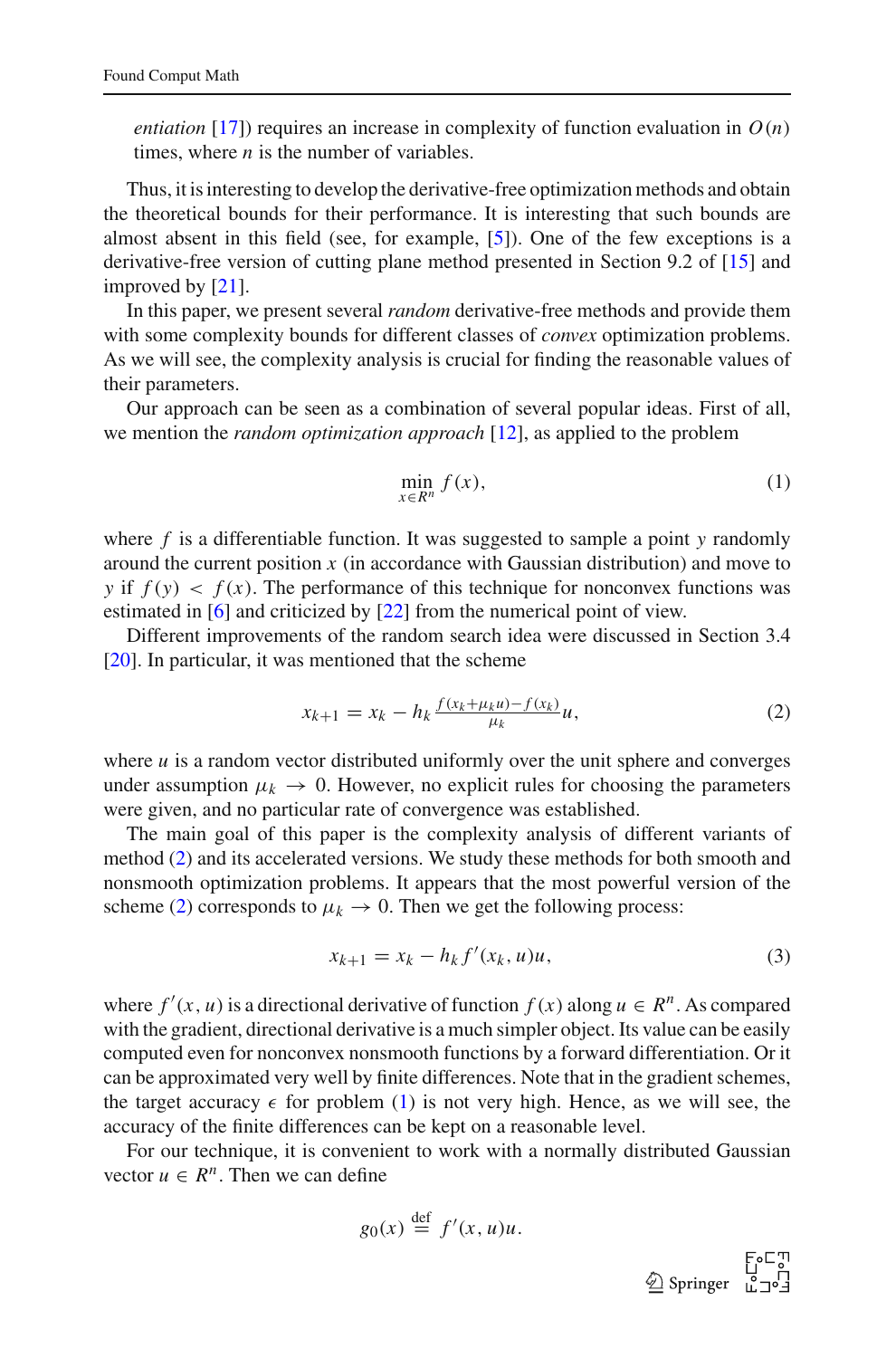It appears that for convex f, vector  $E_u(g_0(x))$  is always a subgradient of f at *x*.

Thus, we can treat the process [\(3\)](#page-2-2) as a method with *random oracle*. Usually, these methods are analyzed in the framework of stochastic approximation (see [\[14\]](#page-39-5) for the state of art of the field). However, our random oracle is very special. The standard assumption in stochastic approximation is the boundedness of the second moment of the random estimate  $\nabla_x F(x, u)$  of the gradient for the objective function  $f(x) =$  $E_u(F(x, u))$ :

$$
E_u(\|\nabla_x F(x, u)\|_2^2) \le M^2, \quad x \in R^n. \tag{4}
$$

(see, for example, condition (2.5) in [\[14\]](#page-39-5)). However, in our case, if *f* is differentiable at *x*, then

$$
E_u(\|g_0(x)\|_2^2) \le (n+4) \|\nabla f(x)\|_2^2.
$$

This relation makes the analysis of our methods much simpler and leads to the faster schemes. In particular, for the method [\(3\)](#page-2-2) as applied to Lipschitz-continuous functions, we can prove that the expected rate of convergence of the objective function is of the order  $O(\sqrt{\frac{n}{k}})$ . If a function has Lipschitz-continuous gradient, then the rate is increased up to  $O(\frac{n}{k})$ . If in addition, our function is strongly convex, then we have a global linear rate of convergence. Note that in the smooth case, using the technique of estimate sequences (e.g., Section 2.2 in [\[16](#page-39-6)]), we can accelerate method [\(3\)](#page-2-2) up to convergence rate  $O(\frac{n^2}{k^2})$  $\frac{1}{2}$ ).

For justifying the versions of random search methods with  $\mu_k > 0$ , we use a smoothed version of the objective function

$$
f_{\mu}(x) = E_{u}(f(x + \mu u)).
$$
\n(5)

<span id="page-3-1"></span>This object is classical in optimization theory. For the complexity analysis of the random search methods, it was used, for example, in Section 9.3 [\[15\]](#page-39-1)<sup>[1](#page-3-0)</sup> However, in their analysis the authors used the first part of the representation

$$
\nabla f_{\mu}(x) = \frac{1}{\mu} E_{\mu}(f(x + \mu u)u) \stackrel{(!)}{=} \frac{1}{\mu} E_{\mu}([f(x + \mu u) - f(x)]u).
$$

In our analysis, we use the second part, which is bounded in  $\mu$ . Hence, our conclusions are more optimistic.

Our results complement a series of developments in the machine learning community, related to randomized algorithms based on zero-order oracles. First algorithms of this type were proposed in [\[8](#page-38-7)] under the name of *bandit convex optimization* for a noisy oracle. The obtained complexity results were of the order  $\epsilon^{-1/4}$  for Lipschitzcontinuous convex functions. Another important contribution is [\[1\]](#page-38-8), where the authors consider a noisy zero-order oracle and obtain complexity results for different classes

<span id="page-3-0"></span><sup>&</sup>lt;sup>1</sup> In [\[15\]](#page-39-1), *u* was uniformly distributed over a unit ball. In our comparison, we use a direct translation of the constructions in [\[15](#page-39-1)] into the language of the normal Gaussian distribution.

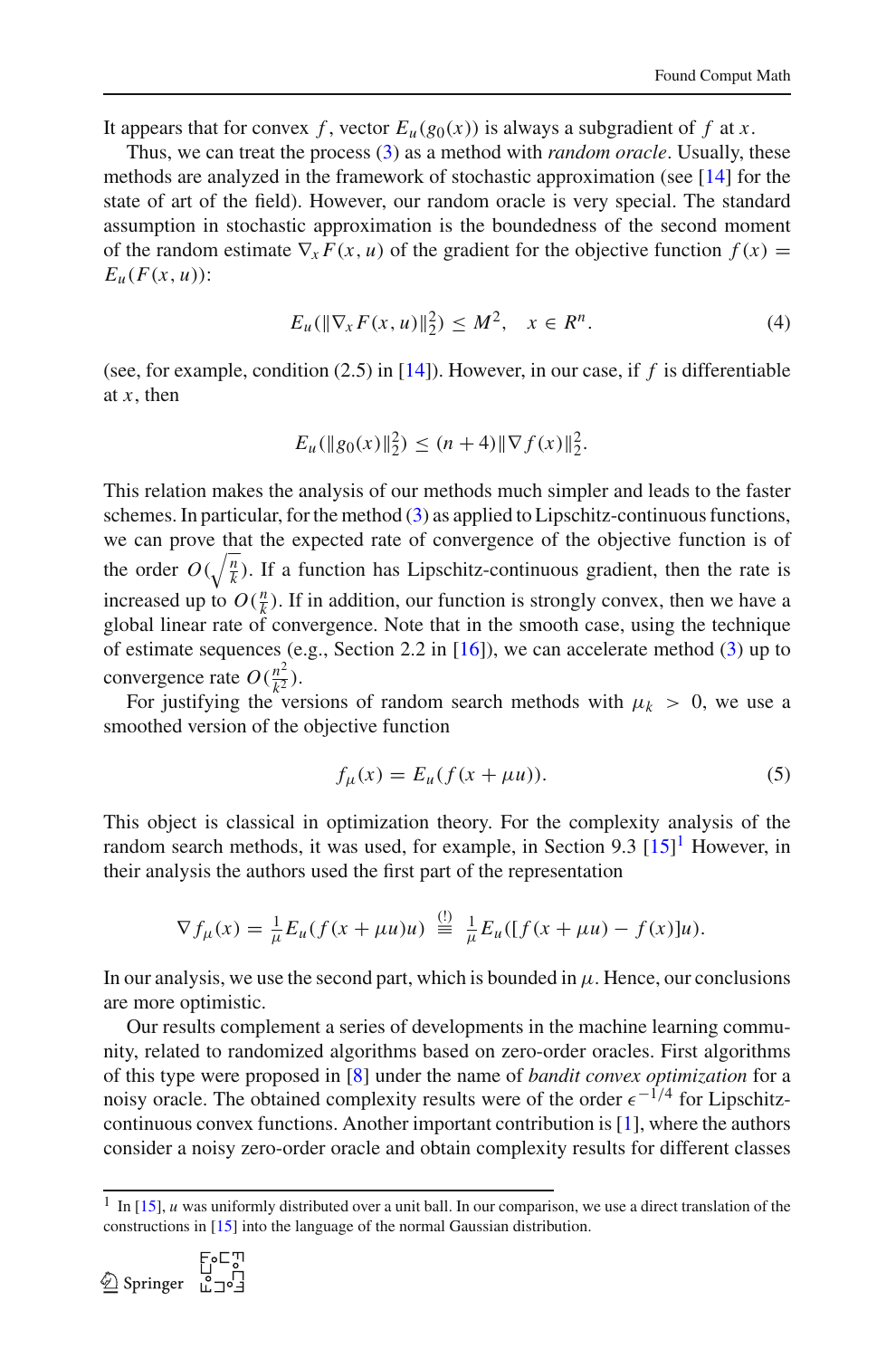of convex functions (e.g.,  $O(\frac{n^4}{\epsilon^2})$  $\frac{n}{\epsilon^2}$ ) for Lipschitz-continuous functions). In [\[2\]](#page-38-9), the model of the oracle admits even more noise. It seems that the methods with the absence of noise were not in the main focus of this line of research.

Randomized optimization algorithms were intensively studied in the theoretical computer science literature in the framework of random walks in convex sets (e.g., [\[3](#page-38-10)]). For global optimization, many authors were applying randomization ideas (e.g., [\[9](#page-38-11)]; see also [\[7\]](#page-38-12) for relevant lower bounds). In our approach, we significantly simplify the analysis allowing random displacements in the full neighborhood of the current test point.

This paper is an extended version of preprint [\[18](#page-39-7)].

#### **1.2 Contents**

In Sect. [2,](#page-5-0) we introduce the *Gaussian smoothing* [\(5\)](#page-3-1) and study its properties. In particular, for different functional classes, we estimate the error of approximation of the objective function and the gradient with respect to the smoothing parameter  $\mu$ . The proofs of all statements of this section can be found in "Appendix".

In Sect. [3,](#page-9-0) we introduce the *random gradient-free oracles*, which are based either on finite differences or on directional derivatives. The main results of this section are the upper bounds for the expected values of squared norms of these oracles. In Sect. [4,](#page-13-0) we apply the simple random search method to a nonsmooth convex optimization problem with simple convex constraints. We show that the scheme  $(3)$  works at most in  $O(n)$ times slower than the usual subgradient method. For the finite-difference version [\(2\)](#page-2-0), this factor is increased up to  $O(n^2)$ . Both methods can be naturally modified to be used for stochastic programming problems.

In Sect. [5,](#page-18-0) we estimate the performance of method [\(2\)](#page-2-0) on smooth optimization problems. We show that, under proper choice of parameters, it works at most *n* times slower than the usual gradient method. In Sect. [6,](#page-21-0) we consider an accelerated version of this scheme with the convergence rate  $O(\frac{n^2}{k^2})$  $\frac{n^2}{k^2}$ ). For all methods, we derive the upper bounds for the value of the smoothing parameter  $\mu$ . It appears that in all situations, their dependence in  $\epsilon$  and *n* is quite moderate. For example, for the fast random search presented in Sect. [6,](#page-21-0) the average size of the trial step  $\mu u$  is of the order  $O(n^{-1/2} \epsilon^{3/4})$ , where  $\epsilon$  is the target accuracy for solving [\(1\)](#page-2-1). For the simple random search, this average size is even better:  $O(n^{-1/2} \epsilon^{1/2})$ .

In Sect. [7,](#page-25-0) we estimate a rate of convergence for the random search methods to a stationary point of a nonconvex function (in terms of the norm of the gradient). We consider both smooth and nonsmooth cases. Finally, in Sect. [8,](#page-27-0) we present the preliminary computational results. In the tested methods, we were checking the validity of our theoretical conclusions on stability and the rate of convergence of the scheme, as compared with the prototype gradient methods.

#### **1.3 Notation**

For a finite-dimensional space *E*, we denote by *E* ∗ its dual space. The value of a linear function  $s \in E^*$  at point  $x \in E$  is denoted by  $\langle s, x \rangle$ . We endow the spaces *E* and  $E^*$ with Euclidean norms

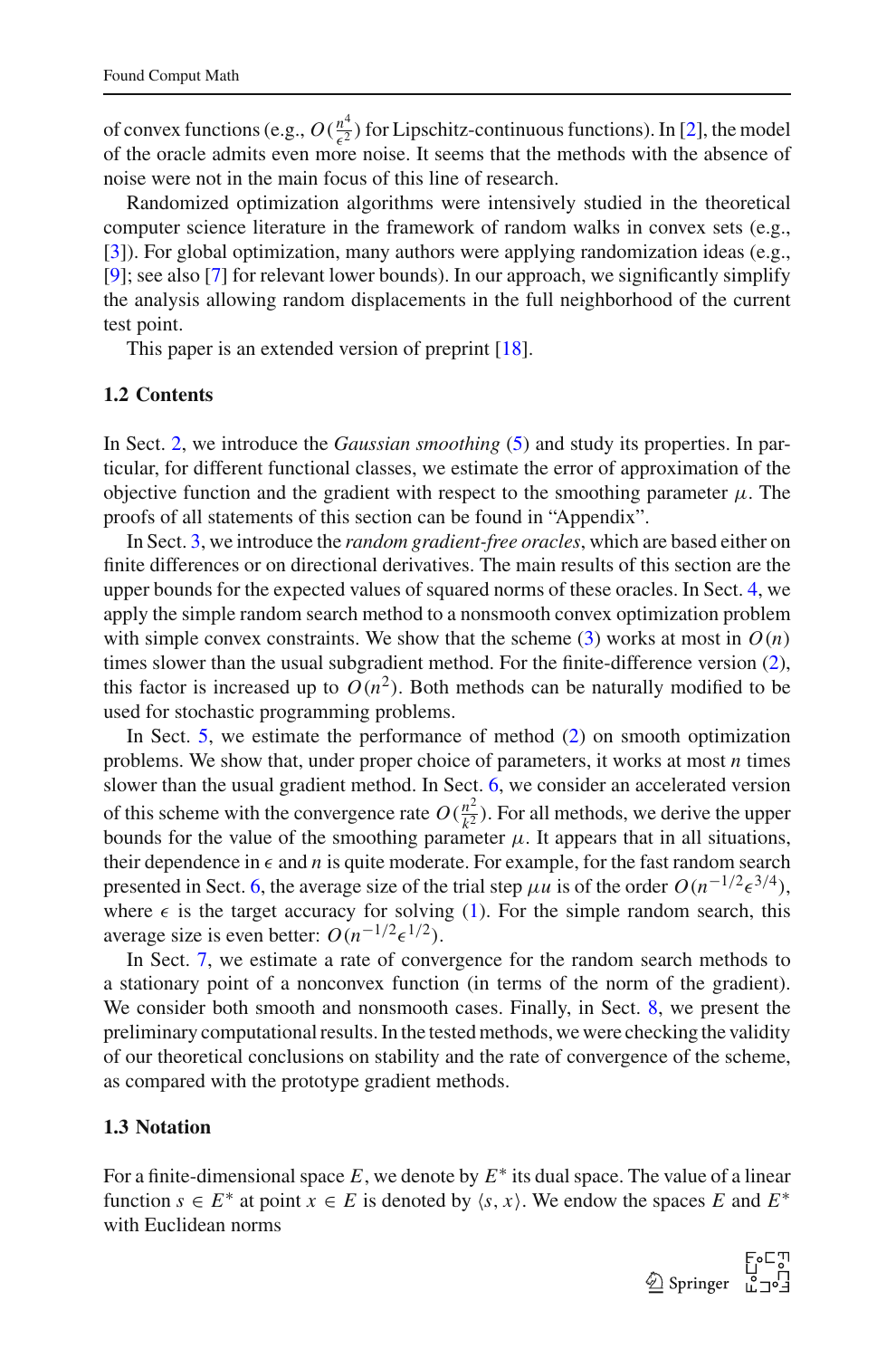$$
||x|| = \langle Bx, x \rangle^{1/2}, \ x \in E, \quad ||s||_* = \langle s, B^{-1}s \rangle^{1/2}, \ s \in E^*,
$$

where  $B = B^* > 0$  is a linear operator from *E* to  $E^*$ . For any  $u \in E$ , we denote by *uu*∗ a linear operator from *E* ∗ to *E*, which acts as follows:

$$
uu^*(s) = u \cdot \langle s, u \rangle, \quad s \in E^*.
$$

In this paper, we consider functions with different levels of smoothness. It is indicated by the following notation.

- $\bullet$  *f* ∈ *C*<sup>0,0</sup>(*E*) if  $|f(x) f(y)| \le L_0(f) ||x y||, x, y \in E$ .
- *f* ∈ *C*<sup>1,1</sup>(*E*) if  $||\nabla f(x) \nabla f(y)||_* \le L_1(f) ||x y||, x, y \in E$ . This condition is equivalent to the following inequality:

$$
|f(y) - f(x) - \langle \nabla f(x), y - x \rangle| \le \frac{1}{2} L_1(f) \|x - y\|^2, \quad x, y \in E. \tag{6}
$$

•  $f \in C^{2,2}(E)$  if  $\|\nabla^2 f(x) - \nabla^2 f(y)\| \le L_2(f) \|x - y\|, x, y \in E$ . This condition is equivalent to the inequality

$$
|f(y) - f(x) - \langle \nabla f(x), y - x \rangle| - \frac{1}{2} \langle \nabla^2 f(x)(y - x), y - x \rangle|
$$
  

$$
\leq \frac{1}{6} L_2(f) \|x - y\|^3, \quad x, y \in E.
$$
 (7)

We say that  $f \in C^{1,1}(E)$  is strongly convex, if for any *x* and  $y \in E$  we have

$$
f(y) \ge f(x) + \langle \nabla f(x), y - x \rangle + \frac{\tau(f)}{2} \|y - x\|^2,
$$
 (8)

where  $\tau(f) > 0$  is the *convexity parameter*.

Let  $\epsilon > 0$ . For convex function *f*, we denote by  $\partial f_{\epsilon}(x)$  its  $\epsilon$ -subdifferential at *x* ∈ *E*:

$$
f(y) \ge f(x) - \epsilon + \langle g, y - x \rangle, \quad g \in \partial f_{\epsilon}(x), \ y \in E.
$$

If  $\epsilon = 0$ , we simplify this notation to  $\partial f(x)$ .

#### <span id="page-5-0"></span>**2 Gaussian Smoothing**

Consider a function  $f : E \to R$ . We assume that at each point  $x \in E$ , it is differentiable along any direction. Let us form its *Gaussian approximation*

$$
f_{\mu}(x) = \frac{1}{\kappa} \int\limits_{E} f(x + \mu u) e^{-\frac{1}{2}||u||^2} du,
$$
 (9)

<span id="page-5-2"></span>where

$$
\kappa \stackrel{\text{def}}{=} \int_{E} e^{-\frac{1}{2}||u||^2} du = \frac{(2\pi)^{n/2}}{[\det B]^{1/2}}.
$$
 (10)

<span id="page-5-1"></span> $\bigcirc$  Springer  $\overline{u}$ :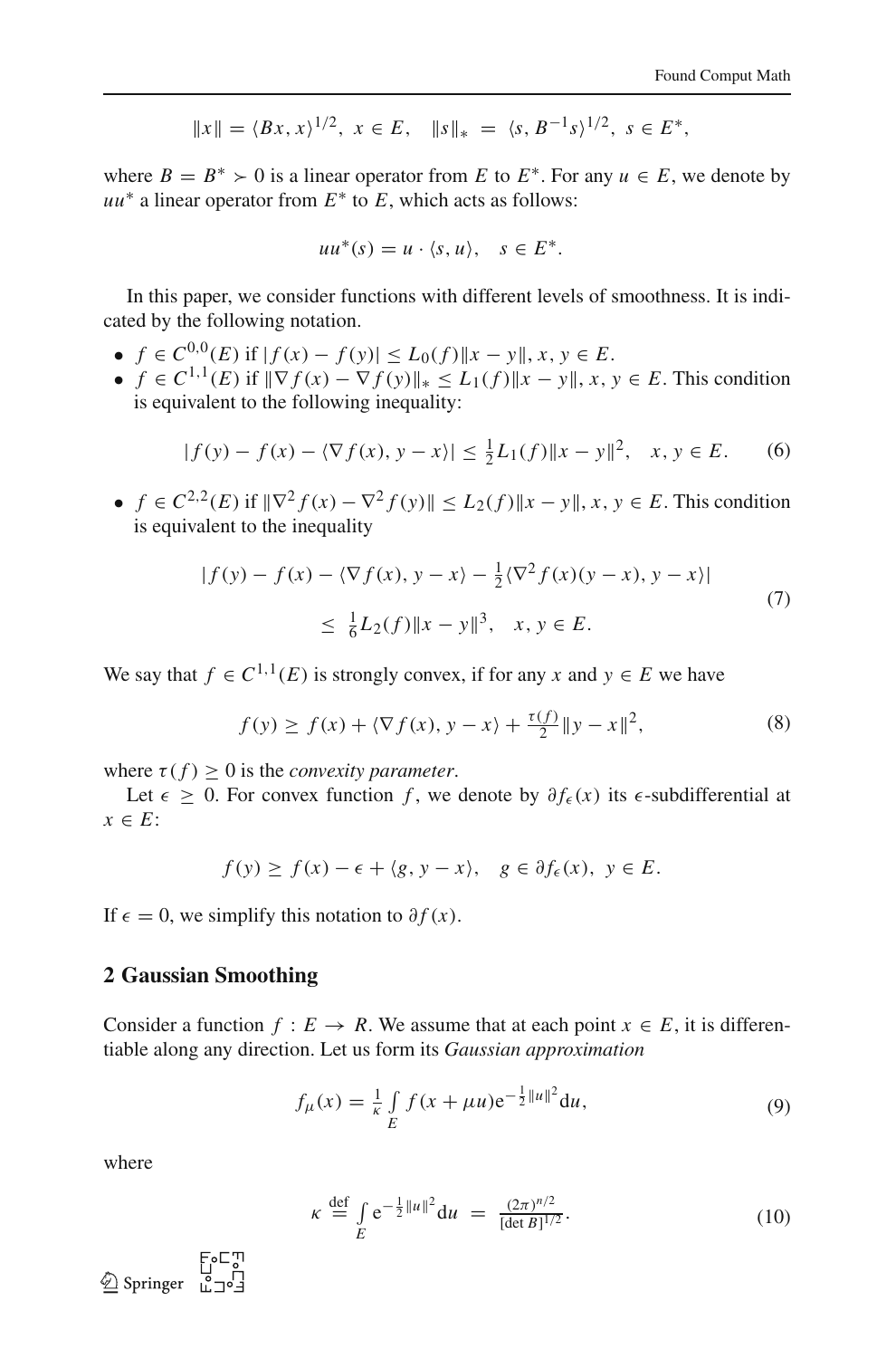All results of this section, related to the properties of this function, are rather general. Therefore, we put their proofs in "Appendix".

As we will see later, for  $\mu > 0$  function  $f_{\mu}$  is always differentiable, and  $\mu \ge 0$ plays a role of smoothing parameter. Clearly,  $\frac{1}{\kappa} \int$ *E*  $ue^{-\frac{1}{2}||u||^2}du = 0$ . Therefore, if *f* is convex and  $g \in \partial f(x)$ , then

$$
f_{\mu}(x) \ge \frac{1}{\kappa} \int\limits_{E} [f(x) + \mu \langle g, u \rangle] e^{-\frac{1}{2} ||u||^2} du = f(x).
$$
 (11)

Note that in general,  $f_\mu$  has better properties than  $f$ . At least, all initial characteristics of *f* are preserved by any  $f_{\mu}$  with  $\mu \ge 0$ .

- If  $f$  is convex, then  $f_\mu$  is also convex.
- If *f* ∈  $C^{0,0}$ , then  $f_\mu$  ∈  $C^{0,0}$  and  $L_0(f_\mu) \le L_0(f)$ . Indeed, for all *x*, *y* ∈ *E* we have

$$
|f_{\mu}(x) - f_{\mu}(y)| \leq \frac{1}{\kappa} \int\limits_{E} |f(x + \mu u) - f(y + \mu u)| e^{-\frac{1}{2}||u||^2} du \leq L_0(f) ||x - y||.
$$

• If  $f \in C^{1,1}$ , then  $f_{\mu} \in C^{1,1}$  and  $L_1(f_{\mu}) \le L_1(f)$ :

$$
\|\nabla f_{\mu}(x) - \nabla f_{\mu}(y)\|_{*} \leq \frac{1}{\kappa} \int_{E} \|\nabla f(x + \mu u) - \nabla f(y + \mu u)\|_{*} e^{-\frac{1}{2} \|u\|^{2}} du
$$
  
\n
$$
\leq L_{1}(f) \|x - y\|, \quad x, y \in E.
$$
\n(12)

From definition [\(10\)](#page-5-1), we get also the identity

$$
\ln \int\limits_E e^{-\frac{1}{2}\langle Bu, u\rangle} \mathrm{d}u \equiv \frac{n}{2} \ln(2\pi) - \frac{1}{2} \ln \det B.
$$

<span id="page-6-0"></span>Differentiating this identity in *B*, we get the following representation:

$$
\frac{1}{\kappa} \int_{E} u u^* e^{-\frac{1}{2} ||u||^2} du = B^{-1}.
$$
 (13)

Taking a scalar product of this equality with *B*, we obtain

$$
\frac{1}{\kappa} \int\limits_{E} \|u\|^2 e^{-\frac{1}{2} \|u\|^2} du = n.
$$
 (14)

In what follows, we often need upper bounds for the moments  $M_p \stackrel{\text{def}}{=} \frac{1}{\kappa} \int$  $\int_E ||u||^p$  $e^{-\frac{1}{2}||u||^2}$ du. We have exact simple values for two cases:

$$
M_0 \stackrel{(10)}{=} 1, \quad M_2 \stackrel{(14)}{=} n. \tag{15}
$$

 $\overset{\bigoplus}{\underline{\mathbb{Q}}}$  Springer  $\overset{\text{Fol}}{\underset{\text{L}}{\mathbb{Q}}}$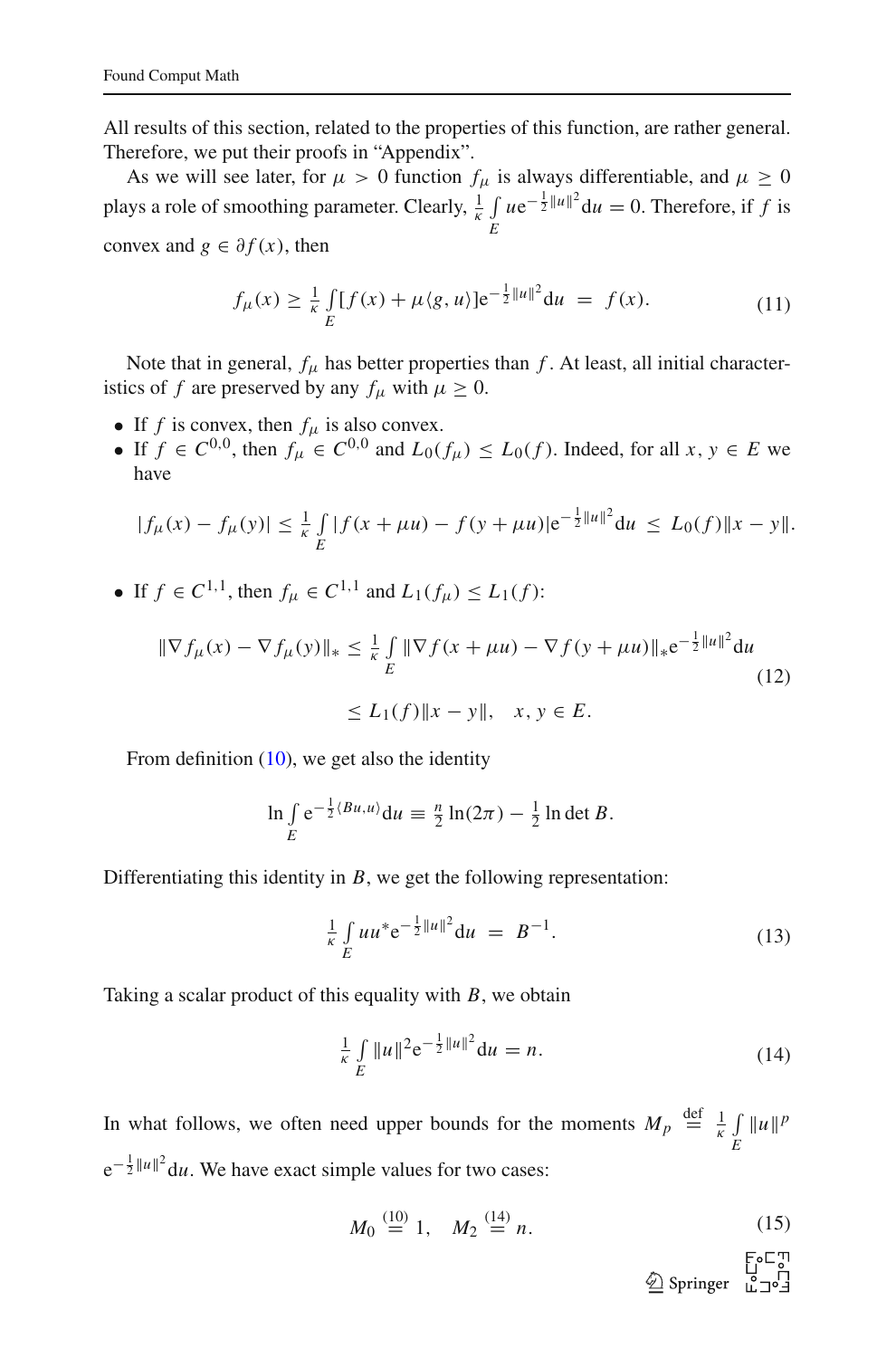For other cases, we will use the following simple bounds.

**Lemma 1** *For*  $p \in [0, 2]$ *, we have* 

<span id="page-7-3"></span>
$$
M_p \le n^{p/2}.\tag{16}
$$

*If*  $p \geq 2$ *, then we have two-side bounds* 

<span id="page-7-5"></span><span id="page-7-4"></span>
$$
n^{p/2} \le M_p \le (p+n)^{p/2}.
$$
 (17)

<span id="page-7-2"></span>Now we can prove the following useful result.

**Theorem 1** *Let*  $f \in C^{0,0}(E)$ *, then* 

$$
|f_{\mu}(x) - f(x)| \le \mu L_0(f) n^{1/2}, \quad x \in E. \tag{18}
$$

<span id="page-7-1"></span> $If f \in C^{1,1}(E)$ , then

$$
|f_{\mu}(x) - f(x)| \le \frac{\mu^2}{2} L_1(f)n, \quad x \in E. \tag{19}
$$

*Finally, if*  $f \in C^{2,2}(E)$ *, then* 

$$
|f_{\mu}(x) - f(x) - \frac{\mu^2}{2} \langle \nabla^2 f(x), B^{-1} \rangle| \le \frac{\mu^3}{3} L_2(f)(n+3)^{3/2}, \quad x \in E. \tag{20}
$$

<span id="page-7-0"></span>Inequality [\(20\)](#page-7-0) shows that increasing the level of smoothness of function *f* beyond  $C^{1,1}(E)$  cannot improve the quality of approximation of *f* by  $f_\mu$ . If, for example, *f* is quadratic and  $\nabla^2 f(x) \equiv G$ , then

$$
f_{\mu}(x) \stackrel{(20)}{=} f(x) + \frac{\mu^2}{2} \langle G, B^{-1} \rangle.
$$

The constant term in this identity can reach the right-hand side of inequality [\(19\)](#page-7-1).

For any positive  $\mu$ , function  $f_{\mu}$  is differentiable. Let us obtain a convenient expression for its gradient. For that, we rewrite definition [\(9\)](#page-5-2) in another form by introducing a new integration variable  $y = x + \mu u$ :

$$
f_{\mu}(x) = \frac{1}{\mu^{n_{K}}} \int_{E} f(y) e^{-\frac{1}{2\mu^{2}} \|y - x\|^{2}} dy.
$$

Since the value and the partial derivative in *x* of the argument of this integral are continuous in  $(x, y)$ , we can apply the standard differentiation rule for finding the gradient:

الل⊃ة E<br>| Springer<br>12°5 Springer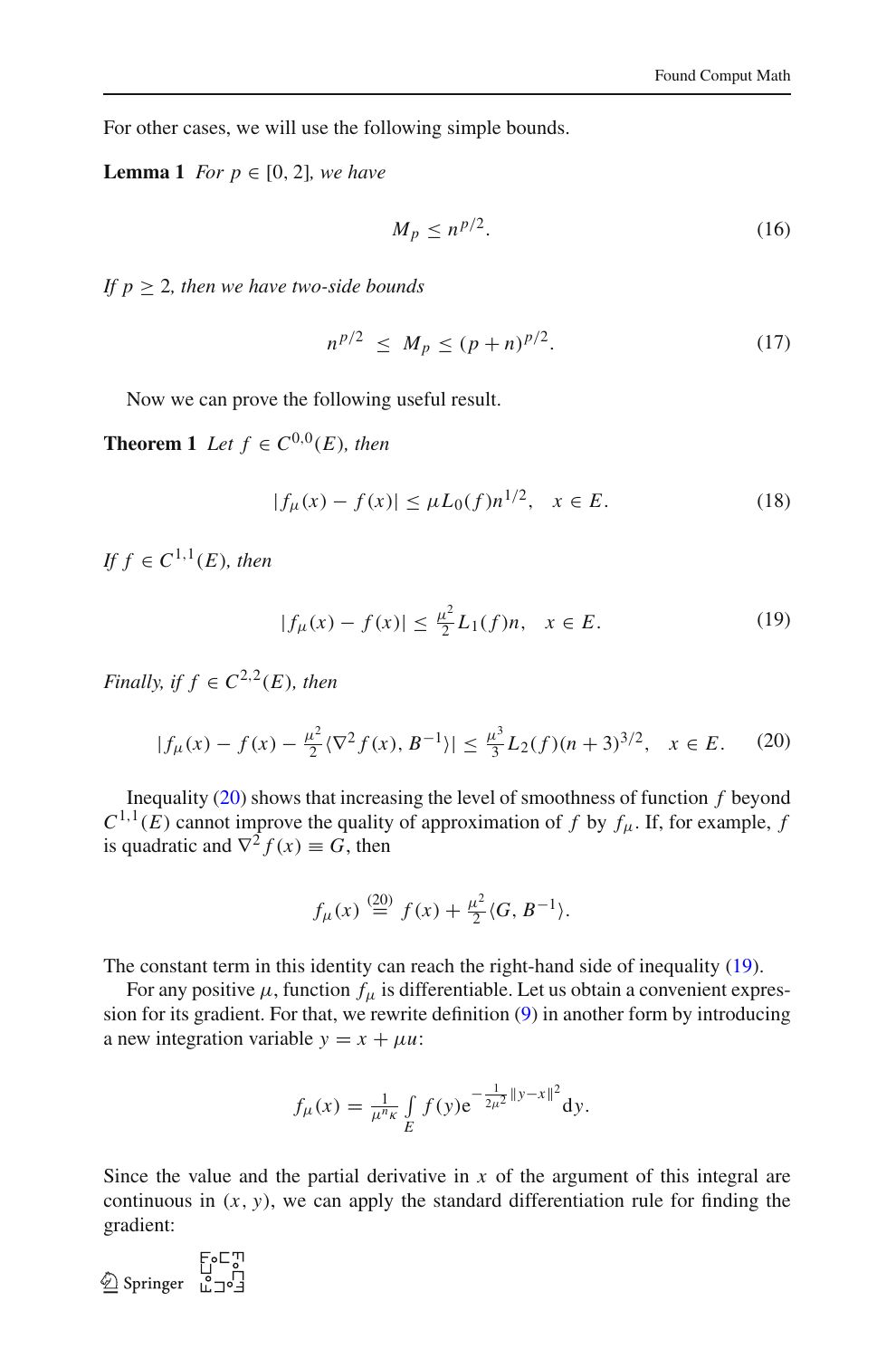$$
\nabla f_{\mu}(x) = \frac{1}{\mu^{n+2\kappa}} \int_{E} f(y) e^{-\frac{1}{2\mu^{2}} \|y - x\|^{2}} B(y - x) dy
$$
  

$$
= \frac{1}{\mu\kappa} \int_{E} f(x + \mu u) e^{-\frac{1}{2} \|u\|^{2}} B u du
$$
 (21)  

$$
= \frac{1}{\kappa} \int_{E} \frac{f(x + \mu u) - f(x)}{\mu} e^{-\frac{1}{2} \|u\|^{2}} B u du.
$$

<span id="page-8-0"></span>It appears that this gradient is Lipschitz-continuous even if the gradient of *f* is not. **Lemma 2** *Let*  $f \in C^{0,0}(E)$  *and*  $\mu > 0$ *. Then*  $f_{\mu} \in C^{1,1}(E)$  *with* 

<span id="page-8-6"></span>
$$
L_1(f_\mu) = \frac{n^{1/2}}{\mu} L_0(f). \tag{22}
$$

Denote by  $f'(x, u)$  the directional derivative of  $f$  at point  $x$  along direction  $u$ :

$$
f'(x, u) = \lim_{\alpha \downarrow 0} \frac{1}{\alpha} [f(x + \alpha u) - f(x)].
$$
\n(23)

<span id="page-8-1"></span>Then we can define the limiting vector of the gradients  $(21)$ :

$$
\nabla f_0(x) = \frac{1}{\kappa} \int\limits_E f'(x, u) e^{-\frac{1}{2} ||u||^2} Bu \, du. \tag{24}
$$

Note that at each  $x \in E$ , the vector [\(24\)](#page-8-1) is uniquely defined. If f is differentiable at *x*, then

$$
\nabla f_0(x) = \frac{1}{\kappa} \int\limits_E \langle \nabla f(x), u \rangle e^{-\frac{1}{2}||u||^2} Bu \, du \stackrel{(13)}{=} \nabla f(x). \tag{25}
$$

<span id="page-8-5"></span><span id="page-8-3"></span>Let us prove that in convex case,  $\nabla f_\mu(x)$  always belongs to some  $\epsilon$ -subdifferential of function *f* .

**Theorem 2** *Let f be convex and Lipschitz continuous. Then, for any*  $x \in E$  *and*  $\mu \geq 0$ *, we have* 

$$
\nabla f_{\mu}(x) \in \partial_{\epsilon} f(x), \quad \epsilon = \mu L_0(f) n^{1/2}.
$$

<span id="page-8-4"></span><span id="page-8-2"></span>Note that expression [\(21\)](#page-8-0) can be rewritten in the following form:

$$
\nabla f_{\mu}(x) = \frac{1}{\kappa} \int_{E} \frac{f(x) - f(x - \mu u)}{\mu} e^{-\frac{1}{2} ||u||^2} Bu \, du
$$
\n
$$
\stackrel{(21)}{=} \frac{1}{\kappa} \int_{E} \frac{f(x + \mu u) - f(x - \mu u)}{2\mu} e^{-\frac{1}{2} ||u||^2} Bu \, du.
$$
\n(26)

 $\overset{\bigcirc}{\underline{\otimes}}$  Springer  $\overset{\bigcup}{\phantom{\bigcup}}$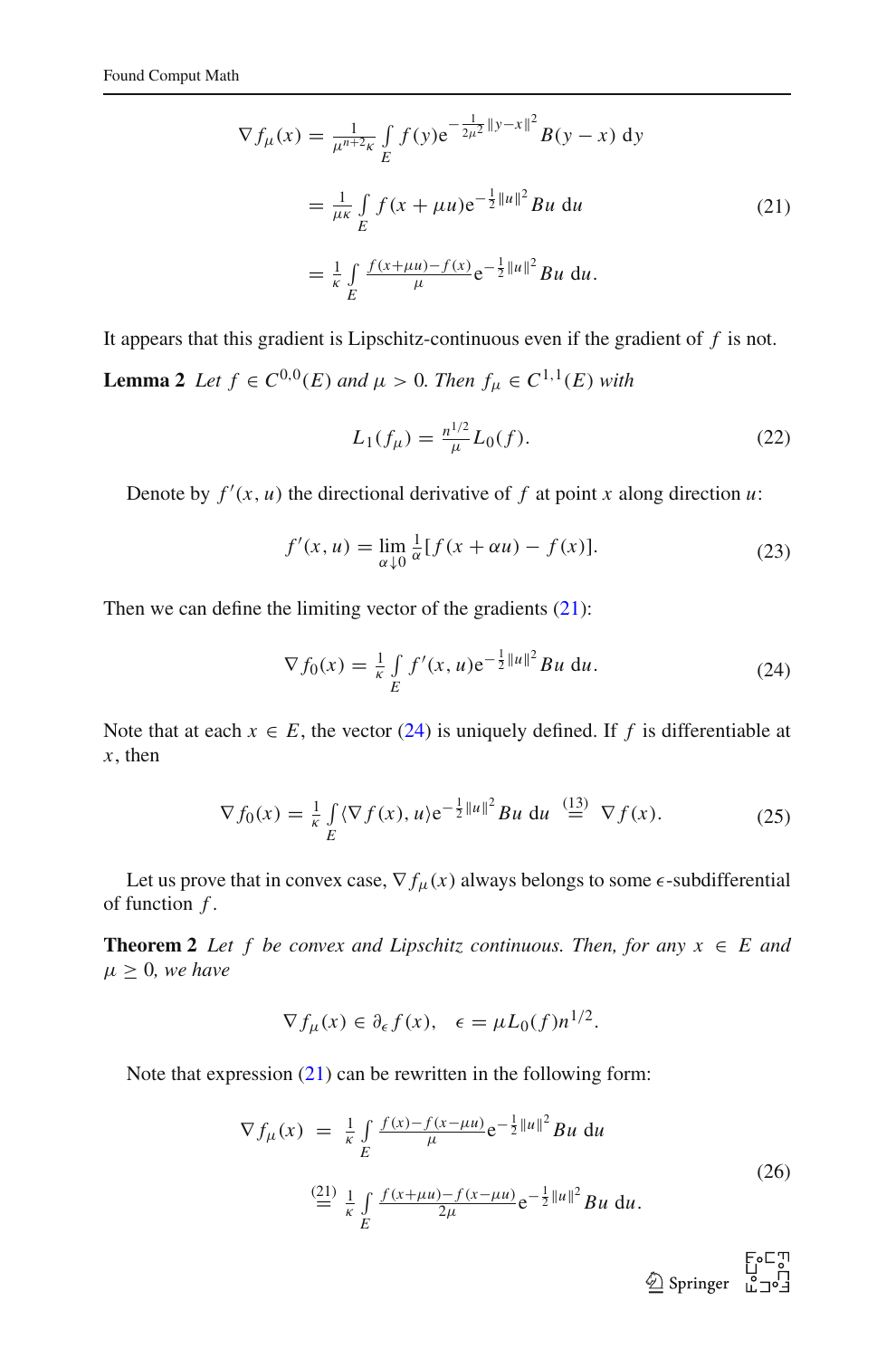**Lemma 3** *If*  $f \in C^{1,1}(E)$ *, then* 

$$
\|\nabla f_{\mu}(x) - \nabla f(x)\|_{*} \le \frac{\mu}{2} L_1(f)(n+3)^{3/2}.
$$
 (27)

*For*  $f \in C^{2,2}(E)$ , we can guarantee that

<span id="page-9-3"></span>
$$
\|\nabla f_{\mu}(x) - \nabla f(x)\|_{*} \le \frac{\mu^{2}}{6} L_{2}(f)(n+4)^{2}.
$$
 (28)

Finally, we prove one more relation between the gradients of  $f$  and  $f_{\mu}$ .

**Lemma 4** *Let*  $f \in C^{1,1}(E)$ *. Then, for any*  $x \in E$ *, we have* 

$$
\|\nabla f(x)\|_{*}^{2} \le 2\|\nabla f_{\mu}(x)\|_{*}^{2} + \frac{\mu^{2}}{2}L_{1}^{2}(f)(n+6)^{3}.
$$
 (29)

#### <span id="page-9-0"></span>**3 Random Gradient-Free Oracles**

Let random vector  $u \in E$  have Gaussian distribution with correlation operator  $B^{-1}$ . Denote by  $E_u(\psi(u))$  the expectation of corresponding random variable. For  $\mu \geq 0$ , using expressions [\(21\)](#page-8-0), [\(26\)](#page-8-2), and [\(24\)](#page-8-1), we can define the following *random gradientfree oracles*:

- **1**. Generate random $u \in E$  and return  $g_{\mu}(x) = \frac{f(x + \mu u) f(x)}{\mu} \cdot Bu$ .
- **2**. Generate random $u \in E$  and return  $\hat{g}_{\mu}(x) = \frac{f(x + \mu u) f(x \mu u)}{2\mu} \cdot Bu$ . (30)
- **3**. Generate random $u \in E$  and return  $g_0(x) = f'(x, u) \cdot Bu$ .

<span id="page-9-2"></span>As we will see later, oracles  $g_{\mu}$  and  $\hat{g}_{\mu}$  are more suitable for minimizing smooth functions. Oracle  $g_0$  is more universal. It can be also used for minimizing nonsmooth convex functions. Recall that in view of  $(24)$  and Theorem [2,](#page-8-3) we have<sup>[2](#page-9-1)</sup>

$$
E_u(g_0(x)) = \nabla f_0(x) \in \partial f(x). \tag{31}
$$

We can establish now several useful upper bounds. First of all, note that for function *f* differentiable at point *x*, we have

$$
\|g_0(x)\|_*^2 = \langle \nabla f(x), u \rangle^2 \cdot \|u\|^2 \leq \|\nabla f(x)\|_*^2 \cdot \|u\|^4.
$$

<span id="page-9-1"></span><sup>2</sup> Presence of this oracle is the main reason why we call our methods *gradient* free (not *derivative free*!). Indeed, directional derivative is a much simpler object as compared with the gradient. It can be easily defined for a very large class of functions. At the same time, definition of the *gradient* (or subgradient) is much more involved. It is well known that in nonsmooth case, collection of partial derivatives *is not* a subgradient of convex function. For nonsmooth nonconvex functions, the possibility of computing a single subgradient needs a serious mathematical justification [\[17\]](#page-39-0). On the other hand, if we have an access to a program for computing the value of our function, then the program for computing directional derivatives can be obtained by a trivial automatic *forward* differentiation.

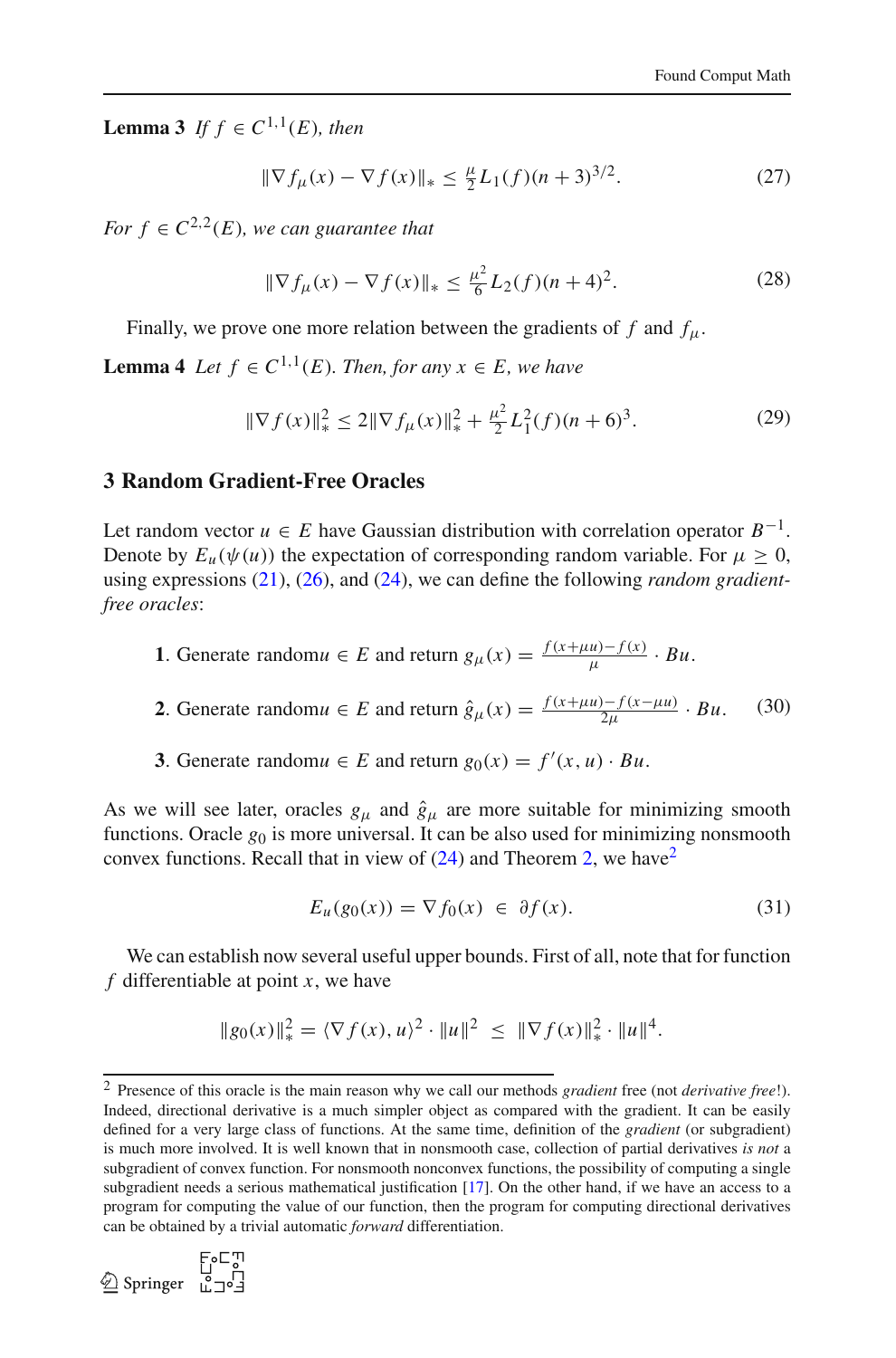Hence,  $E_u(\|g_0(x)\|_*^2)$  $\int_{0}^{2} \leq (n+4)^2 \|\nabla f(x)\|_{*}^{2}$ ∗ . It appears that this bound can be significantly strengthened.

<span id="page-10-0"></span>**Theorem 3** 1. *If f is differentiable at x, then*

$$
E_u(\|g_0(x)\|_{*}^2) \le (n+4) \|\nabla f(x)\|_{*}^2. \tag{32}
$$

2. Let f be convex. Denote  $D(x) = \text{diam }\partial f(x)$ . Then, for any  $x \in E$  we have

$$
E_u(\|g_0(x)\|_*^2) \le (n+4) \left( \|\nabla f_0(x)\|_*^2 + nD^2(x) \right). \tag{33}
$$

*Proof* Indeed, let us fix  $\tau \in (0, 1)$ . Then,

$$
E_u(||g_0(x)||_*^2) \stackrel{(30)}{=} \frac{1}{\kappa} \int_E ||u||^2 e^{-\frac{1}{2}||u||^2} f'(x, u)^2 du
$$
  
\n
$$
= \frac{1}{\kappa} \int_E ||u||^2 e^{-\frac{\tau}{2}||u||^2} f'(x, u)^2 e^{-\frac{1-\tau}{2}||u||^2} du
$$
  
\n
$$
\stackrel{(80)}{\leq} \frac{2}{\kappa \tau e} \int_E f'(x, u)^2 e^{-\frac{1-\tau}{2}||u||^2} du
$$
  
\n
$$
= \frac{2}{\kappa \tau (1-\tau)^{1+\eta/2} e} \int_E f'(x, u)^2 e^{-\frac{1}{2}||u||^2} du.
$$

The minimum of the right-hand side in  $\tau$  is attained for  $\tau_* = \frac{2}{n+4}$ . In this case,

$$
\tau_*(1-\tau_*)^{\frac{n+2}{2}} = \frac{2}{n+4} \left(\frac{n+2}{n+4}\right)^{\frac{n+2}{2}} > \frac{2}{(n+4)e}.
$$

Therefore,

$$
E_u(\|g_0(x)\|_{*}^2) \leq \frac{n+4}{\kappa} \int\limits_{E} f'(x,u)^2 e^{-\frac{1}{2}\|u\|^2} du.
$$

If *f* is differentiable at *x*, then  $f'(x, u) = \langle \nabla f(x), u \rangle$ , and we get [\(32\)](#page-10-0) from [\(13\)](#page-6-0).

Suppose that  $f$  is convex and not differentiable at  $x$ . Denote by  $g(u)$  an arbitrary point from the set Arg  $\max_{g} \{ \langle g, u \rangle : g \in \partial f(x) \}.$  Then

$$
f'(x, u)^2 = (\langle \nabla f_0(x), u \rangle + \langle g(u) - \nabla f_0(x), u \rangle)^2.
$$
  
 
$$
\circled{F}^{\subset \mathbb{C}^n}
$$
  
 
$$
\circled{F}^{\subset \mathbb{C}^n}
$$
  
 
$$
\circled{F}^{\subset \mathbb{C}^n}
$$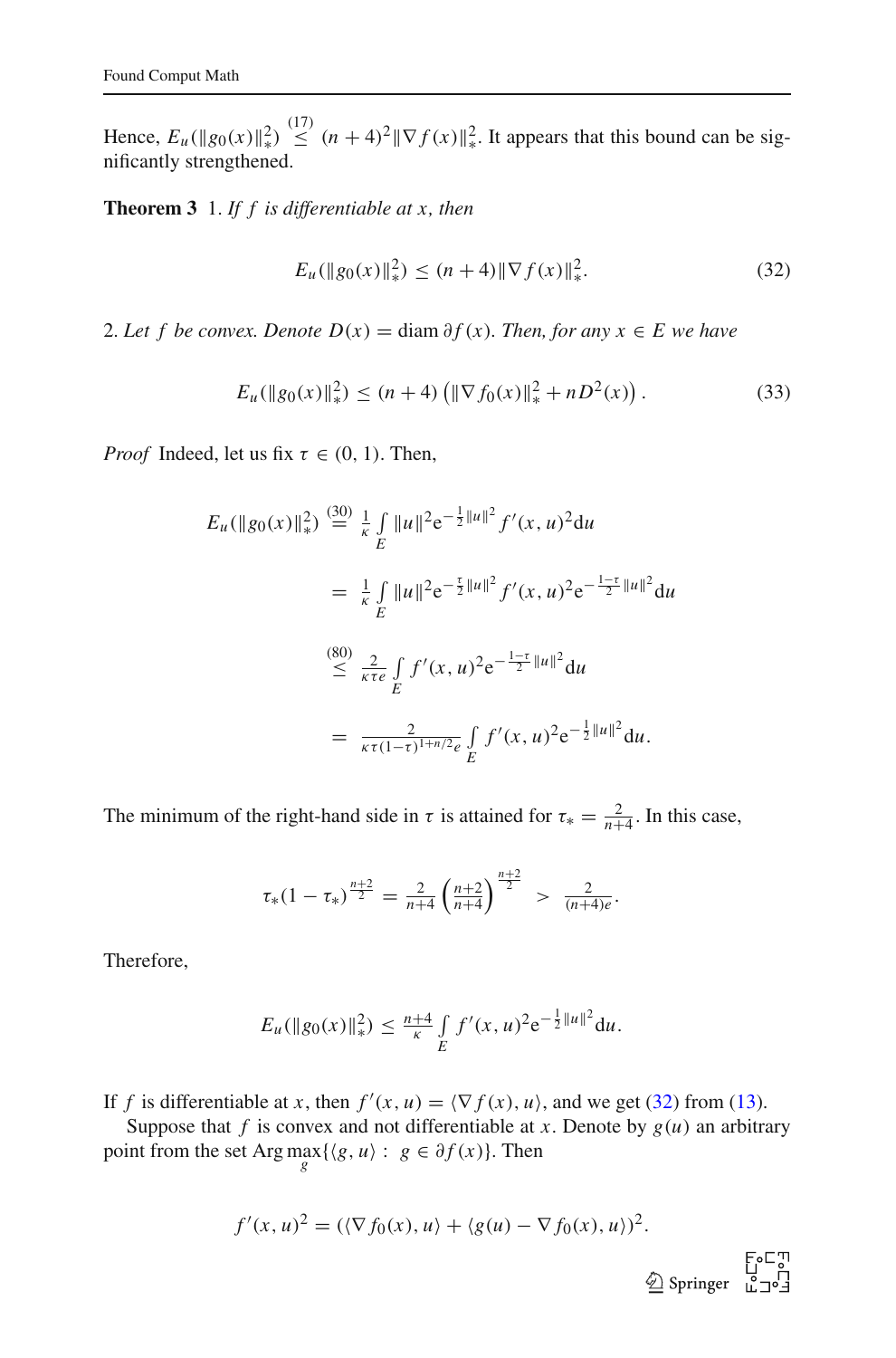Note that

$$
E_u(\langle \nabla f_0(x), u \rangle \cdot \langle g(u) - \nabla f_0(x), u \rangle) \stackrel{\text{(13)}}{=} E_u(\langle \nabla f_0(x), u \rangle \cdot f'(x, u)) - \|\nabla f_0(x)\|_*^2
$$

$$
= \langle \nabla f_0(x), E_u(u \cdot f'(x, u)) \rangle - \|\nabla f_0(x)\|_*^2
$$

$$
\stackrel{\text{(24)}}{=} 0.
$$

Therefore,

$$
E_u(\|g_0(x)\|_{*}^{2}) \leq \frac{n+4}{\kappa} \int_{E} (\langle \nabla f_0(x), u \rangle^{2} + D^{2}(x) \|u\|^{2}) e^{-\frac{1}{2} \|u\|^{2}} du
$$
  

$$
\stackrel{(13)}{=} (n+4) \left( \|\nabla f_0(x)\|_{*}^{2} + \frac{D^{2}(x)}{\kappa} \int_{E} \|u\|^{2} e^{-\frac{1}{2} \|u\|^{2}} du \right)
$$
  

$$
\stackrel{(14)}{=} (n+4) \left( \|\nabla f_0(x)\|_{*}^{2} + nD^{2}(x) \right).
$$

⊓⊔

Let us prove now the similar bounds for oracles  $g_{\mu}$  and  $\hat{g}_{\mu}$ .

**Theorem 4** *Let function f be convex.* 1. *If f* ∈  $C^{0,0}(E)$ *, then* 

$$
E_u(\|g_\mu(x)\|_\ast^2) \le L_0^2(f)(n+4)^2. \tag{34}
$$

<span id="page-11-1"></span><span id="page-11-0"></span>2. If  $f \in C^{1,1}(E)$ , then

$$
E_u(\|g_\mu(x)\|_\ast^2) \le \frac{\mu^2}{2} L_1^2(f)(n+6)^3 + 2(n+4)\|\nabla f(x)\|_\ast^2,
$$
  
\n
$$
E_u(\|\hat{g}_\mu(x)\|_\ast^2) \le \frac{\mu^2}{8} L_1^2(f)(n+6)^3 + 2(n+4)\|\nabla f(x)\|_\ast^2.
$$
\n(35)

3. *If f* ∈  $C^{2,2}(E)$ *, then* 

$$
E_u(\|\hat{g}_{\mu}(x)\|_{*}^2) \le \frac{\mu^4}{18}L_2^2(f)(n+8)^4 + 2(n+4)\|\nabla f(x)\|_{*}^2. \tag{36}
$$

<span id="page-11-2"></span>*Proof* Note that  $E_u(\|g_\mu(x)\|_\ast^2)$ 2) =  $\frac{1}{\mu^2} E_u \left[ [f(x + \mu u) - f(x)]^2 \right] ||u||^2$ ). If *f* ∈  $C^{0,0}(E)$ , then we obtain [\(34\)](#page-11-0) directly from the definition of the functional class and  $(17).$  $(17).$ 

Let  $f \in C^{1,1}(E)$ . Since

$$
[f(x + \mu u) - f(x)]^2 = [f(x + \mu u) - f(x) - \mu \langle \nabla f(x), u \rangle + \mu \langle \nabla f(x), u \rangle]^2
$$
  

$$
\stackrel{(6)}{\leq} 2 \left(\frac{\mu^2}{2} L_1(f) \|u\|^2\right)^2 + 2\mu^2 \langle \nabla f(x), u \rangle^2,
$$

 $\overline{2}$  Springer  $\overline{L}$   $\overline{2}$   $\overline{3}$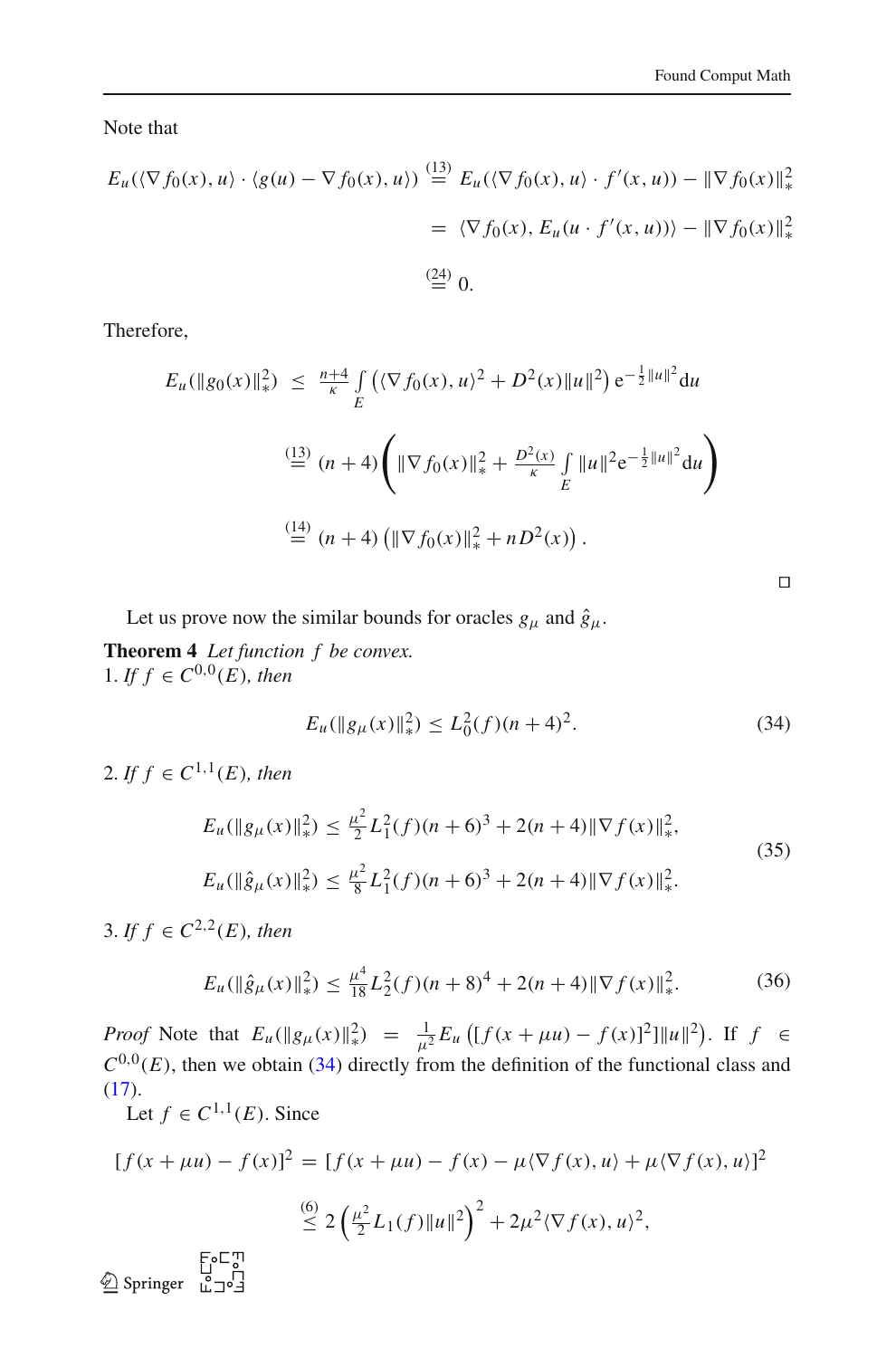we get

$$
E_u(\|g_\mu(x)\|_\ast^2) \leq \frac{\mu^2}{2} L_1^2(f) E_u(\|u\|^6) + 2E_u(\|g_0(x)\|_\ast^2)
$$
  

$$
\leq \frac{(17),(32)}{\leq} \frac{\mu^2}{2} L_1^2(f)(n+6)^3 + 2(n+4) \|\nabla f(x)\|_\ast^2.
$$

For the symmetric oracle  $\hat{g}_{\mu}$ , since f is convex, we have

$$
f(x + \mu u) - f(x - \mu u) = [f(x + \mu u) - f(x)] + [f(x) - f(x - \mu u)]
$$
  

$$
\overset{(6)}{\leq} \left[ \mu \langle \nabla f(x), u \rangle + \frac{\mu^2}{2} L_1(f) \|u\|^2 \right] + \mu \langle \nabla f(x), u \rangle.
$$

Similarly, we have  $f(x + \mu u) - f(x - \mu u) \ge 2\mu \langle \nabla f(x), u \rangle - \frac{\mu^2}{2}$  $\frac{u^2}{2}L_1(f)\|u\|^2.$ Therefore,

$$
E_u(\|\hat{g}_{\mu}(x)\|_{*}^{2}) = \frac{1}{4\mu^{2}} E_u \left( [f(x + \mu u) - f(x - \mu u)]^{2} \|u\|^{2} \right)
$$
  
\n
$$
\leq \frac{1}{2\mu^{2}} \left[ E_u \left( \frac{\mu^{4}}{4} L_{1}^{2}(f) \|u\|^{6} \right) + E_u \left( 4\mu^{2} \langle \nabla f(x), u \rangle^{2} \|u\|^{2} \right) \right]
$$
  
\n
$$
\stackrel{(17),(32)}{\leq} \frac{\mu^{2}}{8} L_{1}^{2}(f)(n+6)^{3} + 2(n+4) \|\nabla f(x)\|_{*}^{2}.
$$
  
\nLet  $f \in C^{2,2}(E)$ . We will use notation of Lemma 3. Since

$$
[f(x + \mu u) - f(x - \mu u)]^2 = [f(x + \mu u) - f(x - \mu u) - 2\mu \langle \nabla f(x), u \rangle
$$
  
+ 2\mu \langle \nabla f(x), u \rangle]^2 \le 2[a\_u(\mu) - a\_u(-\mu)]^2  
+ 8\mu^2 \langle \nabla f(x), u \rangle^2 \le \frac{7}{9} \frac{2\mu^6}{9} L\_2^2(f) \|u\|^6 + 8\mu^2 \langle \nabla f(x), u \rangle^2,

we get

$$
E_u(\|\hat{g}_{\mu}(x)\|_{*}^{2}) \leq \frac{\mu^{4}}{18}L_{2}^{2}(f)E_u(\|u\|^{8}) + 2E_u(\|g_{0}(x)\|_{*}^{2})
$$
  

$$
\leq \frac{(17),(32)}{\frac{\mu^{4}}{18}L_{2}^{2}(f)(n+8)^{4} + 2(n+4)\|\nabla f(x)\|_{*}^{2}}.
$$

Sometimes it is more convenient to have in the right-hand side of inequality [\(35\)](#page-11-1) the gradient of Gaussian approximation.

<span id="page-12-0"></span>**Lemma 5** *Let*  $f \in C^{1,1}(E)$ *. Then, for any*  $x \in E$  *we have* 

$$
E_u(||g_\mu(x)||_*)^2 \le 4(n+4) \|\nabla f_\mu(x)\|_*^2 + 3\mu^2 L_1^2(f)(n+4)^3. \tag{37}
$$

 $\begin{array}{ccc} &\text{FoC}^{\text{T}}\\ \text{\LARGE $\overset{\text{L}}{\triangle}$ Springer} & \overset{\text{L}}{\overset{\text{L}}{\triangle}} \text{J}^{\text{C}} \textcolor{red}{\overset{\text{L}}{\triangle}} \end{array}$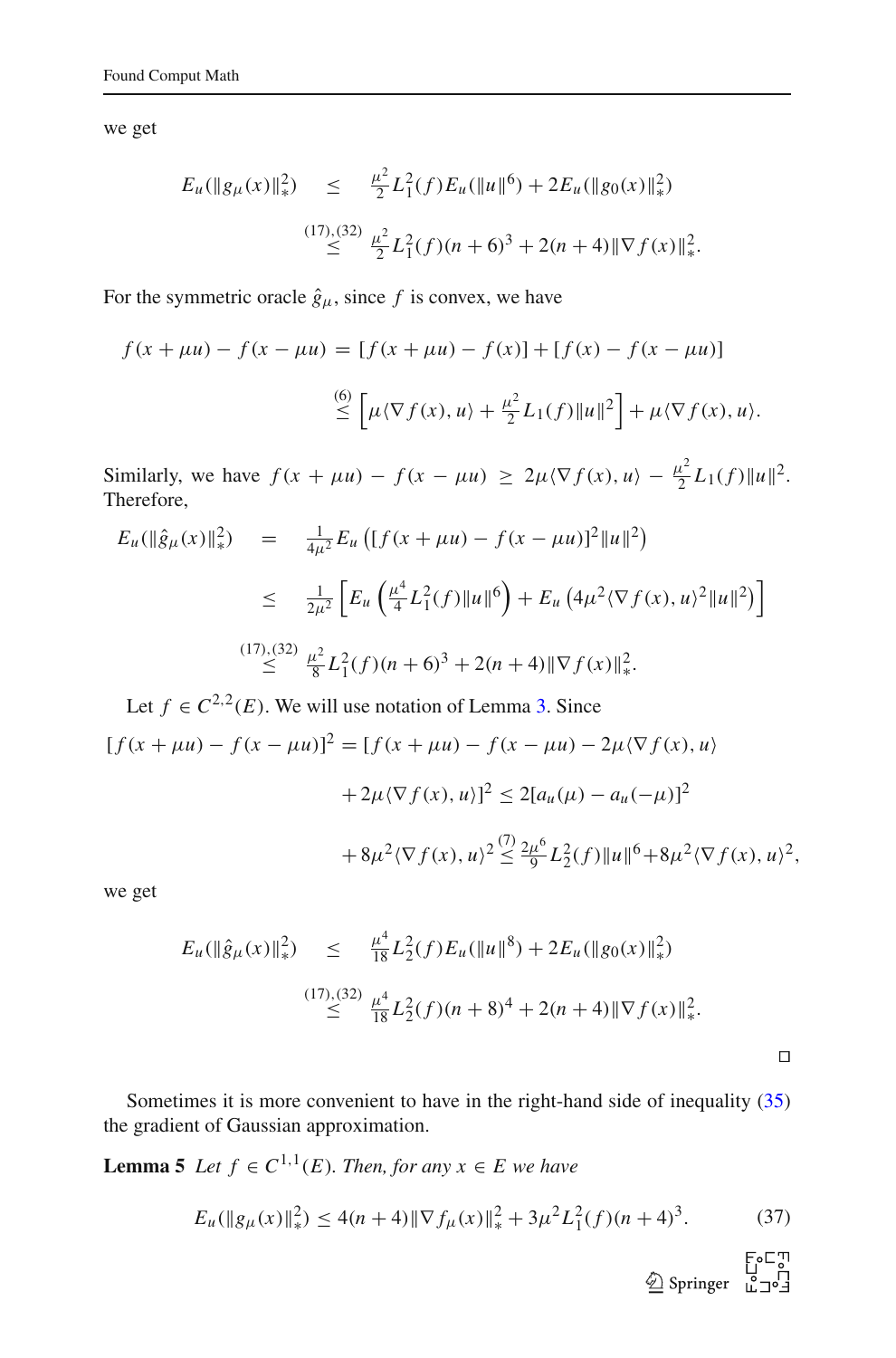*Proof* Indeed,

$$
(f(x + \mu u) - f(x))^{2} = (f(x + \mu u) - f_{\mu}(x + \mu u) - f(x) + f_{\mu}(x) + f_{\mu}(x + \mu u))
$$

$$
-f_{\mu}(x))^{2} \le 2(f(x + \mu u) - f_{\mu}(x + \mu u) - f(x) + f_{\mu}(x))^{2}
$$

$$
+ 2(f_{\mu}(x + \mu u) - f_{\mu}(x))^{2}.
$$

Note that  $|f(x + \mu u) - f_{\mu}(x + \mu u) - f(x) + f_{\mu}(x)| \leq \mu^2 L_1(f)n$ , and

$$
(f_{\mu}(x + \mu u) - f_{\mu}(x))^2 \le 2(f_{\mu}(x + \mu u) - f_{\mu}(x) - \mu \langle \nabla f_{\mu}(x), u \rangle)^2
$$
  
+  $2\mu^2 \langle \nabla f_{\mu}(x), u \rangle^2 \le \frac{\mu^4}{2} L_1^2(f) \|u\|^4 + 2\mu^2 \langle \nabla f_{\mu}(x), u \rangle^2$ .

Applying [\(32\)](#page-10-0) to function  $f_{\mu}$ , we get  $E_u(\langle \nabla f_{\mu}(x), u \rangle^2 ||u||^2) \le (n+4) ||\nabla f_{\mu}(x)||_*^2$ ∗ . Hence,

$$
E_u(\|g_\mu(x)\|_\ast^2) \le \frac{1}{\mu^2} E_u((f(x + \mu u) - f(x))^2 \|u\|^2)
$$
  
\n
$$
\le 2\mu^2 L_1^2(f)n^2 M_2 + \mu^2 L_1^2(f)M_6 + 4(n+4) \|\nabla f_\mu(x)\|_\ast^2
$$
  
\n
$$
\le \mu^2 L_1^2(f)(2n^3 + (n+6)^3) + 4(n+4) \|\nabla f_\mu(x)\|_\ast^2.
$$

It remains to note that  $2n^3 + (n+6)^3 \le 3(n+4)^3$ . ⊓⊔

Example  $f(x) = ||x||$ ,  $x = 0$ , shows that the pessimistic bound [\(34\)](#page-11-0) cannot be significantly improved.

#### <span id="page-13-0"></span>**4 Random Search for Nonsmooth and Stochastic Optimization**

Unless otherwise noted, we assume that  $f$  is convex. Let us show how to use the oracles [\(30\)](#page-9-2) for solving the following nonsmooth optimization problem:

$$
f^* \stackrel{\text{def}}{=} \min_{x \in Q} f(x), \tag{38}
$$

<span id="page-13-1"></span>where  $Q \subseteq E$  is a closed convex set and f is a nonsmooth convex function on E. Denote by  $x^* \in Q$  one of its optimal solutions. Recall that we measure distances in *E* by the primal Euclidean norm  $||u|| = \langle Bu, u \rangle^{1/2}, u \in E$ . Distances in  $E^*$  are measured by the conjugate norm:  $||g||_* = \langle g, B^{-1}g \rangle^{1/2}, g \in E^*$ .

 $\begin{array}{ccc}\n\textcircled{\tiny\uparrow} & \textcircled{\tiny\downarrow} & \textcircled{\tiny\downarrow} \\
\textcircled{\tiny\downarrow} & \textcircled{\tiny\downarrow} & \textcircled{\tiny\downarrow} & \textcircled{\tiny\downarrow} \\
\textcircled{\tiny\downarrow} & \textcircled{\tiny\downarrow} & \textcircled{\tiny\downarrow} & \textcircled{\tiny\downarrow} \\
\textcircled{\tiny\downarrow} & \textcircled{\tiny\downarrow} & \textcircled{\tiny\downarrow} & \textcircled{\tiny\downarrow} \\
\textcircled{\tiny\downarrow} & \textcircled{\tiny\downarrow} & \textcircled{\tiny\downarrow} & \textcircled{\tiny\downarrow} & \textcirc$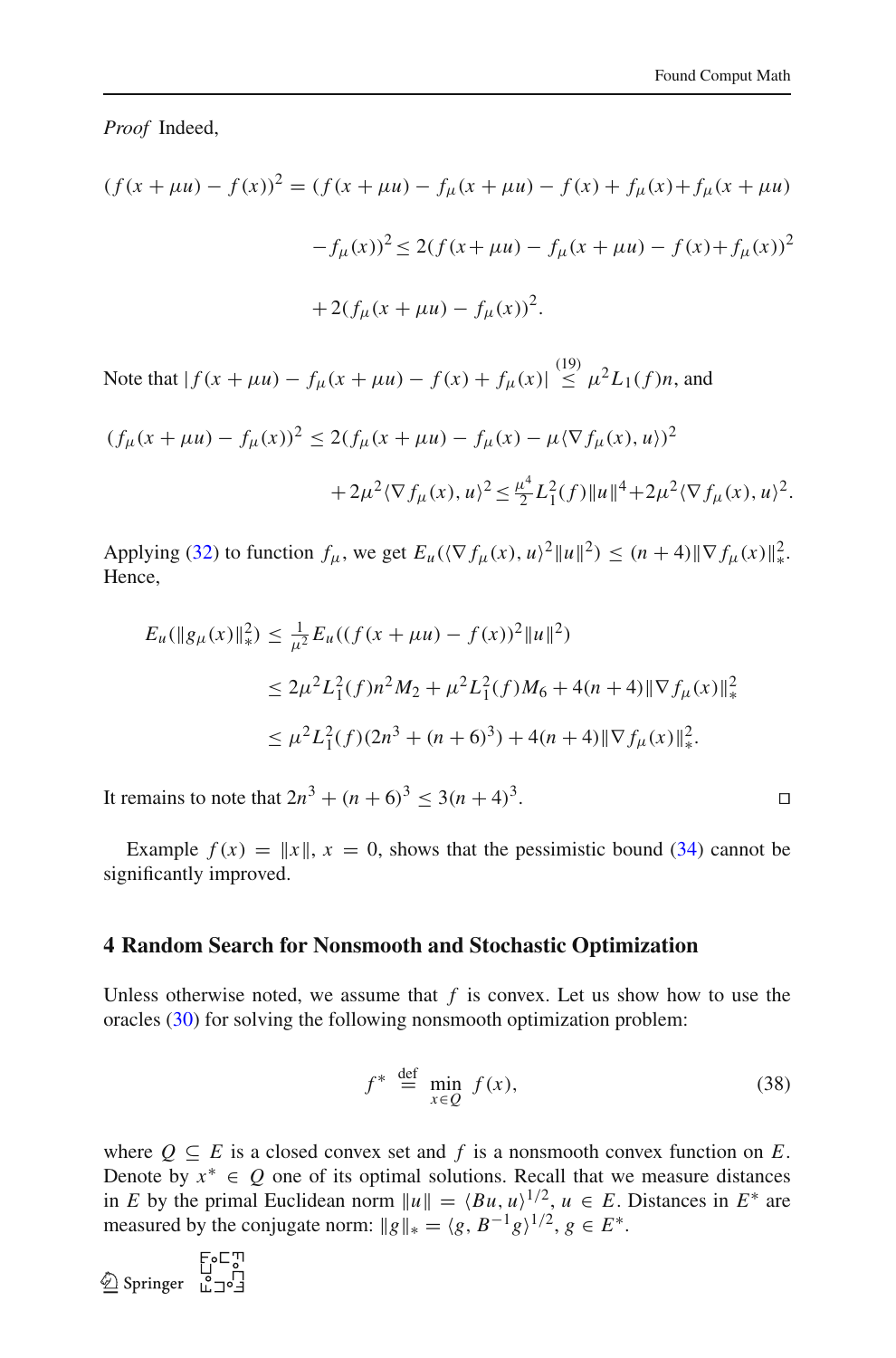Let us choose a sequence of positive steps  ${h_k}_{k>0}$ . Consider the following method.

<span id="page-14-0"></span>**Method**  $\mathcal{RS}_{\mu}$ : Choose $x_0 \in Q$ .If  $\mu = 0$ , weneed  $D(x_0) = 0$ . **Iteration**  $k > 0$ . a). Generate $u_k$  and corresponding  $g_{\mu}(x_k)$ . b). Compute $x_{k+1} = \pi_Q (x_k - h_k B^{-1} g_\mu(x_k))$ .

We use notation  $\pi_Q(x)$  for Euclidean projection onto the closed convex set *Q*. Thus,  $\|\pi_O(x) - y\| \leq \|x - y\|$  for all *y* ∈ *Q*.

Method [\(39\)](#page-14-0) generates random vectors  $\{x_k\}_{k>0}$ . Denote by  $\mathcal{U}_k = (u_0, \ldots, u_k)$ a random vector composed by independent and identically distributed variables  ${u_k}_{k>0}$  (i.i.d.) attached to each iteration of the scheme. Let  $\phi_0 = f(x_0)$ , and  $\phi_k \stackrel{\text{def}}{=} E_{\mathcal{U}_{k-1}}(f(x_k)), k \geq 1.$ 

<span id="page-14-2"></span>**Theorem 5** Let sequence  $\{x_k\}_{k>0}$  be generated by  $RS_0$ . Then, for any  $N > 0$  we *have*

$$
\sum_{k=0}^{N} h_k(\phi_k - f^*) \le \frac{1}{2} \|x_0 - x^*\|^2 + \frac{n+4}{2} L_0^2(f) \sum_{k=0}^{N} h_k^2.
$$
 (40)

<span id="page-14-1"></span>*Proof* Let point  $x_k$  with  $k \geq 1$  be generated after *k* iterations of the scheme [\(39\)](#page-14-0). Denote  $r_k = ||x_k - x^*||$ . Then

$$
r_{k+1}^2 \leq \|x_k - h_k g_0(x_k) - x^*\|^2 = r_k^2 - 2h_k \langle g_0(x_k), x_k - x^* \rangle + h_k^2 \|g_0(x_k)\|_{\ast}^2.
$$

Note that function  $f$  is differentiable at  $x_k$  with probability one. Therefore, using representation  $(25)$  and the estimate  $(32)$ , we get

$$
E_{u_k} (r_{k+1}^2) \le r_k^2 - 2h_k \langle \nabla f(x_k), x_k - x^* \rangle + h_k^2 (n+4) L_0^2(f)
$$
  

$$
\le r_k^2 - 2h_k (f(x_k) - f^*) + h_k^2 (n+4) L_0^2(f).
$$

Taking now the expectation in  $\mathcal{U}_{k-1}$ , we obtain

$$
E_{\mathcal{U}_k} (r_{k+1}^2) \leq E_{\mathcal{U}_{k-1}} (r_k^2) - 2h_k(\phi_k - f^*) + h_k^2(n+4)L_0^2(f).
$$

Using the same reasoning, we get

$$
E_{\mathcal{U}_0}(r_1^2) \le r_0^2 - 2h_0(f(x_0) - f^*) + h_0^2(n+4)L_0^2(f).
$$

Summing up these inequalities, we come to  $(40)$ . □

(39)

 $\bigcirc$  Springer  $\left[\begin{smallmatrix} 2 & 3 \\ 1 & -1 \end{smallmatrix}\right]$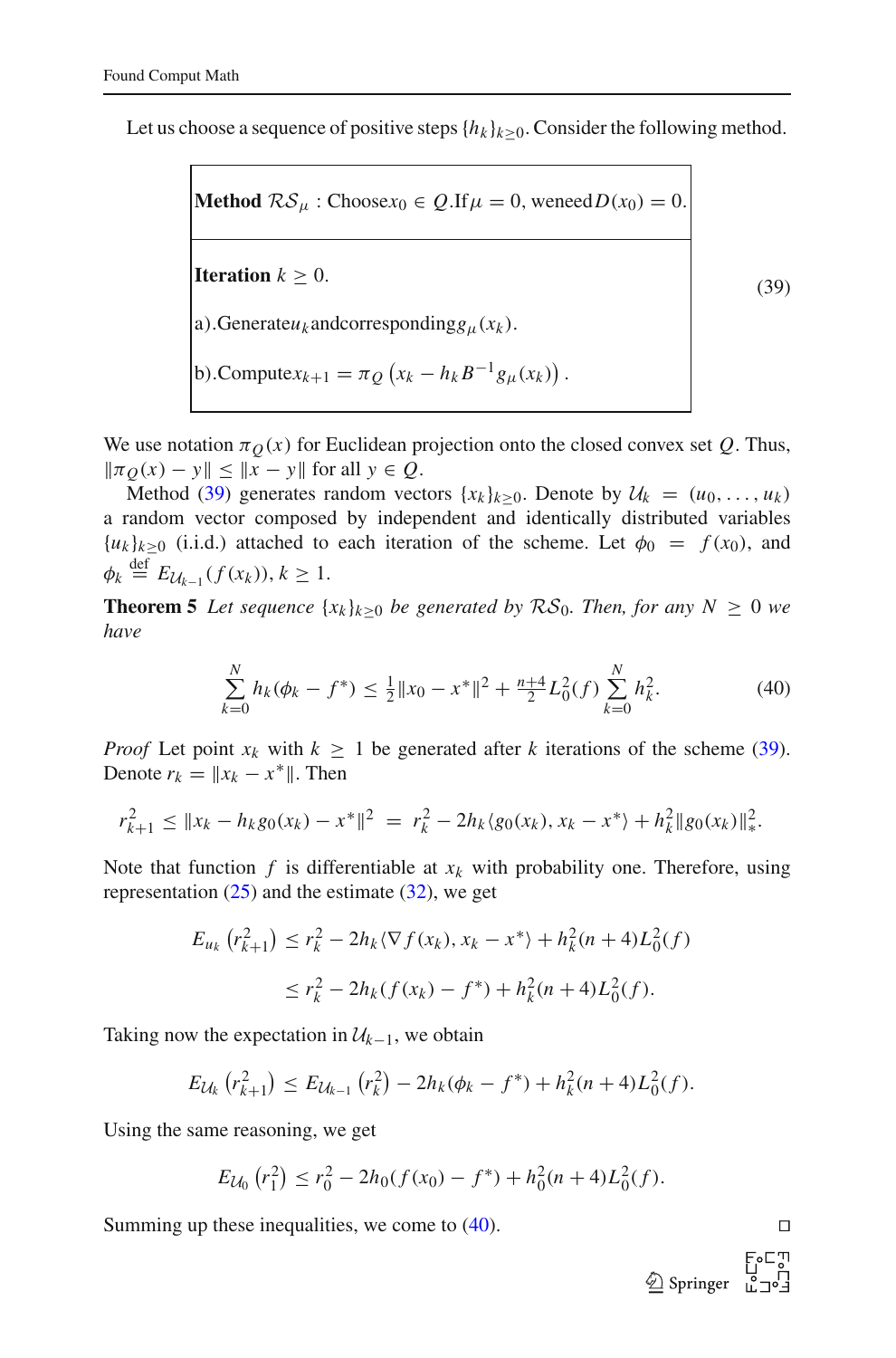Denote  $S_N = \sum_{k=0}^N h_k$ , and define  $\hat{x}_N = \arg \min_{x} [f(x) : x \in \{x_0, ..., x_N\}]$ . Then

$$
E_{\mathcal{U}_{N-1}}\left(f(\hat{x}_N)\right) - f^* \leq E_{\mathcal{U}_{N-1}}\left(\frac{1}{S_N}\sum_{k=0}^N h_k(f(x_k) - f^*)\right)
$$
  

$$
\leq \frac{(40)}{S_N}\left[\frac{1}{2}\|x_0 - x^*\|^2 + \frac{n+4}{2}L_0^2(f)\sum_{k=0}^N h_k^2\right].
$$

In particular, if the number of steps *N* is fixed, and  $||x_0 - x^*|| \le R$ , we can choose

$$
h_k = \frac{R}{(n+4)^{1/2}(N+1)^{1/2}L_0(f)}, \quad k = 0, \dots, N.
$$
 (41)

<span id="page-15-0"></span>Then we obtain the following bound:

<span id="page-15-1"></span>
$$
E_{\mathcal{U}_{N-1}}\left(f(\hat{x}_N)\right) - f^* \le L_0(f)R\left[\frac{n+4}{N+1}\right]^{1/2}.\tag{42}
$$

Hence, inequality  $E_{\mathcal{U}_{N-1}}(f(\hat{x}_N)) - f^* \leq \epsilon$  can be ensured by  $\mathcal{RS}_0$  in

$$
\frac{n+4}{\epsilon^2} L_0^2(f) R^2
$$
\n(43)

iterations.

Same as in the standard nonsmooth minimization, instead of fixing the number of steps apriori, we can define

<span id="page-15-2"></span>
$$
h_k = \frac{R}{(n+4)^{1/2}(k+1)^{1/2}L_0(f)}, \quad k \ge 0.
$$
 (44)

This modification results in a multiplication of the right-hand side of the estimate [\(42\)](#page-15-0) by a factor *O*(ln *N*) (e.g., Section 3.2 in [\[16\]](#page-39-6)).

Let us consider now the random search method [\(39\)](#page-14-0) with  $\mu > 0$ .

**Theorem 6** *Let sequence*  $\{x_k\}_{k>0}$  *be generated by*  $\mathcal{RS}_{\mu}$  *with*  $\mu > 0$ *. Then, for any*  $N \geq 0$  *we have* 

$$
\frac{1}{S_N} \sum_{k=0}^{N} h_k(\phi_k - f^*) \le \mu L_0(f) n^{1/2} + \frac{1}{S_N} \left[ \frac{1}{2} \|x_0 - x^*\|^2 + \frac{(n+4)^2}{2} L_0^2(f) \sum_{k=0}^{N} h_k^2 \right].
$$
\n(45)

*Proof* Let point  $x_k$  with  $k \geq 1$  be generated after *k* iterations of the scheme [\(39\)](#page-14-0). Denote  $r_k = ||x_k - x^*||$ . Then

$$
r_{k+1}^2 \le \|x_k - h_k g_{\mu}(x_k) - x^*\|^2 = r_k^2 - 2h_k \langle g_{\mu}(x_k), x_k - x^* \rangle + h_k^2 \|g_{\mu}(x_k)\|_{*}^2.
$$
  
 
$$
\sum_{k=0}^{\lfloor 5 \rfloor} \sum_{j=0}^{\lfloor 5 \rfloor} \langle g_{\mu}(x_k), x_k - x^* \rangle + h_k^2 \|g_{\mu}(x_k)\|_{*}^2.
$$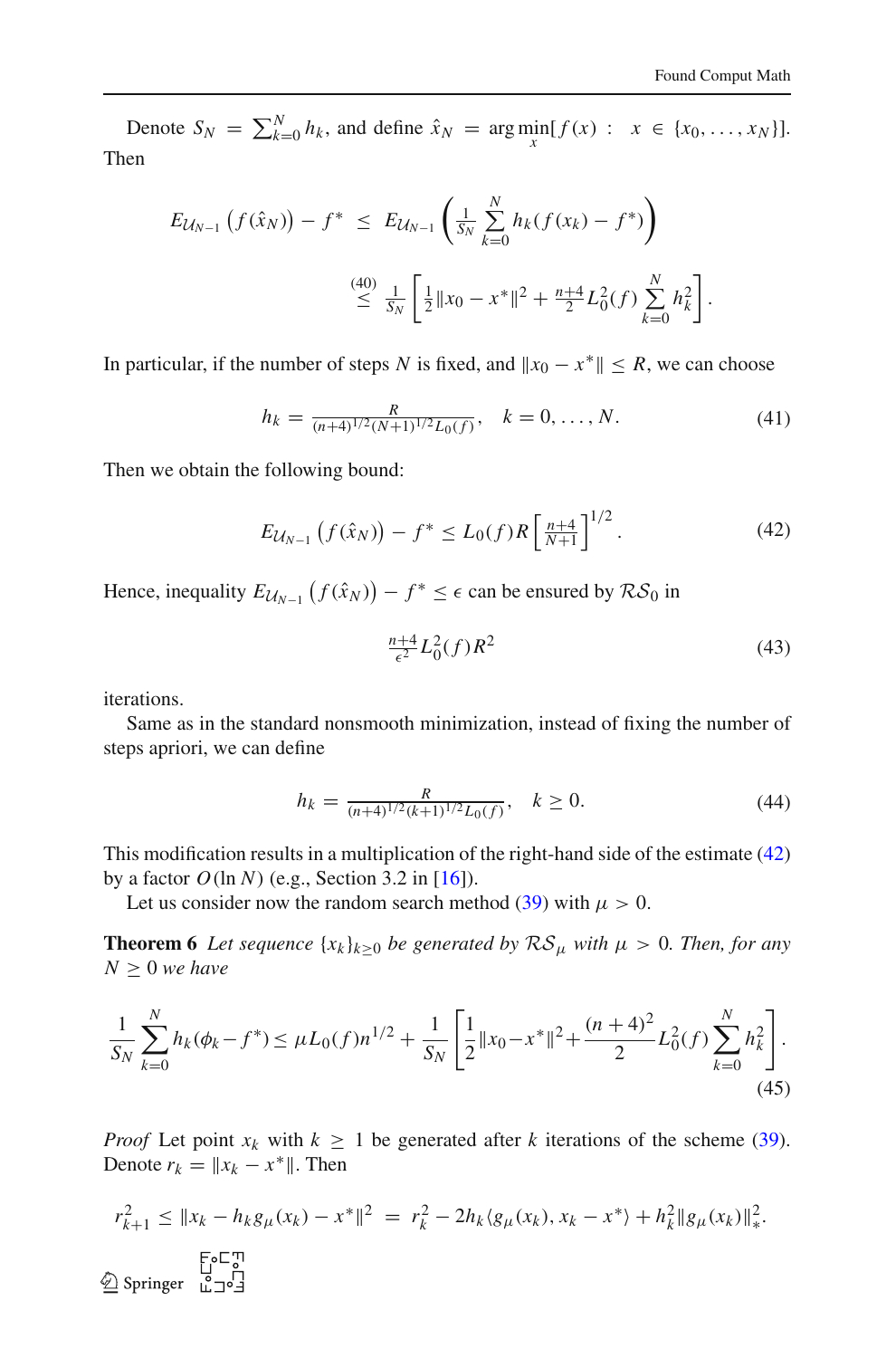Using representation  $(21)$  and the estimate  $(34)$ , we get

$$
E_{u_k} (r_{k+1}^2) \le r_k^2 - 2h_k \langle \nabla f_\mu(x_k), x_k - x^* \rangle + h_k^2 (n+4)^2 L_0^2(f)
$$
  

$$
\le r_k^2 - 2h_k (f(x_k) - f_\mu(x^*)) + h_k^2 (n+4)^2 L_0^2(f).
$$

Taking now the expectation in  $\mathcal{U}_{k-1}$ , we obtain

$$
E_{\mathcal{U}_k} (r_{k+1}^2) \leq E_{\mathcal{U}_{k-1}} (r_k^2) - 2h_k(\phi_k - f_\mu(x^*)) + h_k^2(n+4)^2 L_0^2(f).
$$

It remains to note that  $f_{\mu}(x^*) \stackrel{(18)}{\leq} f^* + \mu L_0(f) n^{1/2}$ . ⊓⊔

Thus, in order to guarantee inequality  $E_{\mathcal{U}_{N-1}}(f(\hat{x}_N)) - f^* \leq \epsilon$  by method  $\mathcal{RS}_{\mu}$ , we can choose

$$
\mu \le \frac{\epsilon}{2L_0(f)n^{1/2}}, \quad h_k = \frac{R}{(n+4)(N+1)^{1/2}L_0(f)}, \ k = 0, \dots, N,
$$
  
\n
$$
N = \frac{4(n+4)^2}{\epsilon^2}L_0^2(f)R^2.
$$
\n(46)

<span id="page-16-0"></span>Note that this complexity bound is in  $O(n)$  times worse than the complexity bound [\(43\)](#page-15-1) of the method  $RS_0$ . This can be explained by the different upper bounds provided by inequalities [\(32\)](#page-10-0) and [\(34\)](#page-11-0). It is interesting that the smoothing parameter  $\mu$  is not used in the definition [\(46\)](#page-16-0) of the step sizes and in the total length of the process generated by method  $RS_{\mu}$ .

Finally, let us compare our results with the following *Random Coordinate Method*:

1. Generateauniformly distributed number 
$$
i_k \in \{1, ..., n\}
$$
.  
2. Update $x_{k+1} = \pi_Q (x_k - he_{i_k} (g(x_k), e_{i_k}))$ , (47)

<span id="page-16-1"></span>where  $e_i$  is a coordinate vector in  $R^n$  and  $g(x_k) \in \partial f(x_k)$ . By the same reasoning as in Theorem [5,](#page-14-2) we can show that (compare with  $[19]$ )

$$
\frac{1}{N+1}\sum_{k=0}^{N}(\phi_k - f^*) \leq \frac{nR^2}{2(N+1)h} + \frac{h}{2}L_0^2(f).
$$

Thus, under an appropriate choice of *h*, method [\(47\)](#page-16-1) has the same complexity bound [\(43\)](#page-15-1) as  $RS_0$ . However, note that [\(47\)](#page-16-1) requires computation of the coordinates of the *subgradient*  $g(x_k)$ . This computation *cannot* be arranged with directional derivatives, or with function values. Therefore, for general convex functions method [\(47\)](#page-16-1) cannot be transformed in a gradient-free form.

<span id="page-16-2"></span>A natural modification of method  $(39)$  can be applied to the problems of stochastic optimization. Indeed, assume that the objective function in [\(38\)](#page-13-1) has the following form:

$$
f(x) = E_{\xi} [F(x, \xi)] \stackrel{\text{def}}{=} \int_{\Xi} F(x, \xi) dP(\xi), \quad x \in \mathcal{Q}, \tag{48}
$$

 $\begin{picture}(120,115) \put(0,0){\line(1,0){155}} \put(15,0){\line(1,0){155}} \put(15,0){\line(1,0){155}} \put(15,0){\line(1,0){155}} \put(15,0){\line(1,0){155}} \put(15,0){\line(1,0){155}} \put(15,0){\line(1,0){155}} \put(15,0){\line(1,0){155}} \put(15,0){\line(1,0){155}} \put(15,0){\line(1,0){155}} \put(15,0){\line(1,0){155$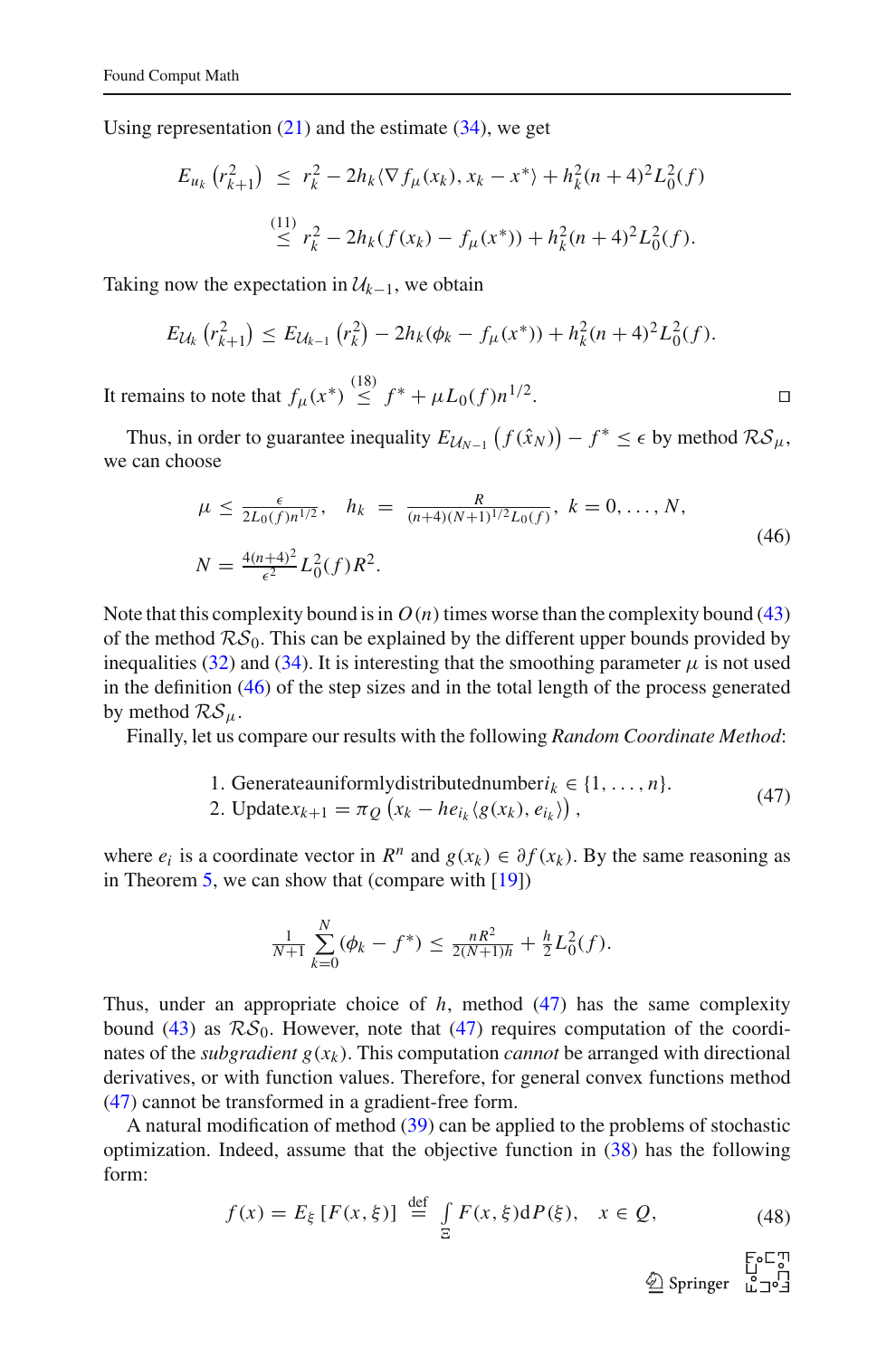where  $\xi$  is a random vector with probability distribution  $P(\xi), \xi \in \Xi$ . We assume that  $f \in C^{0,0}(E)$  is convex (this is a relaxation of the standard assumption that  $F(x,\xi)$ is convex in *x* for any  $\xi \in \Xi$ ). Similarly to [\(30\)](#page-9-2), we can define *random stochastic gradient-free oracles*:

**1**. Generaterandom $u \in E$ ,  $\xi \in \Xi$ . Return  $s_{\mu}(x) = \frac{F(x + \mu u, \xi) - F(x, \xi)}{\mu} \cdot Bu$ .

**2**. Generaterandom $u \in E$ ,  $\xi \in \Xi$ . Return  $\hat{s}_{\mu}(x) = \frac{F(x + \mu u, \xi) - F(x - \mu u, \xi)}{2\mu} \cdot Bu$ . (49)

**3**. Generaterandom $u \in E$ ,  $\xi \in \Xi$ . Return  $s_0(x) = D_x F(x, \xi)[u] \cdot Bu$ .

Note that the first and the second oracles require computation of two values of random function  $F(\cdot,\xi)$  defined by the same value of stochastic parameter  $\xi$ . In some application, this is impossible. For example, the random function  $F(\cdot, \xi)$  can be observable during a very short period of time, which is sufficient only for measuring some of its instantaneous characteristics. Then, the third oracle must be used.

Consider the following method with smoothing parameter  $\mu > 0$ .

<span id="page-17-0"></span>**Method**  $\mathcal{SS}_{\mu}$  : Choose  $x_0 \in Q$ . **Iteration**  $k > 0$ . a). For  $x_k \in Q$ , generate independent random vectors  $\xi_k \in \Xi$  and  $u_k$ . b). Compute  $s_{\mu}(x_k)$ , and  $x_{k+1} = \pi_Q(x_k - h_k B^{-1} s_{\mu}(x_k))$ . (50)

Its justification is very similar to the proof of Theorem [6.](#page-15-2)

**Theorem 7** *Let*  $L_0(F(\cdot, \xi)) \leq L$  *for all*  $\xi \in \Xi$ *. Assume the sequence*  $\{x_k\}_{k \geq 0}$  *be generated by*  $SS_{\mu}$  *with*  $\mu > 0$ *. Then, for any*  $N \geq 0$  *we have* 

$$
\frac{1}{S_N}\sum_{k=0}^N h_k(\phi_k - f^*) \le \mu L n^{1/2} + \frac{1}{S_N} \left[ \frac{1}{2} \|x_0 - x^*\|^2 + \frac{(n+4)^2}{2} L^2 \sum_{k=0}^N h_k^2 \right], \quad (51)
$$

*where*  $\phi_k = E_{\mathcal{U}_{k-1}, \mathcal{P}_{k-1}}(f(x_k))$ *, and*  $\mathcal{P}_k = {\xi_0, \ldots, \xi_k}$ *.* 

*Proof* In the notation of Theorem [6,](#page-15-2) we have

$$
r_{k+1}^2 \le r_k^2 - 2h_k \langle s_\mu(x_k), x_k - x^* \rangle + h_k^2 \| s_\mu(x_k) \|_*^2.
$$
  
 
$$
\sum_{k=0}^{\lfloor 5 \rfloor} \sum_{j=0}^{\lfloor 7 \rfloor} |s_j|
$$
 Springer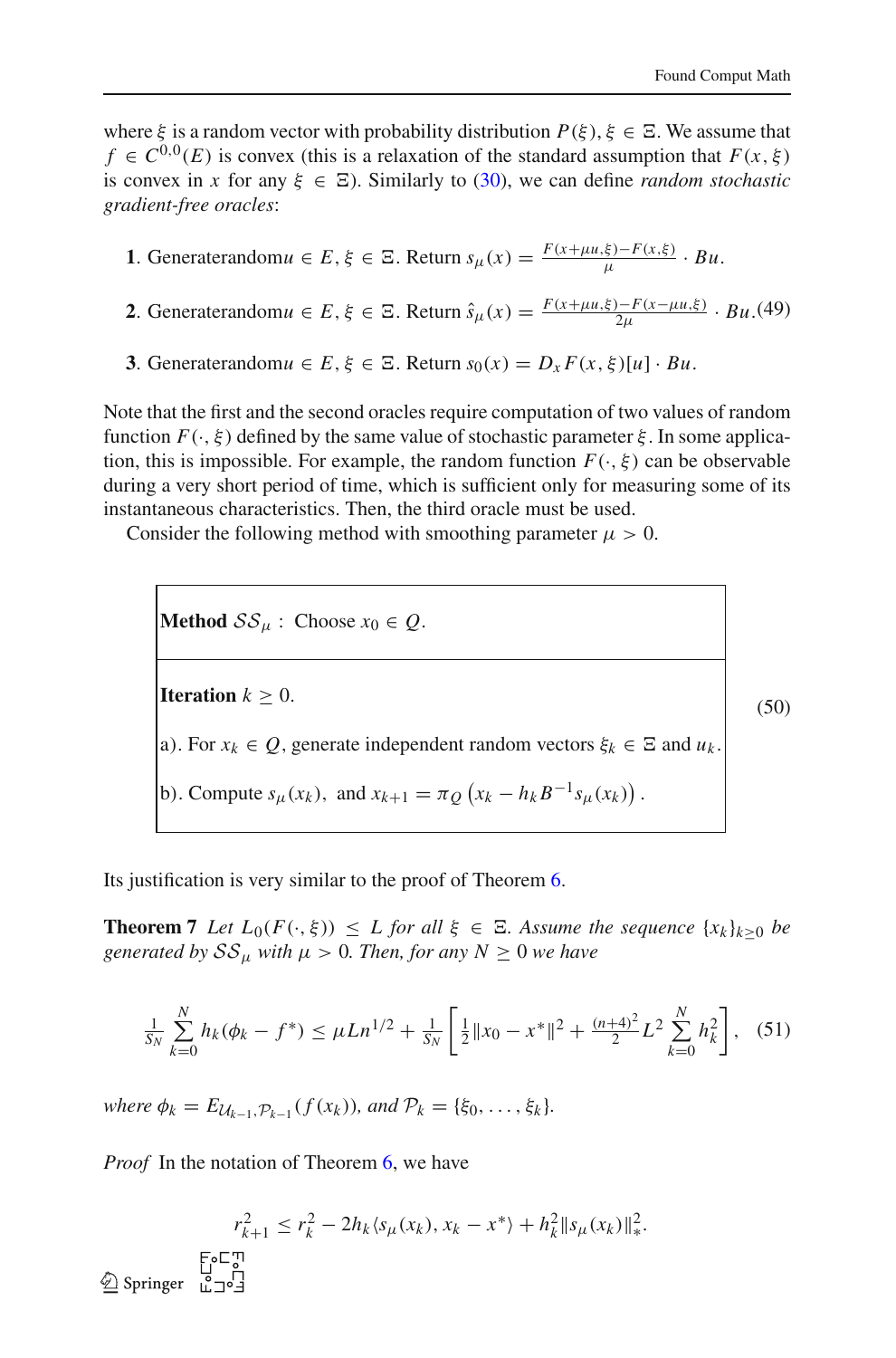In view of our assumptions,  $||s_{\mu}(x_k)||_* \le L ||u_k||^2$ . Since  $E_{\xi}(s_{\mu}(x)) = g_{\mu}(x)$ , we have

$$
E_{u_k, \xi_k}(r_{k+1}^2) \leq r_k^2 + E_{u_k} \left( -2h_k \langle g_\mu(x_k), x_k - x^* \rangle + h_k^2 L^2 \|u_k\|^4 \right)
$$
  

$$
\stackrel{(21),(17)}{\leq} r_k^2 - 2h_k \langle \nabla f_\mu(x_k), x_k - x^* \rangle + h_k^2 (n+4)^2 L^2
$$
  

$$
\leq r_k^2 - 2h_k (f_\mu(x_k) - f_\mu(x^*)) + h_k^2 (n+4)^2 L^2.
$$

Taking now the expectation in  $U_{k-1}$  and  $\mathcal{P}_{k-1}$ , we get

$$
E_{\mathcal{U}_k, \mathcal{P}_k}(r_{k+1}^2) \stackrel{(11)}{\leq} E_{\mathcal{U}_{k-1}, \mathcal{P}_{k-1}}(r_k^2) - 2h_k(\phi_k - f_\mu(x^*)) + h_k^2(n+4)^2L^2.
$$

It remains to note that  $f_\mu(x^*) \stackrel{(18)}{\leq} f^* + \mu L n^{1/2}$ . ⊓⊔

Thus, choosing the parameters of method  $SS_{\mu}$  in accordance with [\(46\)](#page-16-0), we can solve the minimization problem [\(38\)](#page-13-1) with stochastic objective [\(48\)](#page-16-2) in  $O(\frac{n^2}{c^2})$  $\frac{n^2}{\epsilon^2}$ ) iterations. A similar justification can be done also for method  $SS_0$ .

Some minimization schemes can be used for justifying adjustment processes in a stochastic environment, where even the data transmission is subject to random errors. Consider, for example, the following optimization procedure, which takes into account the *random implementation errors*.

**Method** 
$$
\mathcal{SD}_{\mu}
$$
. For  $k \ge 0 do$ :  
\na). $\text{At } x_k \in Q$ , generatorandomindependent vectors  $\xi_k \in \Xi$ ,  $u'_k$  and  $u''_k$ .  
\nb). $\text{Form } y'_k = x_k + \mu u'_k$  and  $y''_k = x_k + \mu u''_k$ . $\text{Compute } \delta_k = \frac{F(y'_k, \xi_k) - F(y''_k, \xi_k)}{2\mu}$ .  
\nc). $\text{Update } x_{k+1} = \pi_Q (x_k - h_k \delta_k (y'_k - y''_k))$ .

Using the same arguments as for method  $(50)$ , we can prove the complexity bound for this scheme of the order  $O(\frac{n^2}{c^2})$  $\frac{n^2}{\epsilon^2}$ ).

#### <span id="page-18-0"></span>**5 Simple Random Search for Smooth Optimization**

<span id="page-18-1"></span>Consider the following smooth unconstrained optimization problem:

$$
f^* \stackrel{\text{def}}{=} \min_{x \in E} f(x), \tag{53}
$$

 $\begin{array}{c} \text{Set} \\ \text{Springer} \\ \text{L} \end{array}$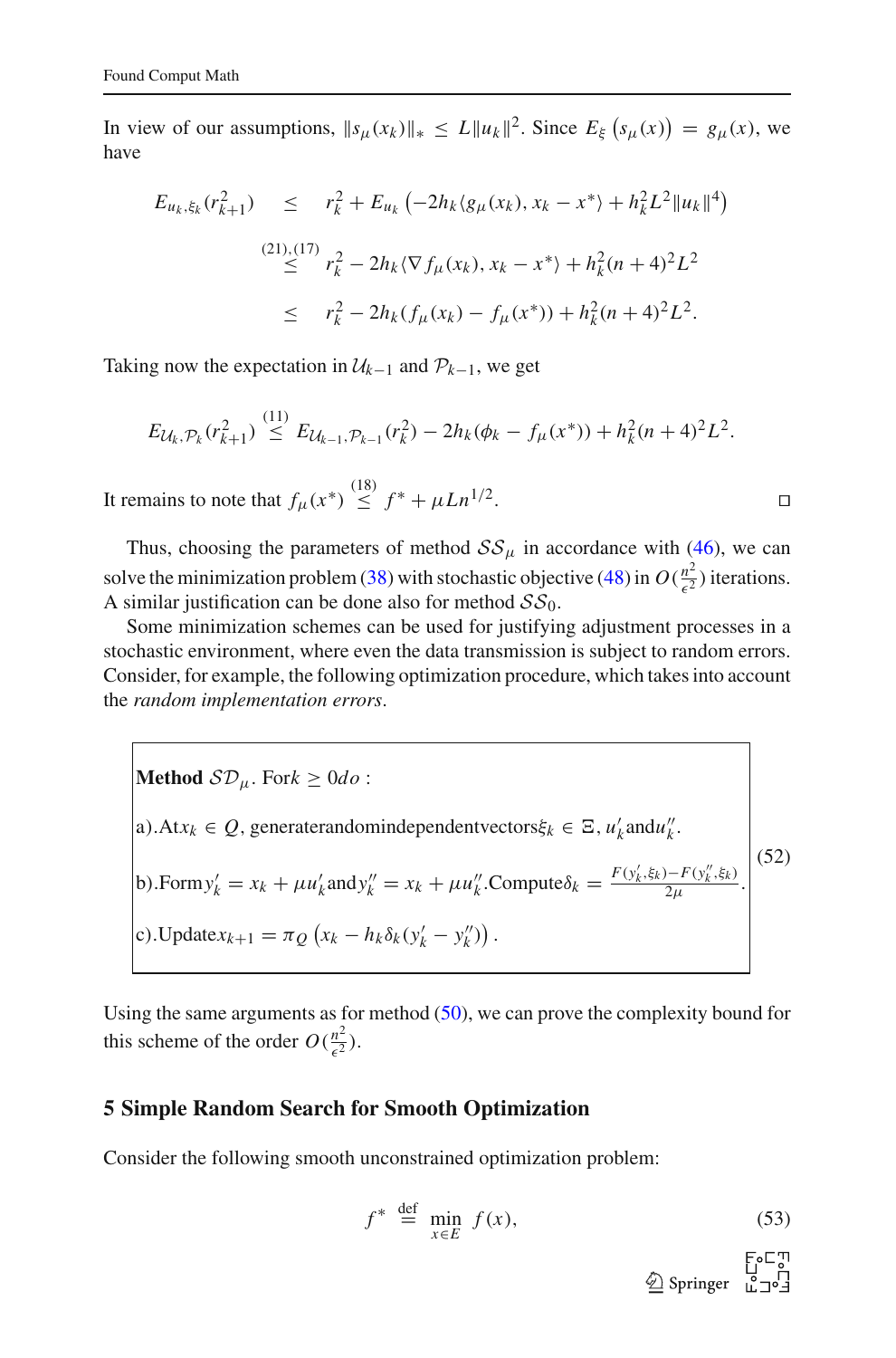where *f* is a smooth convex function on *E*. Assume that this problem is solvable and denote by *x* ∗ one of its optimal solutions. For the sake of notation, we assume that dim  $E \geq 2$ .

<span id="page-19-0"></span>Consider the following method.

Method 
$$
\mathcal{RG}_{\mu}
$$
: Choose  $x_0 \in E$ .  
\n  
\nIteration  $k \ge 0$ .  
\na). Generate $u_k$  and corresponding $g_{\mu}(x_k)$ .  
\nb).Compute $x_{k+1} = x_k - hB^{-1}g_{\mu}(x_k)$ .

This is a random version of the standard primal gradient method. A version of method [\(54\)](#page-19-0) with oracle  $\hat{g}_{\mu}$  will be called  $\widehat{\mathcal{RG}}_{\mu}$ .

Since the bounds [\(35\)](#page-11-1) and [\(36\)](#page-11-2) are continuous in  $\mu$ , we can justify all variants of method  $\mathcal{RG}_{\mu}, \mu \geq 0$ , by a single statement.

**Theorem 8** *Let*  $f \in C^{1,1}(E)$ *, and sequence*  $\{x_k\}_{k \geq 0}$  *be generated by*  $\mathcal{RG}_{\mu}$  *with* 

$$
h = \frac{1}{4(n+4)L_1(f)}.\tag{55}
$$

*Then, for any*  $N \geq 0$ *, we have* 

$$
\frac{1}{N+1} \sum_{k=0}^{N} (\phi_k - f^*) \le \frac{4(n+4)L_1(f) \|x_0 - x^*\|^2}{N+1} + \frac{9\mu^2(n+4)^2 L_1(f)}{25}.
$$
 (56)

<span id="page-19-1"></span>Let function f be strongly convex. Denote  $\delta_{\mu} = \frac{18\mu^2(n+4)^2}{25\tau(f)}$  $\frac{\mu^2(n+4)^2}{25\tau(f)} L_1(f)$ . Then

$$
\phi_N - f^* \le \frac{1}{2} L_1(f) \left[ \delta_\mu + \left( 1 - \frac{\tau(f)}{8(n+4)L_1(f)} \right)^N \left( \| x_0 - x^* \|^2 - \delta_\mu \right) \right]. \tag{57}
$$

*Proof* Let point  $x_k$  with  $k \geq 0$  be generated after *k* iterations of the scheme [\(54\)](#page-19-0). Denote  $r_k = ||x_k - x^*||$ . Then

$$
r_{k+1}^2 = r_k^2 - 2h \langle g_\mu(x_k), x_k - x^* \rangle + h^2 \| g_\mu(x_k) \|_*^2.
$$
  
 
$$
\sum_{k=0}^{k-1} \sum_{j=0}^{m} \langle g_\mu(x_k), x_k - x^* \rangle + h^2 \| g_\mu(x_k) \|_*^2.
$$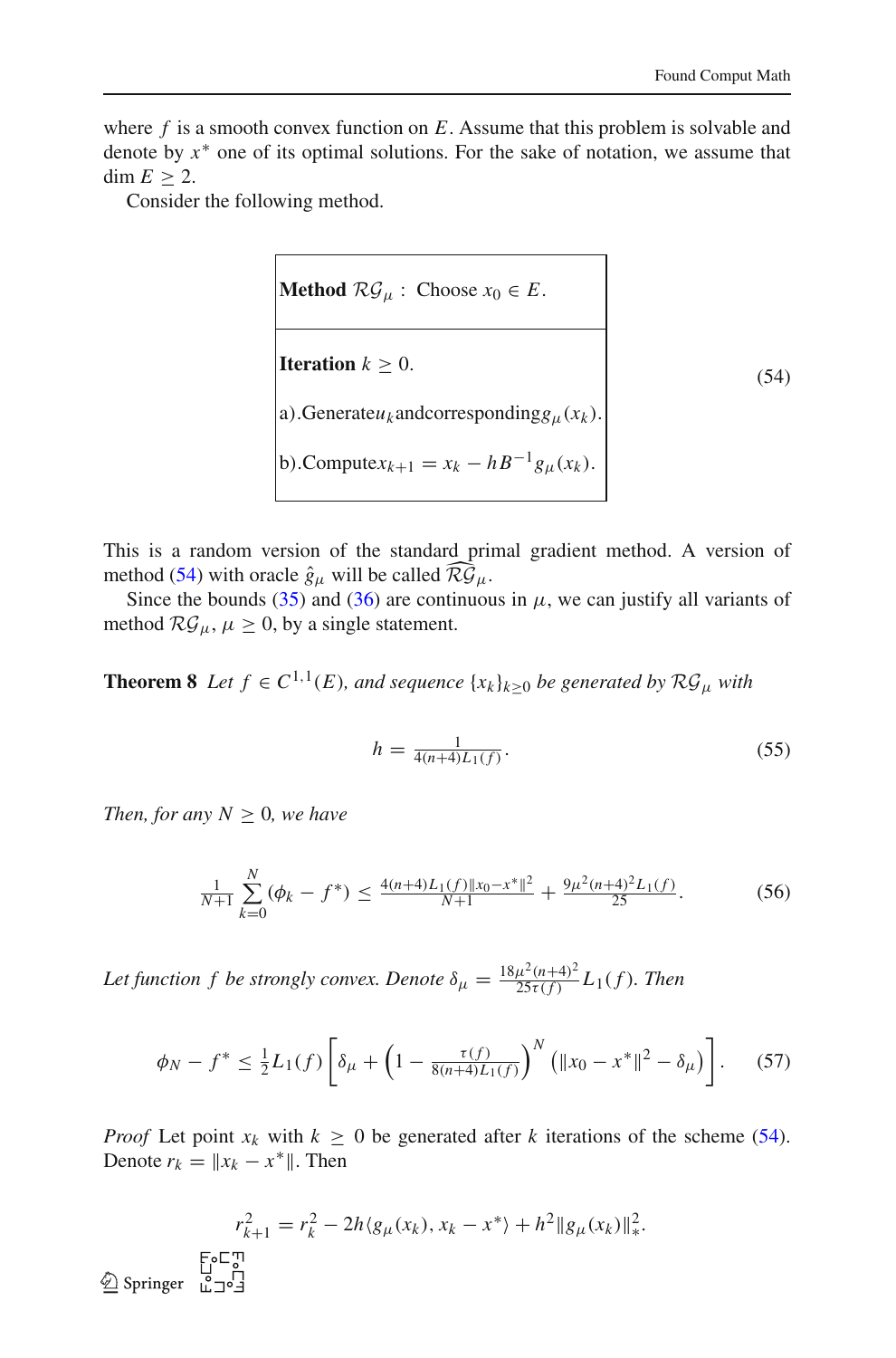Using representation  $(26)$  and the estimate  $(35)$ , we get

$$
E_{u_k} (r_{k+1}^2) \le r_k^2 - 2h \langle \nabla f_\mu(x_k), x_k - x^* \rangle + h^2 \left[ \frac{\mu^2 (n+6)^3}{2} L_1^2(f) + 2(n+4) \|\nabla f(x)\|_{*}^2 \right]
$$
  
\n
$$
\le r_k^2 - 2h(f(x_k) - f_\mu(x^*)) + h^2 \left[ \frac{\mu^2 (n+6)^3}{2} L_1^2(f) + 4(n+4) L_1(f)(f(x_k) - f^*) \right]
$$
  
\n
$$
\le r_k^2 - 2h(1 - 2h(n+4) L_1(f))(f(x_k) - f^*) + \mu^2 nh L_1(f) + \frac{\mu^2 (n+6)^3}{2} h^2 L_1^2(f)
$$
  
\n
$$
\stackrel{(55)}{=} r_k^2 - \frac{f(x_k) - f^*}{4(n+4) L_1(f)} + \frac{\mu^2}{4} \left[ \frac{n}{n+4} + \frac{(n+6)^3}{8(n+4)^2} \right] \le r_k^2 - \frac{f(x_k) - f^*}{4(n+4) L_1(f)} + \frac{9\mu^2 (n+4)}{100}.
$$

Taking now the expectation in  $\mathcal{U}_{k-1}$ , we obtain

$$
\rho_{k+1} \stackrel{\text{def}}{=} E_{\mathcal{U}_k} (r_{k+1}^2) \le \rho_k - \frac{\phi_k - f^*}{4(n+4)L_1(f)} + \frac{9\mu^2(n+4)}{100}.
$$

Summing up these inequalities for  $k = 0, \ldots, N$ , and dividing the result by  $N + 1$ , we get  $(56)$ .

Assume now that *f* is strongly convex. As we have seen,

$$
E_{u_k}\left(r_{k+1}^2\right) \le r_k^2 - \frac{f(x_k) - f^*}{4(n+4)L_1(f)} + \frac{9\mu^2(n+4)}{100} \stackrel{(8)}{\le} \left(1 - \frac{\tau(f)}{8(n+4)L_1(f)}\right) r_k^2 + \frac{9\mu^2(n+4)}{100}.
$$

Taking the expectation in  $U_{k-1}$ , we get

$$
\rho_{k+1} \le \left(1 - \frac{\tau(f)}{8(n+4)L_1(f)}\right)\rho_k + \frac{9\mu^2(n+4)}{100}.
$$

This inequality is equivalent to the following one:

$$
\rho_{k+1} - \delta_{\mu} \le \left(1 - \frac{\tau(f)}{8(n+4)L_1(f)}\right)(\rho_k - \delta_{\mu}) \le \left(1 - \frac{\tau(f)}{8(n+4)L_1(f)}\right)^{k+1}(\rho_0 - \delta_{\mu}).
$$

It remains to note that  $\phi_k - f^* \leq$  $\leq \frac{1}{2}L_1(f)\rho_k.$ 

Let us discuss the choice of parameter  $\mu$  in method  $\mathcal{RG}_{\mu}$ . Consider first the minimization of functions from  $C^{1,1}(E)$ . Clearly, the estimate [\(56\)](#page-19-1) is valid also for  $\hat{\phi}_N \stackrel{\text{def}}{=} E_{\mathcal{U}_{k-1}}(f(\hat{x}_N))$ , where  $\hat{x}_N = \arg \min_{x} [f(x) : x \in \{x_0, \ldots, x_N\}].$  In order to get the final accuracy  $\epsilon$  for the objective function, we need to choose  $\mu$  sufficiently small:

$$
\mu \le \frac{5}{3(n+4)} \sqrt{\frac{\epsilon}{2L_1(f)}}.
$$
\n(58)

<span id="page-20-0"></span>Taking into account that  $E_u(\|u\|) = O(n^{1/2})$ , we can see that the average length of the finite-difference step in computation of the oracle  $g_\mu$  is of the order  $O\left(\sqrt{\frac{\epsilon}{nL}}\right)$  $nL_1(f)$ .

 $\begin{picture}(120,115) \put(0,0){\line(1,0){155}} \put(15,0){\line(1,0){155}} \put(15,0){\line(1,0){155}} \put(15,0){\line(1,0){155}} \put(15,0){\line(1,0){155}} \put(15,0){\line(1,0){155}} \put(15,0){\line(1,0){155}} \put(15,0){\line(1,0){155}} \put(15,0){\line(1,0){155}} \put(15,0){\line(1,0){155}} \put(15,0){\line(1,0){155$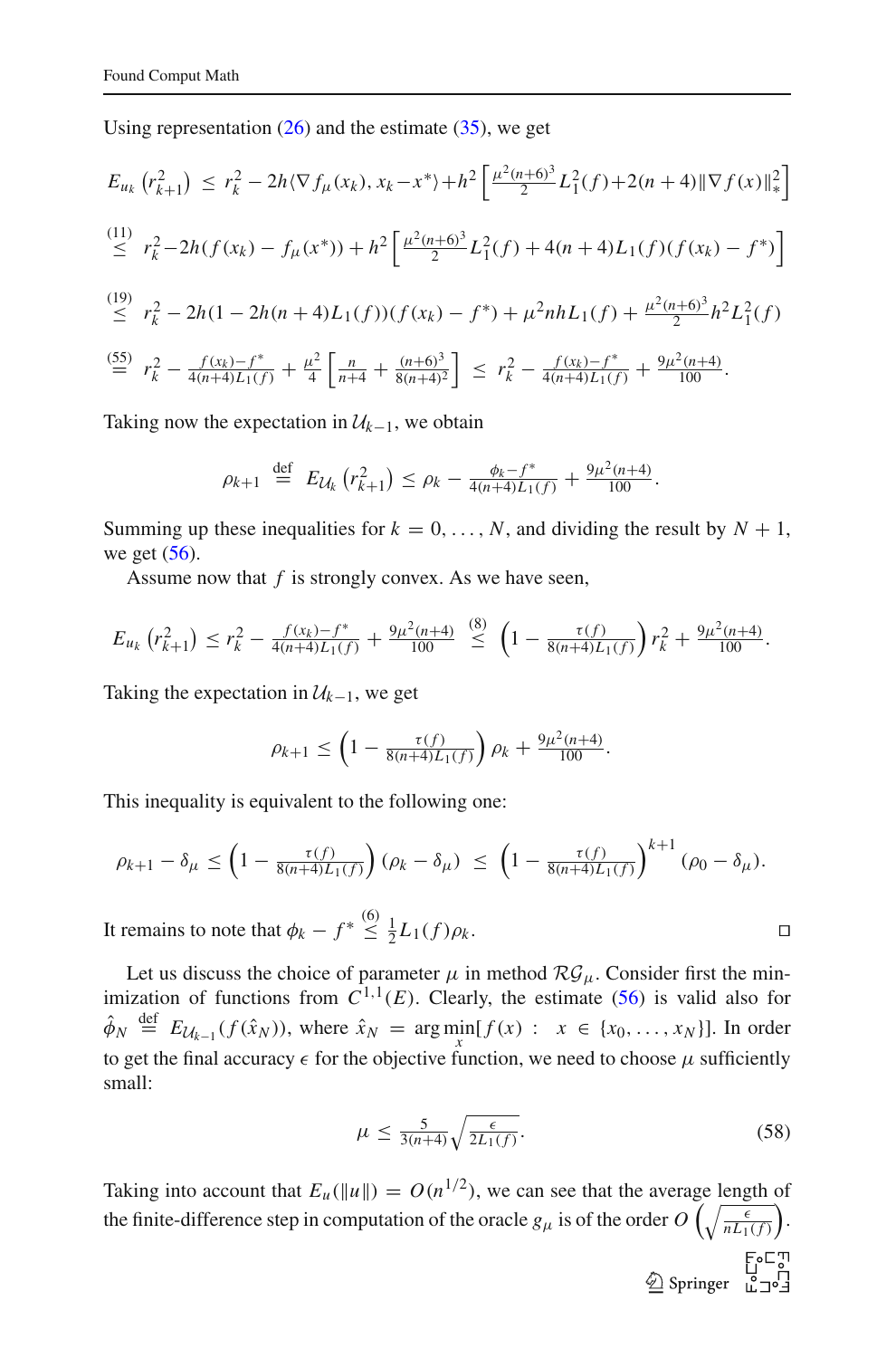It is interesting that this bound is much more relaxed with respect to  $\epsilon$  than the bound [\(46\)](#page-16-0) for nonsmooth version of the random search. However, it depends now on the dimension of the space of variables. At the same time, inequality  $\phi_N - f^* \leq \epsilon$  is satisfied at most in  $O(\frac{n}{\epsilon}L_1(f)R^2)$  iterations.

Consider now the strongly convex case. Then, we choose  $\mu$  satisfying the equation Consider now the strongly convex case. Then, we choose  $\mu$  satisfying the equation  $\frac{1}{2}L_1(f)\delta_\mu \leq \frac{\epsilon}{2}$ . This is

$$
\mu \le \frac{5}{3(n+4)} \sqrt{\frac{\epsilon}{2L_1(f)} \cdot \frac{\tau(f)}{L_1(f)}}.
$$
\n(59)

The number iterations of this method is of the order  $O\left(\frac{nL_1(f)}{\tau(f)}\ln\frac{L_1(f)R^2}{\epsilon}\right)$  $\epsilon$  . It is natural that a faster scheme needs a higher accuracy of the finite-difference oracle (or a smaller value of  $\mu$ ).

The complexity analysis of the method  $\widehat{\mathcal{RG}}_{\mu}$  can be done in a similar way. In accordance with the estimate  $(35)$ , the corresponding results will have slightly better dependence in  $\mu$ . Note that our complexity results are also valid for the limiting version  $\mathcal{RG}_0 \equiv \widehat{\mathcal{RG}}_{0}.$ 

#### <span id="page-21-0"></span>**6 Accelerated Random Search**

Let us apply to problem  $(53)$  a random variant of the fast gradient method. We assume that function  $f \in C^{1,1}(E)$  is strongly convex with convexity parameter  $\tau(f) \geq 0$ . Denote by  $\kappa(f) \stackrel{\text{def}}{=} \frac{\tau(f)}{L_1(f)}$  $\frac{\tau(f)}{L_1(f)}$  its *condition number*. And let  $\theta_n = \frac{1}{16(n+1)}$  $\frac{1}{16(n+1)^2L_1(f)}, h_n =$  $\frac{1}{4(n+4)L_1(f)}$ .

**Method**  $\mathcal{FG}_{\mu}$ : Choose $x_0 \in E$ ,  $v_0 = x_0$ , andapositive $\gamma_0 \ge \tau(f)$ .

<span id="page-21-1"></span>**Iteration**  $k \geq 0$  : a)Compute $\alpha_k > 0$ satisfying $\theta_n^{-1} \alpha_k^2 = (1 - \alpha_k)\gamma_k + \alpha_k \tau(f) \equiv \gamma_{k+1}$ . b)Set $\lambda_k = \frac{\alpha_k}{\gamma_{k+1}}$  $\frac{\alpha_k}{\gamma_{k+1}}\tau(f), \beta_k = \frac{\alpha_k\gamma_k}{\gamma_k + \alpha_k\tau}$  $\frac{\alpha_k y_k}{\gamma_k + \alpha_k \tau(f)}$ , and  $y_k = (1 - \beta_k)x_k + \beta_k v_k$ . c).Generaterandom $u_k$  and compute corresponding  $g_\mu(y_k)$ . d).Set $x_{k+1} = y_k - h_n B^{-1} g_\mu(y_k)$ ,  $v_{k+1} = (1 - \lambda_k) v_k + \lambda_k y_k - \frac{\theta_n}{\alpha_k} B^{-1} g_\mu(y_k)$ . (60)

Note that the parameters of this method satisfy the following relations:

$$
1 - \lambda_k = (1 - \alpha_k) \frac{\gamma_k}{\gamma_{k+1}}, \quad 1 - \beta_k = \frac{\gamma_{k+1}}{\gamma_k + \alpha_k \tau(f)}, \quad (1 - \lambda_k) \frac{1 - \beta_k}{\beta_k} = \frac{1 - \alpha_k}{\alpha_k}.
$$
 (61)  
 
$$
\sum_{k=0}^{\infty} \text{Springer } \stackrel{\text{[1]}{\sim} \text{[1]}{\sim} \text{[1]}}{2}
$$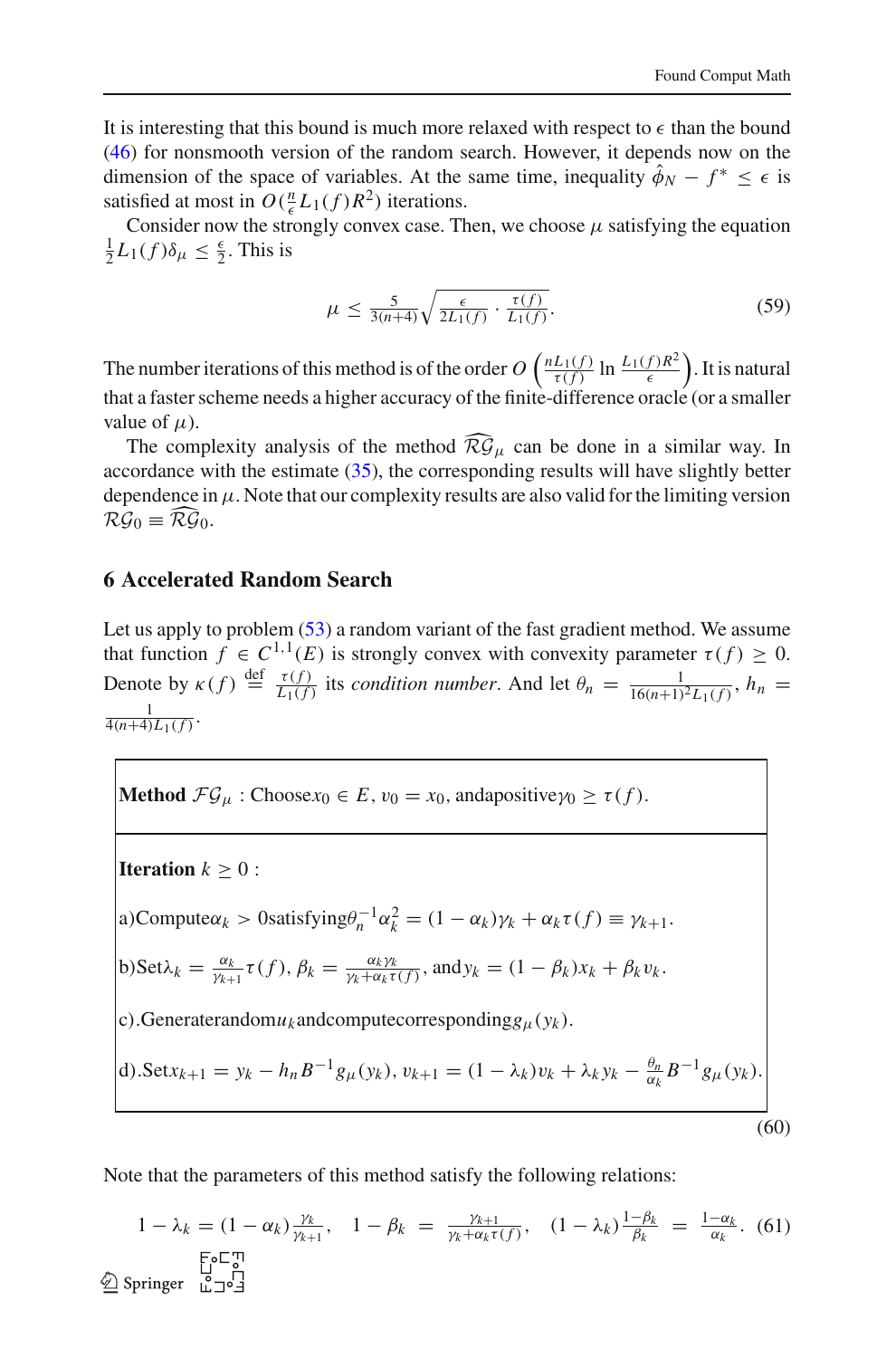#### **Theorem 9** *For all*  $k \geq 0$ *, we have*

<span id="page-22-0"></span>
$$
\phi_k - f^* \le \psi_k \cdot [f(x_0) - f(x^*) + \frac{\gamma_0}{2} \|x_0 - x^*\|^2] + \mu^2 L_1(f) \left(n + \frac{3(n+8)}{16} C_k\right),\tag{62}
$$

where 
$$
\psi_k \le \min \left\{ \left( 1 - \frac{\kappa^{1/2}(f)}{4(n+4)} \right)^k, \left( 1 + \frac{k}{8(n+4)} \sqrt{\frac{\gamma_0}{L_1(f)}} \right)^{-2} \right\}
$$
, and  $C_k \le \min \left\{ k, \frac{4(n+4)}{\kappa^{1/2}(f)} \right\}$ .

*Proof* Assume that after *k* iterations, we have generated points  $x_k$  and  $v_k$ . Then we can compute  $y_k$  and generate  $g_{\mu}(y_k)$ . Taking a random step from this point, we get

$$
f_{\mu}(x_{k+1}) \stackrel{(12)}{\leq} f_{\mu}(y_k) - h_n \langle \nabla f_{\mu}(y_k), B^{-1} g_{\mu}(x_k) \rangle + \frac{h_n^2}{2} L_1(f) \|g_{\mu}(y_k)\|_{*}^2.
$$

Therefore,

$$
E_{u_k} (f_{\mu}(x_{k+1})) \stackrel{(26)}{\leq} f_{\mu}(y_k) - h_n \|\nabla f_{\mu}(y_k)\|_{*}^2 + \frac{h_n^2}{2} L_1(f) E_{u_k} (\|g_{\mu}(y_k)\|_{*}^2)
$$
  

$$
\stackrel{(37)}{\leq} f_{\mu}(y_k) - \frac{h_n}{4(n+4)} (E_{u_k} (\|g_{\mu}(y_k)\|_{*}^2) - 3\mu^2 L_1^2(f)(n+5)^3)
$$
  

$$
+ \frac{h_n^2}{2} L_1(f) E_{u_k} (\|g_{\mu}(y_k)\|_{*}^2)
$$
  

$$
= f_{\mu}(y_k) - \frac{1}{2} \theta_n E_{u_k} (\|g_{\mu}(y_k)\|_{*}^2) + \xi_{\mu},
$$

where  $\xi_{\mu} \stackrel{\text{def}}{=} \frac{3(n+5)^3 \mu^2}{16(n+4)^2}$  $\frac{3(n+5)^3 \mu^2}{16(n+4)^2} L_1(f)$ . Note that  $\frac{(n+5)^3}{(n+4)^2}$  $\frac{(n+3)^2}{(n+4)^2} \leq n+8$  for  $n \geq 2$ .

Let us fix an arbitrary  $x \in E$ . Note that

$$
\delta_{k+1}(x) \stackrel{\text{def}}{=} \frac{\gamma_{k+1}}{2} \|v_{k+1} - x\|^2 + f_\mu(x_{k+1}) - f_\mu(x)
$$
  
= 
$$
\frac{\gamma_{k+1}}{2} \|(1 - \lambda_k)v_k + \lambda_k y_k - x\|^2 - \frac{\theta_n \gamma_{k+1}}{\alpha_k} \langle g_\mu(y_k), (1 - \lambda_k)v_k + \lambda_k y_k - x \rangle
$$
  
+ 
$$
\frac{\theta_n^2 \gamma_{k+1}}{2\alpha_k^2} \|g_\mu(y_k)\|^2_* + f_\mu(x_{k+1}) - f_\mu(x).
$$

Taking the expectation in  $u_k$ , and using the equation of Step a) in [\(60\)](#page-21-1), we get

$$
E_{u_k}(\delta_{k+1}(x)) \stackrel{(21)}{\leq} \frac{\gamma_{k+1}}{2} \|(1 - \lambda_k)v_k + \lambda_k y_k - x\|^2 - \alpha_k \langle \nabla f_\mu(y_k), (1 - \lambda_k)v_k + \lambda_k y_k - x \rangle
$$
  
+  $\frac{1}{2} \theta_n E_{u_k} (\|g_\mu(y_k)\|_*)^2 + E_{u_k} (f_\mu(x_{k+1})) - f_\mu(x)$   
 $\leq \frac{\gamma_{k+1}}{2} \|(1 - \lambda_k)v_k + \lambda_k y_k - x\|^2 + \alpha_k \langle \nabla f_\mu(y_k), x - (1 - \lambda_k)v_k$   
 $-\lambda_k y_k \rangle + f_\mu(y_k) - f_\mu(x) + \xi_\mu.$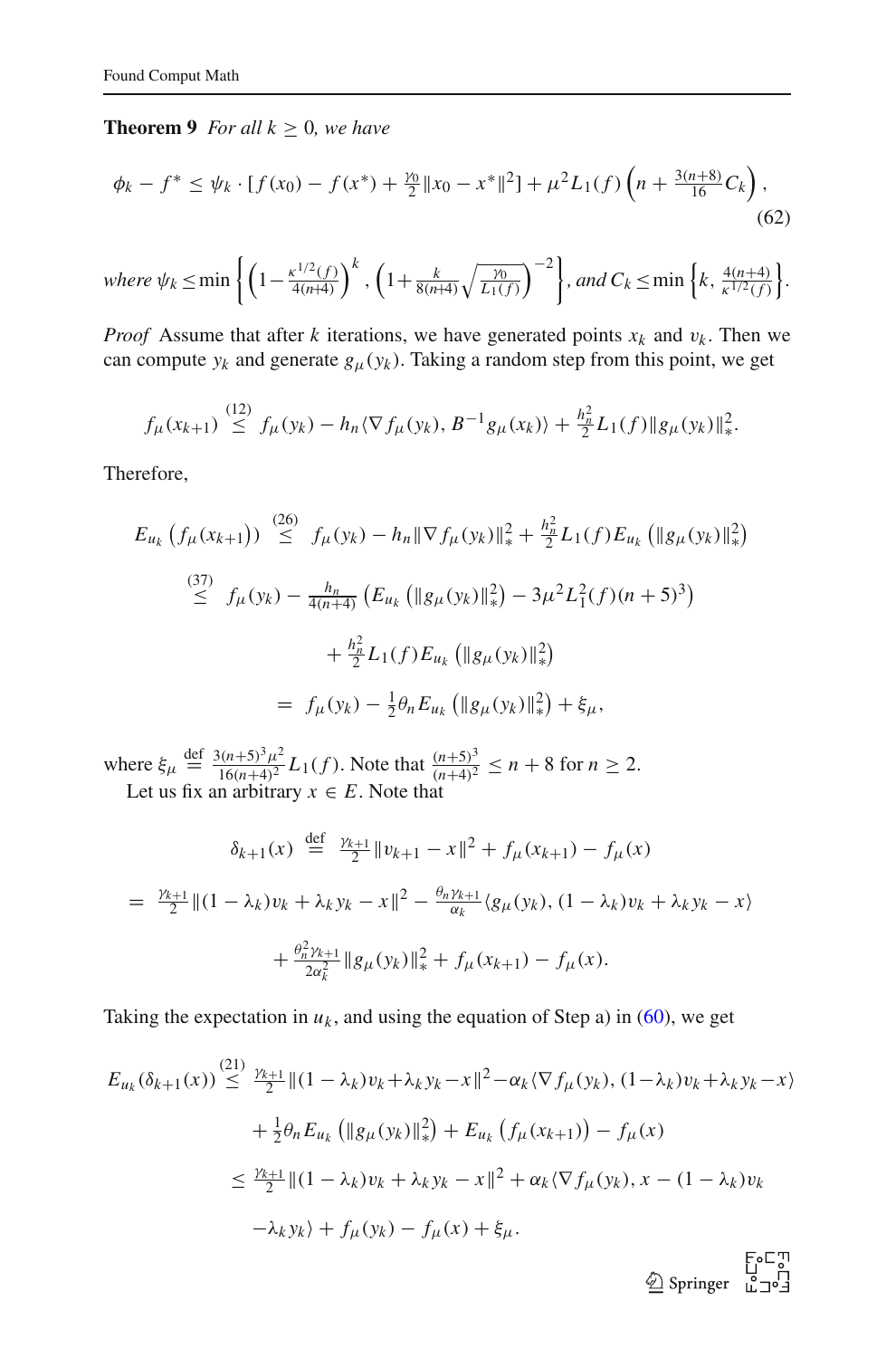Note that  $v_k = y_k + \frac{1-\beta_k}{\beta_k}(y_k - x_k)$ . Therefore,

$$
(1-\lambda_k)v_k+\lambda_ky_k=y_k+(1-\lambda_k)\frac{1-\beta_k}{\beta_k}(y_k-x_k)\stackrel{(61)}{=} y_k+\frac{1-\alpha_k}{\alpha_k}(y_k-x_k).
$$

Hence,

$$
f_{\mu}(y_k) + \alpha_k \langle \nabla f_{\mu}(y_k), x - (1 - \lambda_k) v_k - \lambda_k y_k \rangle - f_{\mu}(x)
$$
  
=  $f_{\mu}(y_k) + \langle \nabla f_{\mu}(y_k), \alpha_k x + (1 - \alpha_k) x_k - y_k \rangle - f_{\mu}(x)$   

$$
\stackrel{(8)}{\leq} (1 - \alpha_k)(f(x_k) - f_{\mu}(x)) - \frac{1}{2} \alpha_k \tau(f) \|x - y_k\|^2,
$$

and we can continue:

$$
E_{u_k}(\delta_{k+1}(x)) \le \frac{\gamma_{k+1}}{2} \|(1 - \lambda_k)v_k + \lambda_k y_k - x\|^2 + \xi_\mu
$$
  
+ 
$$
(1 - \alpha_k)(f(x_k) - f_\mu(x)) - \frac{1}{2}\alpha_k \tau(f) \|x - y_k\|^2
$$
  

$$
\le \frac{\gamma_{k+1}}{2} (1 - \lambda_k) \|v_k - x\|^2 + \frac{\gamma_{k+1}}{2} \lambda_k \|y_k - x\|^2 + \xi_\mu
$$
  
+ 
$$
(1 - \alpha_k)(f(x_k) - f_\mu(x)) - \frac{1}{2}\alpha_k \tau(f) \|x - y_k\|^2
$$
  

$$
\stackrel{(61)}{=} (1 - \alpha_k)\delta_k(x) + \xi_\mu.
$$

Denote  $\phi_k(\mu) = E_{\mathcal{U}_{k-1}}(f_{\mu}(x_k))$ ,  $\rho_k = \frac{\gamma_k}{2} E_{\mathcal{U}_{k-1}}(\|v_k - x^*\|^2)$ . Then, taking the expectation of the latter inequality in  $U_{k-1}$ , we get

$$
\phi_{k+1}(\mu) - f_{\mu}(x) + \rho_{k+1} \le (1 - \alpha_k)(\phi_k(\mu) - f_{\mu}(x^*) + \rho_k) + \xi_{\mu}
$$
  

$$
\le \dots \le \psi_{k+1} \cdot (f_{\mu}(x_0) - f_{\mu}(x) + \frac{\gamma_0}{2} \|x_0 - x\|^2)
$$
  

$$
+ \xi_{\mu} \cdot C_{k+1},
$$

where  $\psi_k = \prod_{k=0}^{k-1}$  $\prod_{i=0}^{k-1} (1 - \alpha_i)$ , and  $C_k = 1 + \sum_{i=1}^{k-1}$ *i*=1 <sup>*k*-1</sup><br>Π  $\prod_{j=k-i} (1 - \alpha_j)$ , *k* ≥ 1. Defining  $ψ_0 = 1$ and  $C_0 = 0$ , we get  $C_k \le k, k \ge 0$ . On the other hand, by induction it is easy to see that  $\gamma_k \ge \tau(f)$  for all  $k \ge 0$ . Therefore,

$$
\alpha_k \geq [\tau(f)\theta_n]^{1/2} = \frac{\kappa^{1/2}(f)}{4(n+4)} \stackrel{\text{def}}{=} \omega_n, \quad k \geq 0.
$$

Then, 
$$
C_k \le 1 + \sum_{i=1}^{k-1} \prod_{j=k-i}^{k-1} (1 - \omega_n)^i = 1 + (1 - \omega_n) \frac{(1 - (1 - \omega_n)^k)}{\omega_n} \le \omega_n^{-1}
$$
. Thus,  
\n $C_k \le \min \left\{ k, \frac{4(n+4)}{k^{1/2}(f)} \right\}, \quad \psi_k \le \left( 1 - \frac{k^{1/2}(f)}{4(n+4)} \right)^k, \quad k \ge 0.$   
\n $\sum_{i=1}^{k-1} \sum_{j=1}^{n} \sum_{j=1}^{n} k^{1/2} \frac{(1 - \omega_n)^k}{k^{1/2}(f)} = 1 + (1 - \omega_n) \frac{(1 - (1 - \omega_n)^k)}{\omega_n}$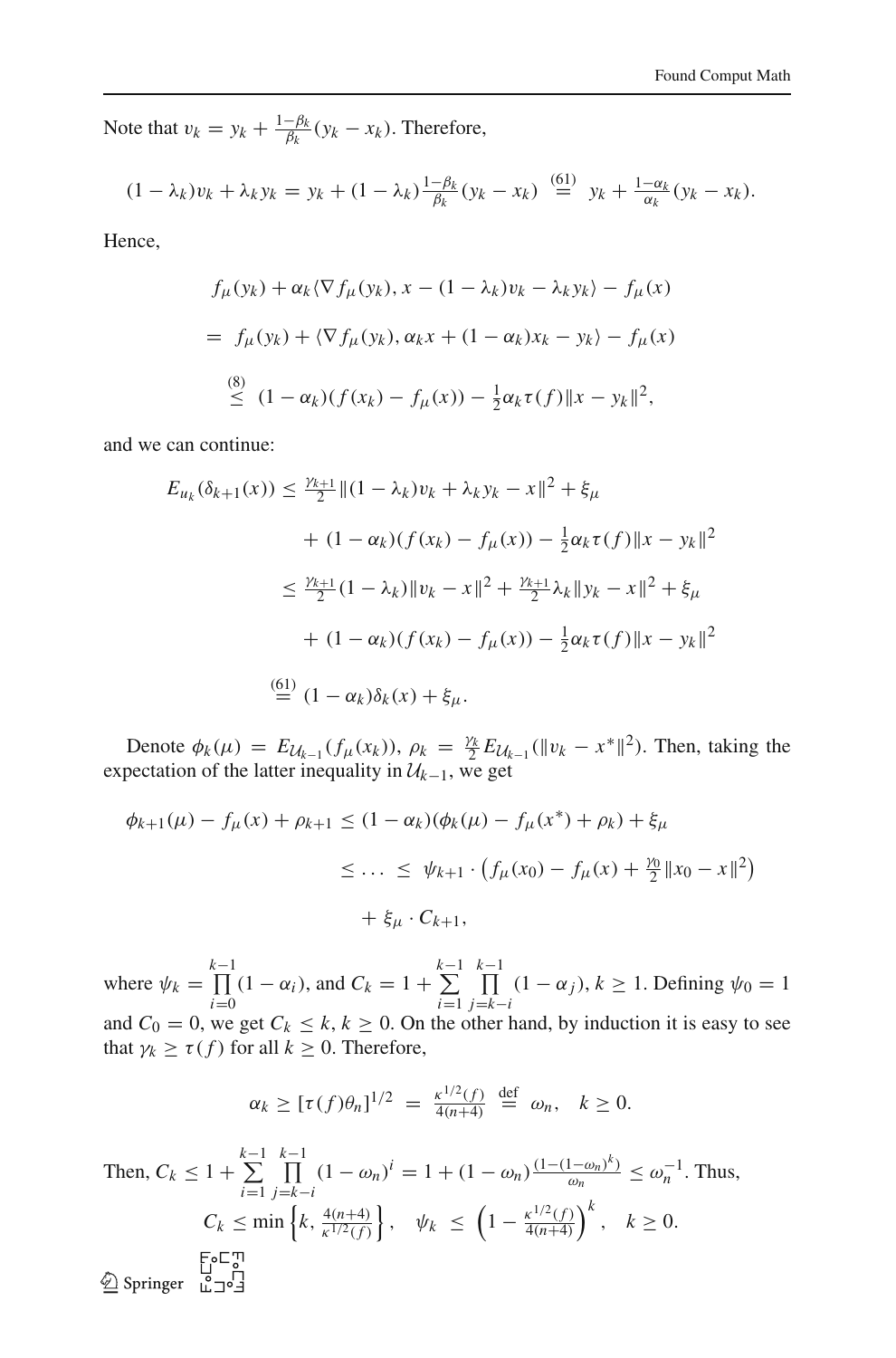Further,<sup>[3](#page-24-0)</sup> let us prove that  $\gamma_k \ge \gamma_0 \psi_k$ . For  $k = 0$ , this is true. Assume it is true for some  $k > 0$ . Then

$$
\gamma_{k+1} \geq (1 - \alpha_k) \gamma_k \geq \gamma_0 \psi_{k+1}.
$$

Denote  $a_k = \frac{1}{\psi_i^1}$  $\frac{1}{\psi_k^{1/2}}$ . Then, in view of the established inequality we have:

$$
a_{k+1} - a_k = \frac{\psi_k^{1/2} - \psi_{k+1}^{1/2}}{\psi_k^{1/2} \psi_{k+1}^{1/2}} = \frac{\psi_k - \psi_{k+1}}{\psi_k^{1/2} \psi_{k+1}^{1/2} (\psi_k^{1/2} + \psi_{k+1}^{1/2})} \ge \frac{\psi_k - \psi_{k+1}}{2\psi_k \psi_{k+1}^{1/2}}
$$
  
= 
$$
\frac{\psi_k - (1 - \alpha_k)\psi_k}{2\psi_k \psi_{k+1}^{1/2}} = \frac{\alpha_k}{2\psi_{k+1}^{1/2}} = \frac{\gamma_{k+1}^{1/2} \theta_n^{1/2}}{2\psi_{k+1}^{1/2}} \ge \frac{1}{8(n+4)} \sqrt{\frac{\gamma_0}{L_1(f)}}.
$$

Hence,  $\frac{1}{\psi_k 1/2} \geq 1 + \frac{k}{8(n+4)}$  $\sqrt{20}$  $\frac{p_0}{L_1(f)}$  for all  $k \ge 0$ . It remains to note that

$$
E_{\mathcal{U}_{k-1}}(f(x_k)) - f(x^*) \stackrel{(11)}{\leq} \phi_k(\mu) - f(x^*) \stackrel{(19)}{\leq} \phi_k(\mu) - f_\mu(x^*) + \frac{\mu^2}{2} L_1(f)n
$$
  

$$
\leq \psi_k \cdot \left(f_\mu(x_0) - f_\mu(x^*) + \frac{\nu_0}{2} \|x_0 - x^*\|^2\right) + \xi_\mu \cdot C_k + \frac{\mu^2}{2} L_1(f)n
$$
  

$$
\stackrel{(19)}{\leq} \psi_k \cdot \left(f(x_0) - f(x^*) + \frac{\nu_0}{2} \|x_0 - x^*\|^2\right) + \xi_\mu \cdot C_k + \mu^2 L_1(f)n.
$$

It remains to apply the upper bounds for  $\psi_k$ . □

Let us discuss the complexity estimates of the method [\(60\)](#page-21-1) for  $\tau(f) = 0$ . In order to get accuracy  $\epsilon$  for the objective function, it suffices that both terms in the right-hand side of inequality [\(62\)](#page-22-0) be smaller than  $\frac{\epsilon}{2}$ . Thus, we need

$$
N(\epsilon) = O\left(\frac{n L_1^{1/2}(f)R}{\epsilon^{1/2}}\right)
$$
\n(63)

iterations. Similarly to the simple random search method [\(39\)](#page-14-0), this estimate is *n* times larger than the estimate of the corresponding scheme with full computation of the gradient. The parameter of the oracle  $\mu$  must be chosen as

$$
\mu \le O\left(\frac{\epsilon^{1/2}}{L_1^{1/2}(f)(n \cdot N(\epsilon))^{1/2}}\right) = O\left(\frac{\epsilon^{3/4}}{n L_1^{3/4}(f) R^{1/2}}\right)
$$

$$
= O\left(\frac{1}{n} \left[\frac{\epsilon}{L_1(f)} \cdot \left[\frac{\epsilon}{L_1(f) R^2}\right]^{1/2}\right]^{1/2}\right).
$$
(64)

<span id="page-24-1"></span>As compared with [\(58\)](#page-20-0), the average size of the trial step  $\mu u$  is a tighter function of  $\epsilon$ . This is natural, since the method [\(54\)](#page-19-0) is much faster. On the other hand, this size is still quite moderate (this is good for numerical stability of the scheme).

<span id="page-24-0"></span><sup>&</sup>lt;sup>3</sup> The rest of the proof is very similar to the proof of Lemma 2.2.4 in [\[16](#page-39-6)]. We present it here just for the reader convenience.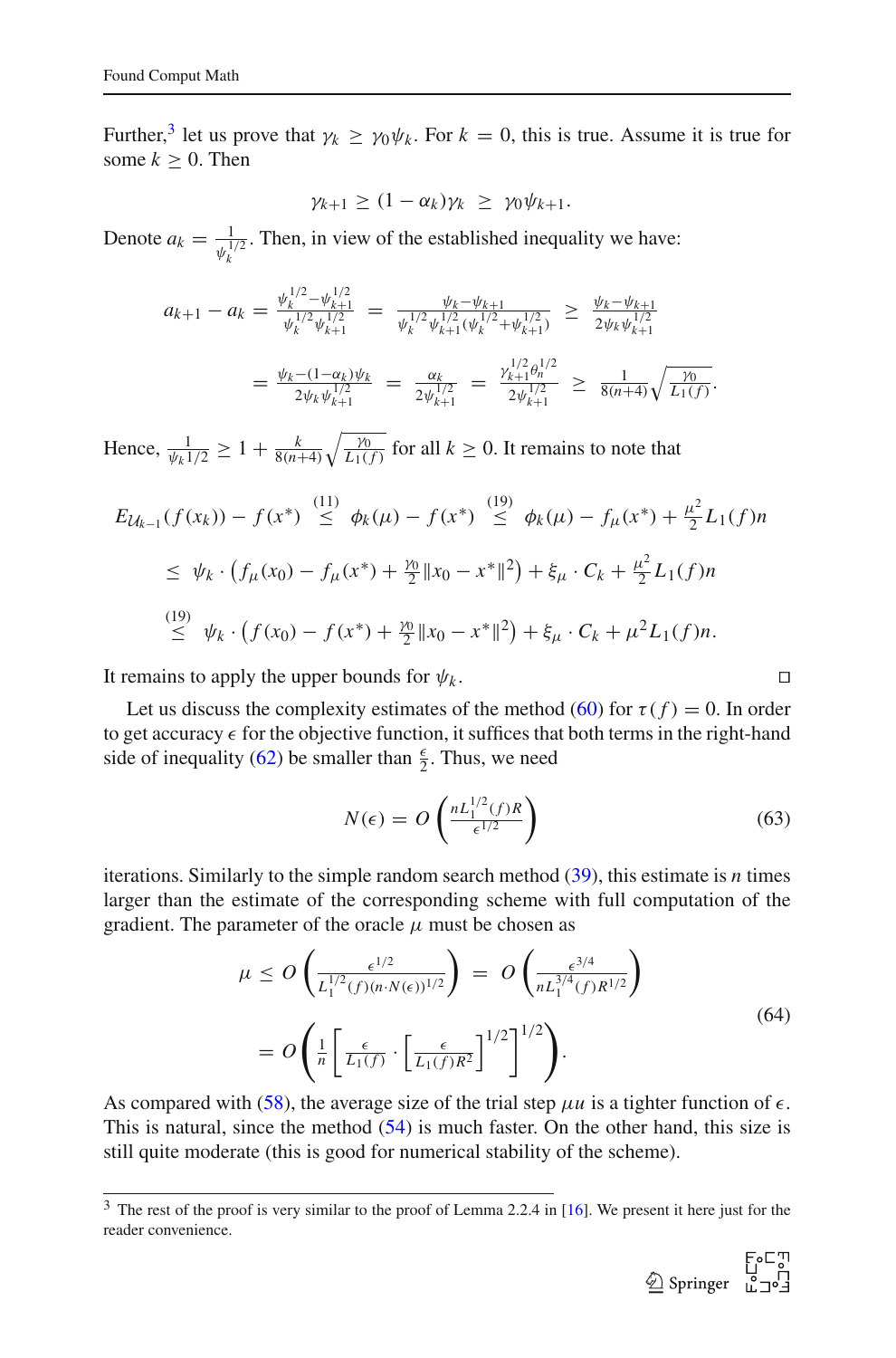- *Remark 1* 1. Method [\(60\)](#page-21-1) can be seen as a variant of the constant step scheme (2.2.8) in [\[16\]](#page-39-6). Therefore, the sequence  $\{v_k\}$  can be expressed in terms of  $\{x_k\}$  and  $\{y_k\}$ (see Section 2.2.1 in [\[16\]](#page-39-6) for details).
- 2. Linear convergence of method [\(60\)](#page-21-1) for strongly convex functions allows an efficient generation of random approximations to the solution of problem [\(53\)](#page-18-1) with arbitrary high confidence level. This can be achieved by an appropriate regularization of the initial problem, as suggested in Section 3 of [\[19](#page-39-8)].

#### <span id="page-25-0"></span>**7 Nonconvex Problems**

Consider now the problem

$$
\min_{x \in E} f(x),\tag{65}
$$

where the objective function  $f$  is nonconvex. Let us apply to it method  $(39)$ . Now it has the following form:

> **Method**  $\widehat{\mathcal{RS}}_{\mu}$  : Choose $x_0 \in E$ . **Iteration**  $k \geq 0$ . a).Generate $u_k$  and corresponding  $g_\mu(x_k)$ . b). Compute $x_{k+1} = x_k - h_k B^{-1} g_\mu(x_k)$ . (66)

<span id="page-25-1"></span>Let us estimate the evolution of the value of function  $f_\mu$  after one step of this scheme. Since  $f_{\mu}$  has Lipschitz-continuous gradient, we have

$$
f_{\mu}(x_{k+1}) \stackrel{(6)}{\leq} f_{\mu}(x_k) - h_k \langle \nabla f_{\mu}(x_k), B^{-1} g_{\mu}(x_k) \rangle + \frac{1}{2} h_k^2 L_1(f_{\mu}) \| g_{\mu}(x_k) \|_{*}^2.
$$

Taking now the expectation in  $u_k$ , we obtain

$$
E_{u_k}(f_\mu(x_{k+1})) \stackrel{(21)}{\leq} f_\mu(x_k) - h_k \|\nabla f_\mu(x_k)\|_{*}^2 + \frac{1}{2} h_k^2 L_1(f_\mu) E_{u_k} \left( \|g_\mu(x_k)\|_{*}^2 \right). \tag{67}
$$

Consider now two cases.

**1.** *f* ∈  $C^{1,1}(E)$ . Then

$$
E_{u_k}(f_{\mu}(x_{k+1})) \stackrel{(37)}{\leq} f_{\mu}(x_k) - h_k \|\nabla f_{\mu}(x_k)\|_{*}^{2}
$$
  
+  $\frac{1}{2}h_k^2 L_1(f) (4(n+4) \|\nabla f_{\mu}(x_k)\|_{*}^{2} + 3\mu^2 L_1^2(f)(n+4)^3)$   
 $\stackrel{\text{Eo}}{\leq} \text{Springer } \overset{\text{C}}{\underset{u \to 0}{\leq} 3}$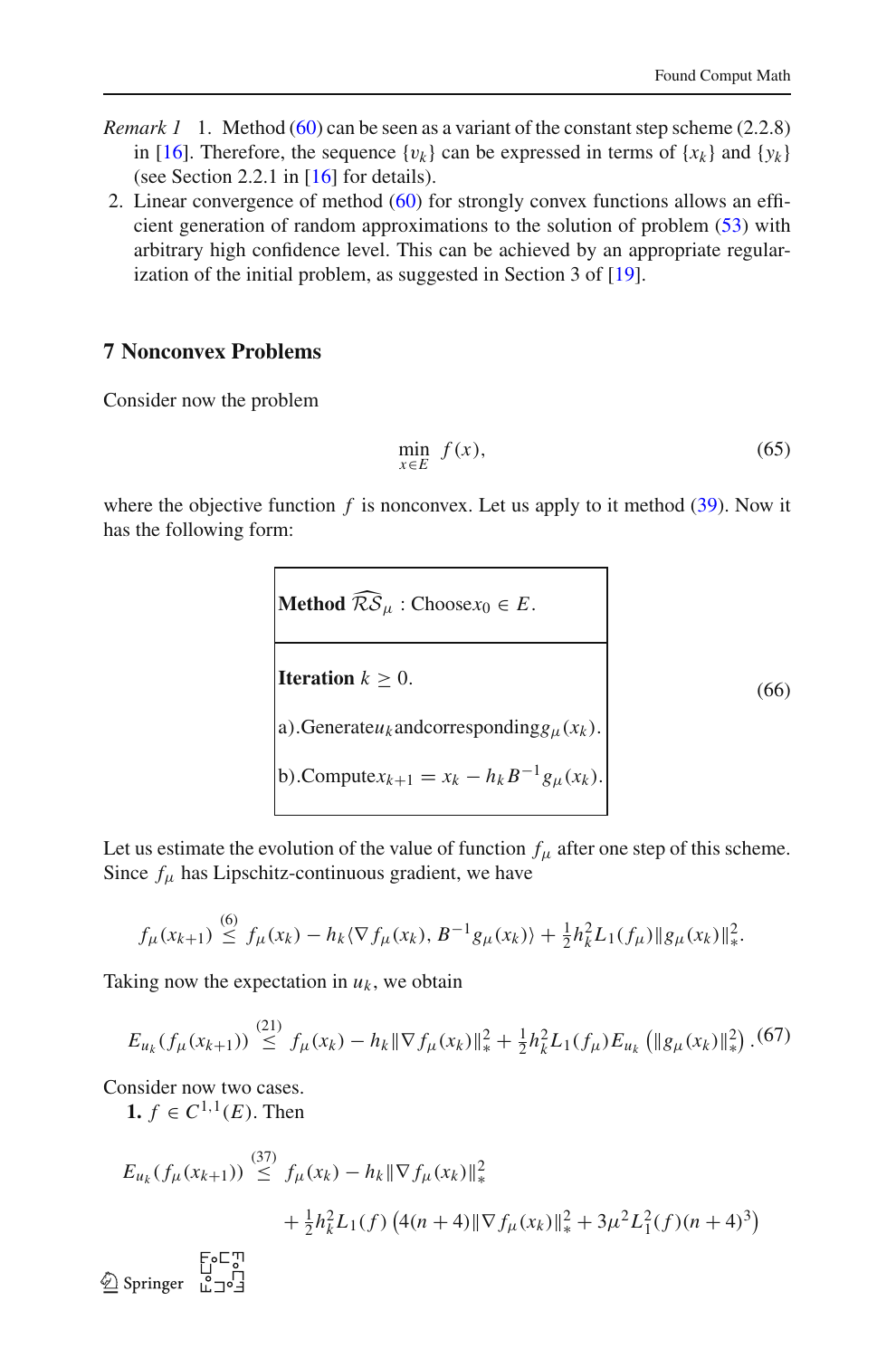Choosing now  $h_k = \hat{h} \stackrel{\text{def}}{=} \frac{1}{4(n+4)L_1(f)}$ , we obtain

$$
E_{u_k}(f_\mu(x_{k+1})) \le f_\mu(x_k) - \frac{1}{2}\hat{h} \|\nabla f_\mu(x_k)\|_{*}^2 + \frac{3\mu^2}{32}L_1(f)(n+4).
$$

Taking the expectation of this inequality in  $\mathcal{U}_k$ , we get

$$
\phi_{k+1} \leq \phi_k - \frac{1}{2}\hat{h}\eta_k^2 + \frac{3\mu^2(n+4)}{32}L_1(f),
$$

where  $\eta_k^2 \stackrel{\text{def}}{=} E_{\mathcal{U}_k} (\|\nabla f_\mu(x_k)\|_{*}^2)$ <sup>2</sup>/<sub>\*</sub>). Assuming now that *f*(*x*) ≥ *f*<sup>\*</sup> for all *x* ∈ *E*, we get

$$
\frac{1}{N+1} \sum_{k=0}^{N} \eta_k^2 \le 8(n+4)L_1(f) \left[ \frac{f(x_0) - f^*}{N+1} + \frac{3\mu^2(n+4)}{32} L_1(f) \right].
$$
 (68)

<span id="page-26-0"></span>Since  $\theta_k^2 \stackrel{\text{def}}{=} E_{\mathcal{U}_k} (\|\nabla f(x_k)\|_{*}^2)$ 2)  $\leq 2\eta_k^2+\frac{\mu^2(n+6)^3}{2}$  $\frac{2^{i+6}}{2}$   $L_1^2(f)$ , the expected rate of decrease in  $\theta_k$  is of the same order as [\(68\)](#page-26-0). In order to get  $\frac{1}{N+1} \sum_{k=0}^{N} \theta_k^2 \le \epsilon^2$ , we need to choose

$$
\mu \le O\left(\frac{\epsilon}{n^{3/2}L_1(f)}\right).
$$

Then, the upper bound for the expected number of steps is  $O(\frac{n}{\epsilon})$  $\frac{n}{\epsilon^2}$ ).

**2.**  $f \in C^{0,0}(E)$ . Then,

$$
E_{u_k}(f_\mu(x_{k+1})) \stackrel{(34)}{\leq} f_\mu(x_k) - h_k \|\nabla f_\mu(x_k)\|_*^2 + \frac{1}{2} h_k^2 L_1(f_\mu) \cdot L_0^2(f)(n+4)^2
$$
  

$$
\stackrel{(22)}{=} f_\mu(x_k) - h_k \|\nabla f_\mu(x_k)\|_*^2 + \frac{1}{\mu} h_k^2 n^{1/2} (n+4)^2 \cdot L_0^3(f).
$$

Assume  $f(x) \ge f^*$ ,  $x \in E$ , and denote  $S_N \stackrel{\text{def}}{=} \sum_{k=0}^n h_k$ . Taking the expectation of the latter inequality in  $\mathcal{U}_k$ , and summing them up, we get

$$
\frac{1}{S_N} \sum_{k=0}^{N} h_k \eta_k^2 \le \frac{1}{S_N} \left[ (f_\mu(x_0) - f^*) + C(\mu) \sum_{k=0}^{N} h_k^2 \right],
$$
\n
$$
C(\mu) \stackrel{\text{def}}{=} \frac{1}{\mu} n^{1/2} (n+4)^2 \cdot L_0^3(f).
$$
\n(69)

<span id="page-26-1"></span>Thus, we can guarantee a convergence of the process [\(66\)](#page-25-1) to a stationary point of the function  $f_{\mu}$ , which is a smooth approximation of f. In order to bound the gap in this approximation by  $\epsilon$ , we need to choose  $\mu \leq \bar{\mu} \stackrel{(18)}{=} \frac{\epsilon}{n^{1/2}L}$  $\frac{\epsilon}{n^{1/2}L_0(f)}$ . Let us assume for simplicity that we are using a constant step scheme:  $h_k \equiv h, k \ge 0$ . Then the right-hand side of inequality [\(69\)](#page-26-1) becomes

$$
\frac{f_{\bar{\mu}}(x_0) - f^*}{(N+1)h} + \frac{h}{\epsilon} n(n+4)^2 L_0^4(f) \le \frac{L_0(f)R}{(N+1)h} + \frac{h}{\epsilon} N(n+4)^2 L_0^4(f) \stackrel{\text{def}}{=} \rho(h).
$$
  
\n
$$
\text{Springer } \overset{\Gamma_0 \sqsubset \mathcal{P}}{\underset{\alpha \sqsupset \alpha}{\triangle 0}} \text{Springer } \overset{\Gamma_0 \sqsubset \mathcal{P}}{\underset{\alpha \sqsupset \alpha}{\triangle 0}} \frac{1}{\sqrt{2}}.
$$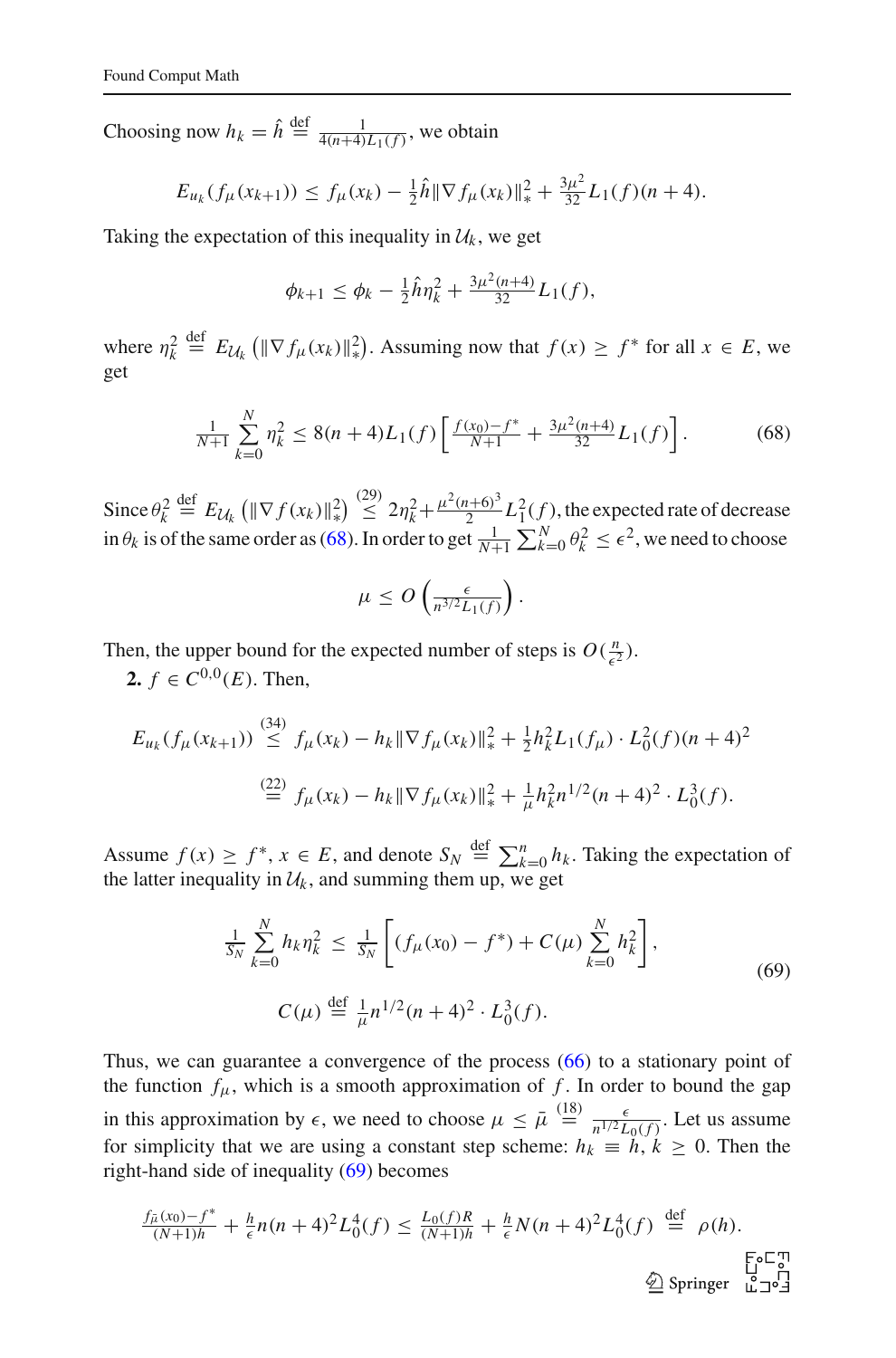Minimizing this upper bound in *h*, we get is optimal value:

$$
h^* = \left[\frac{\epsilon R}{n(n+4)^2 L_0^3(f)(N+1)}\right]^{1/2}, \quad \rho(h^*) = 2\left[\frac{n(n+4)^2 L_0^5(f)R}{\epsilon(N+1)}\right]^{1/2}.
$$

Thus, in order to guarantee the expected squared norm of the gradient of function  $f_{\bar{\mu}}$ of the order δ, we need

$$
O\left(\frac{n(n+4)^2L_0^5(f)R}{\epsilon\delta^2}\right)
$$

iterations of the scheme  $(66)$ . To the best of our knowledge, this is the first complexity bound for the methods for minimizing nonsmooth nonconvex functions. Note that allowing in the method [\(66\)](#page-25-1)  $h_k \to 0$  and  $\mu \to 0$ , we can ensure convergence of the scheme to a stationary point of the initial function *f* . But this proof is quite long and technical. Therefore, we omit it.

#### <span id="page-27-0"></span>**8 Preliminary Computational Experiments**

The main goal of our experiments was the investigation of the impact of the random oracle on the actual convergence of the minimization methods. We compared the performance of the randomized gradient-free methods with the classical gradient schemes. As suggested by our efficiency estimates, it is normal if the former methods need *n* times more iterations as compared with the classical ones. Let us describe our results.

#### **8.1 Smooth Minimization**

We checked the performance of the methods  $(54)$  and  $(60)$  on the following test function:

$$
f_n(x) = \frac{1}{2}(x^{(1)})^2 + \frac{1}{2}\sum_{i=1}^{n-1} (x^{(i+1)} - x^{(i)})^2 + \frac{1}{2}(x^{(n)})^2 - x^{(1)}, \quad x_0 = 0.
$$
 (70)

<span id="page-27-1"></span>This function was used in Section 2.1 in [\[16\]](#page-39-6) for proving the lower complexity bound for the gradient methods as applied to functions from  $C^{1,1}(R^n)$ . It has the following parameters:

$$
L_1(f_n) \le 4
$$
,  $R^2 = ||x_0 - x^*||^2 \le \frac{n+1}{3}$ ,  $n = 256$ .

These values were used for defining the trial step size  $\mu$  by [\(58\)](#page-20-0) and [\(64\)](#page-24-1). We also tested the versions of corresponding methods with  $\mu = 0$ . Finally, we compared these results with the usual gradient and fast gradient method.

Our results for the simple gradient schemes are presented in the following table. The first column of the table indicates the current level of relative accuracy with respect to

123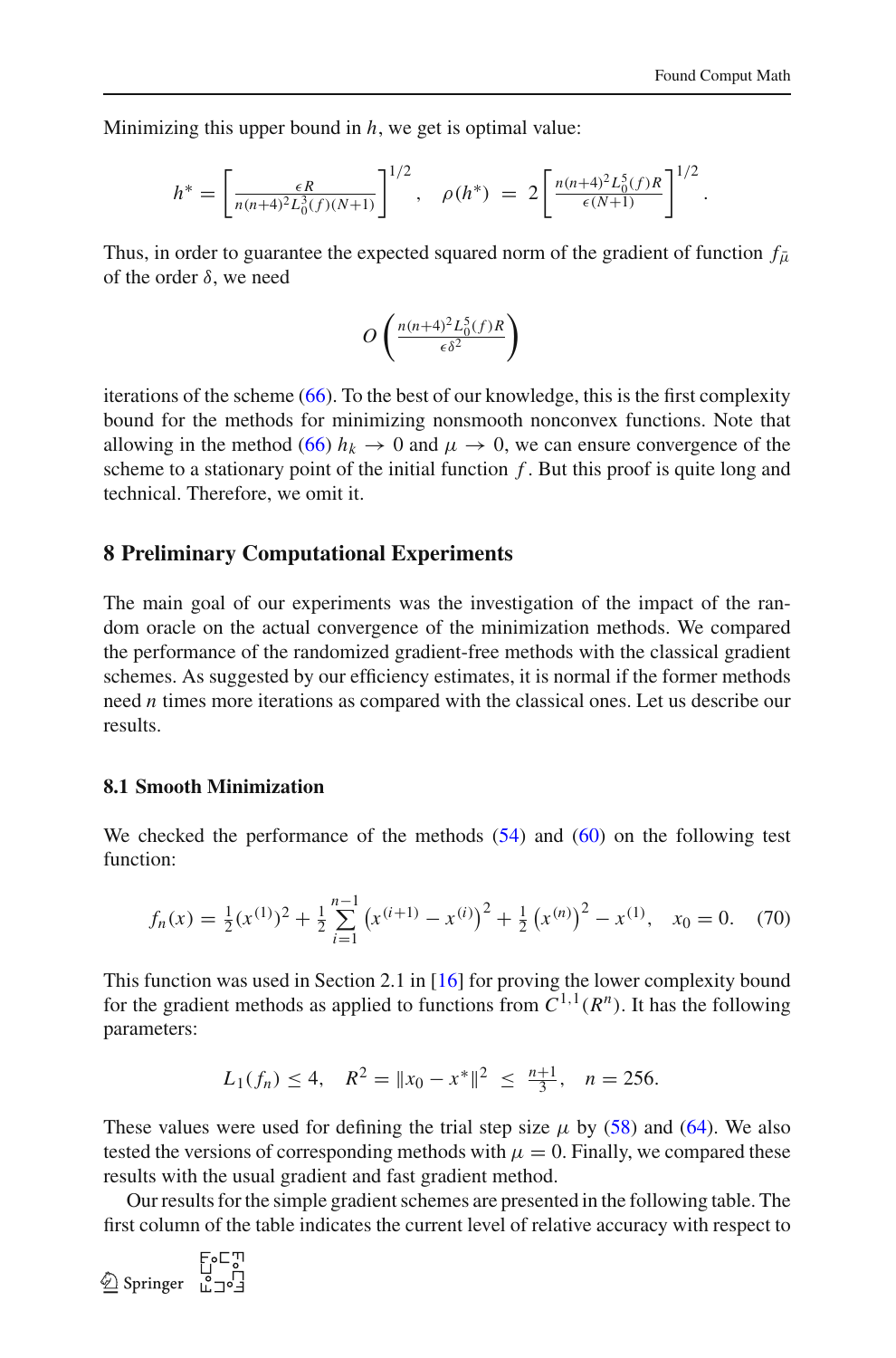<span id="page-28-0"></span>

| Accuracy             | $\mu = 0$ |                |         | $\mu = 8.9 \times 10^{-6}$ | <b>GM</b>      |         |      |
|----------------------|-----------|----------------|---------|----------------------------|----------------|---------|------|
|                      | Min       | Max            | Mean    | Min                        | Max            | Mean    |      |
| $2.0 \times 10^{-3}$ | 3         | $\overline{4}$ | 4.0     | 3                          | $\overline{4}$ | 3.9     | 1    |
| $9.8 \times 10^{-4}$ | 20        | 22             | 21.3    | 21                         | 22             | 21.3    | 5    |
| $4.9 \times 10^{-4}$ | 85        | 89             | 86.8    | 85                         | 89             | 86.8    | 22   |
| $2.4 \times 10^{-4}$ | 329       | 343            | 335.5   | 327                        | 342            | 335.4   | 83   |
| $1.2 \times 10^{-4}$ | 1210      | 1254           | 1232.8  | 1204                       | 1246           | 1231.8  | 304  |
| $6.1 \times 10^{-5}$ | 4129      | 4242           | 4190.3  | 4155                       | 4235           | 4190.4  | 1034 |
| $3.1 \times 10^{-5}$ | 12440     | 12611          | 12536.7 | 12463                      | 12645          | 12538.1 | 3092 |
| $1.5 \times 10^{-5}$ | 30883     | 31178          | 31054.6 | 30939                      | 31269          | 31058.1 | 7654 |

**Table 1** Simple random search  $\mathcal{RG}_{\mu}$ 

the scale  $S \stackrel{\text{def}}{=} \frac{1}{2}L_1(f_n)R^2$ . The *k*th row of the table,  $k = 2, ..., 9$ , shows the number of iterations spent for achieving the absolute accuracy 2−(*k*+7)*S*. This table aggregates the results of 20 attempts of the method  $\mathcal{RG}_0$  and  $\mathcal{RG}_\mu$  to minimize the function [\(70\)](#page-27-1). The columns 2–4 of the table represent the minimal, maximal and average number of blocks by *n* iterations, executed by  $\mathcal{RG}_0$  in order to reach corresponding level of accuracy. The next three columns represent this information for  $\mathcal{RG}_{\mu}$  with  $\mu$  computed by [\(58\)](#page-20-0) with  $\epsilon = 2^{-16}$ . The last column contains the results for the standard gradient method with constant step  $h = \frac{1}{L_1(f_n)}$  (Table [1\)](#page-28-0).

We can see a very small variance of the results presented in each column. Moreover, the finite-difference version with an appropriate value of  $\mu$  demonstrates practically the same performance as the version based on the directional derivative. Moreover, the number of blocks by *n* iterations of the random schemes is practically equal to the number of iterations of the standard gradient method multiplied by four. A plausible explanation of this phenomena is related to the choice of the step size  $h = \frac{1}{4 \cdot (n+4) L_1(f)}$ . However, we prefer to use this value since there is no theoretical justification for a larger step.

Let us present the results of 20 runs of the accelerated schemes. The structure of Table [2](#page-29-0) is similar to that of Table [1.](#page-28-0) Since these methods are faster, we give the results for a more accurate solution, up to  $\epsilon = 2^{-30}$ .

As we can see, the accelerated schemes are indeed faster than the simple random search. On the other hand, same as in Table [1,](#page-28-0) the variance of the results in each line is very small. Method with  $\mu = 0$  demonstrates almost the same efficiency as the method with  $\mu$  defined by [\(64\)](#page-24-1). And again, the number of the blocks by *n* iterations of the random methods is proportional to the number of iterations of the standard gradient methods multiplied by four.

#### **8.2 Minimization of Piecewise Linear Functions**

For nonsmooth problems, we present first the computational results of two variants of method  $(39)$  on the following test functions:

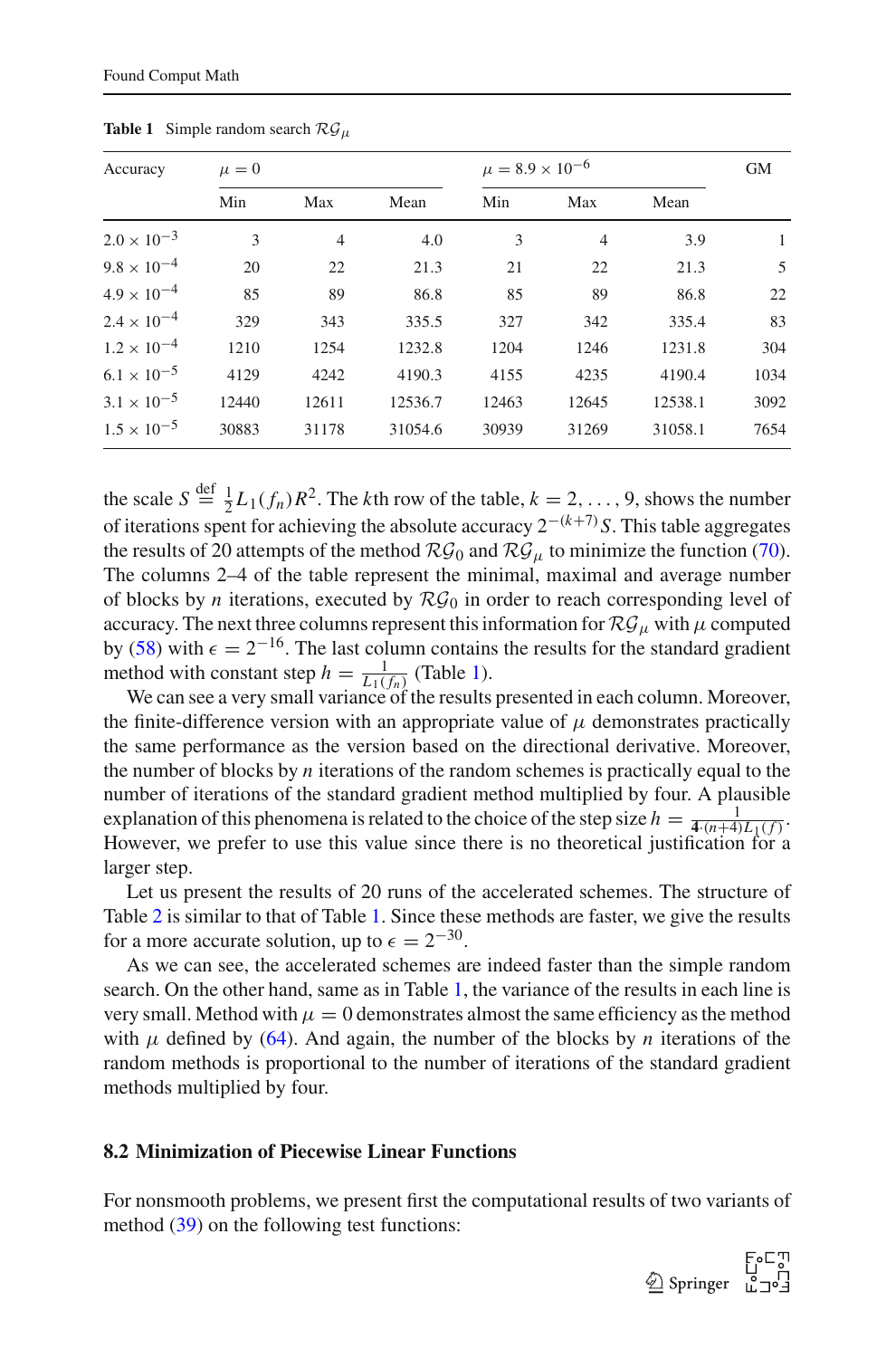<span id="page-29-0"></span>

| Accuracy              | $\mu = 0$      |                |         |                | $\mu = 3.5 \times 10^{-10}$ |         |                |  |
|-----------------------|----------------|----------------|---------|----------------|-----------------------------|---------|----------------|--|
|                       | Min            | Max            | Mean    | Min            | Max                         | Mean    |                |  |
| $2.0 \times 10^{-3}$  | $\overline{7}$ | $\overline{7}$ | 7.0     | $\overline{7}$ | $\overline{7}$              | 7.0     | $\mathbf{1}$   |  |
| $9.8 \times 10^{-4}$  | 21             | 22             | 21.1    | 21             | 22                          | 21.1    | $\overline{4}$ |  |
| $4.9\times10^{-4}$    | 45             | 47             | 45.8    | 46             | 47                          | 46.2    | 10             |  |
| $2.4 \times 10^{-4}$  | 93             | 96             | 94.1    | 93             | 96                          | 94.5    | 22             |  |
| $1.2 \times 10^{-4}$  | 182            | 187            | 184.7   | 180            | 188                         | 185.4   | 44             |  |
| $6.1\times10^{-5}$    | 338            | 350            | 345.4   | 342            | 349                         | 346.6   | 84             |  |
| $3.1 \times 10^{-5}$  | 597            | 611            | 603.2   | 599            | 609                         | 604.3   | 147            |  |
| $1.5\times10^{-5}$    | 944            | 967            | 953.1   | 948            | 964                         | 954.9   | 233            |  |
| $7.6\times10^{-6}$    | 1328           | 1355           | 1339.6  | 1332           | 1351                        | 1341.5  | 328            |  |
| $3.8\times10^{-6}$    | 1671           | 1695           | 1679.4  | 1671           | 1688                        | 1680.3  | 411            |  |
| $1.9\times10^{-6}$    | 1915           | 1934           | 1922.6  | 1916           | 1928                        | 1923.1  | 471            |  |
| $9.5 \times 10^{-7}$  | 2070           | 2083           | 2075.3  | 2070           | 2080                        | 2075.7  | 508            |  |
| $4.8\times10^{-7}$    | 2177           | 2189           | 2182.1  | 2177           | 2187                        | 2182.6  | 535            |  |
| $2.4 \times 10^{-7}$  | 2270           | 2281           | 2274.4  | 2268           | 2279                        | 2274.4  | 557            |  |
| $1.2\times10^{-7}$    | 2360           | 2375           | 2366.8  | 2355           | 2375                        | 2366.3  | 580            |  |
| $6.0\times10^{-8}$    | 4294           | 4308           | 4299.9  | 4291           | 4308                        | 4300.9  | 1056           |  |
| $3.0\times10^{-8}$    | 4396           | 4410           | 4402.4  | 4392           | 4411                        | 4403.6  | 1081           |  |
| $1.5 \times 10^{-8}$  | 4496           | 4521           | 4506.9  | 4495           | 4518                        | 4508.0  | 1107           |  |
| $7.5\times10^{-9}$    | 6519           | 6537           | 6529.0  | 6517           | 6540                        | 6529.1  | 1604           |  |
| $3.7 \times 10^{-9}$  | 6624           | 6669           | 6646.2  | 6623           | 6672                        | 6644.4  | 1633           |  |
| $1.9\times10^{-9}$    | 8680           | 8718           | 8700.3  | 8682           | 8712                        | 8699.1  | 2139           |  |
| $9.3 \times 10^{-10}$ | 10770          | 10805          | 10789.9 | 10779          | 10808                       | 10791.2 | 2653           |  |

**Table 2** Fast random search  $\mathcal{FG}_{\mu}$ 

$$
F_1(x) = |x^{(1)} - 1| + \sum_{i=1}^{n-1} |1 + x^{(i+1)} - 2x^{(i)}|,
$$
  
\n
$$
F_{\infty}(x) = \max \left\{ |x^{(1)} - 1|, \max_{1 \le i \le n-1} |1 + x^{(i+1)} - 2x^{(i)}| \right\}.
$$
\n(71)

<span id="page-29-1"></span>For both functions,  $x_0 = 0$ ,  $(x^*)^{(i)} = 1$ ,  $i = 1, ..., n$ , and  $F_1^* = F_{\infty}^* = 0$ . They have the following parameters:

$$
L_0(F_1) \le 3n^{1/2}, L_0(F_{\infty}) \le 3, R^2 = ||x_0 - x^*||^2 \le n.
$$

Despite their trivial form, these functions are very badly conditioned. Let us define the condition number of the level set of function *f* :

$$
\kappa_t(f) \stackrel{\text{def}}{=} \inf_{x,y} \left\{ \frac{\|x - x^*\|_{\infty}}{\|y - x^*\|_{\infty}} : f(x) = f(y) = f^* + t \right\}, \quad t \ge 0,
$$
  

$$
\stackrel{\text{Eo} \subset \mathbb{T}}{\text{2}} \text{ Springer } \stackrel{\mathbb{T}}{\mathbb{L}} \supseteq \stackrel{\mathbb{T}}{\mathbb{L}}
$$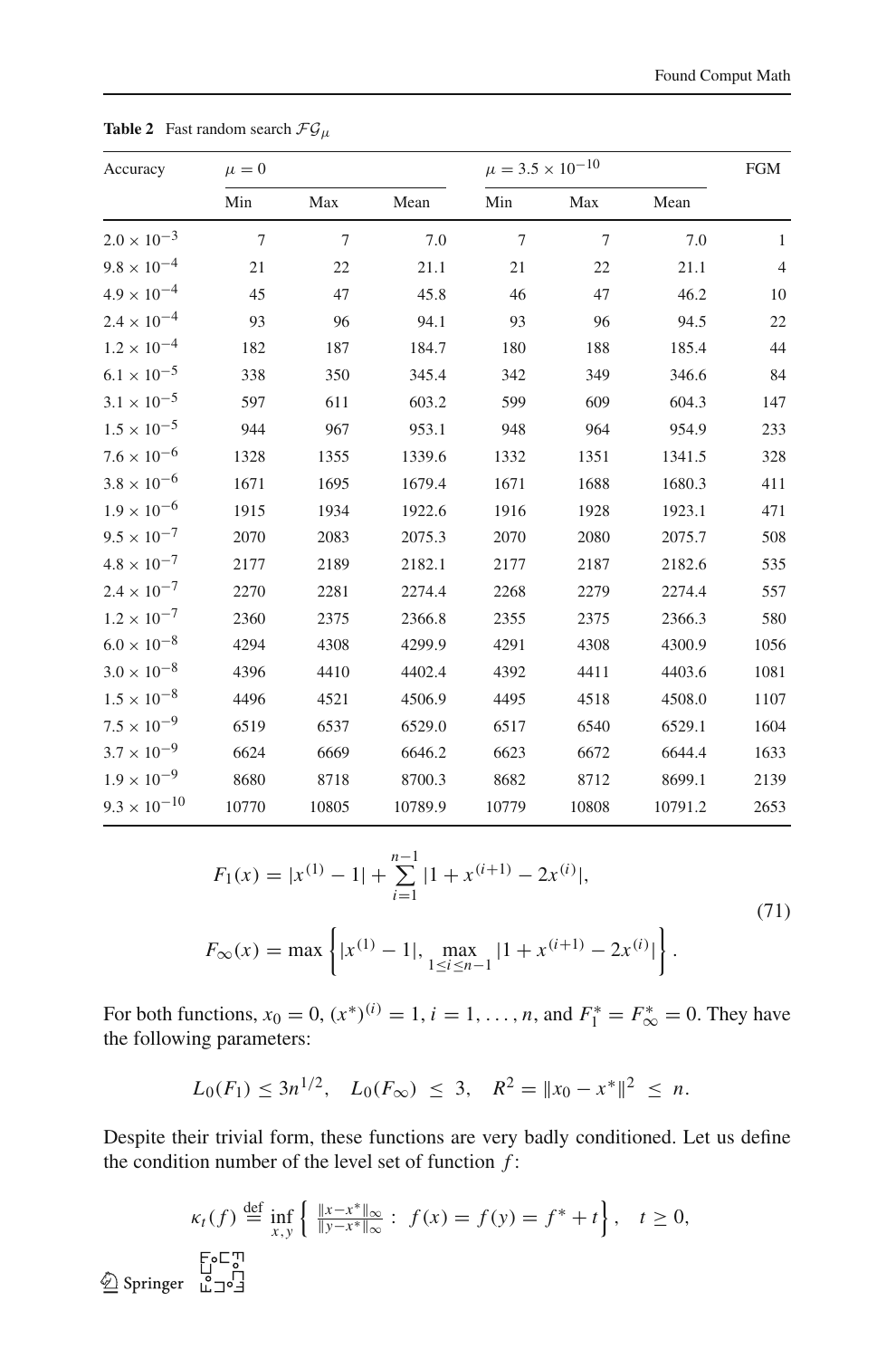1 + *x*

Such a condition number can be defined with respect to any norm in *E*. Since all norms on finite-dimensional spaces are compatible, any of these numbers provides us with a useful estimate of the level of degeneracy of corresponding functions.

# **Lemma 6** *For any*  $t \ge 0$ *, we have*  $\kappa_t(F_1) \le \frac{2n}{3(2^n-1)}$ *, and*  $\kappa_t(F_\infty) \le \frac{1}{2^n-1}$ *.*

*Proof* Indeed, define  $x^{(1)} = 1 + \frac{t}{2}$ , and  $x^{(i)} = 1$ ,  $i = 2, ..., n$ . Then,

$$
x^{(1)} - 1 = \frac{t}{2}, \quad 1 + x^{(2)} - 2x^{(1)} = -t,
$$

$$
+ x^{(i+1)} - 2x^{(i)} = 0, \quad i = 2, \dots, n - 1.
$$

Thus,  $F_1(x) = \frac{3}{2}t$ , and  $F_{\infty}(x) = t$ . Further, define  $y^{(i)} = 1 + \gamma t (2^i - 1)$ ,  $i = 1, ..., n$ . Then,

$$
y^{(1)} - 1 = \gamma t,
$$
  
\n
$$
1 + y^{(i+1)} - 2y^{(i)} = 1 + \gamma t (2^{i+1} - 1) + 1 - 2[\gamma t (2^{i} - 1) + 1] = \gamma t,
$$
  
\n
$$
i = 1, ..., n - 1.
$$

Hence,  $F_1(y) = n\gamma t$ , and  $F_{\infty}(y) = \gamma t$ . Note that  $||x - x^*||_{\infty} = t$ , and  $||y - x^*||_{\infty} =$  $\gamma t(2^n - 1)$ . Taking now  $\gamma = \frac{3}{2n}$  for  $F_1$ , and  $\gamma = 1$  for  $F_{\infty}$ , we get the desired results. ⊓⊔

Using the technique of Section 2.1 in [\[16](#page-39-6)] as applied to functions [\(71\)](#page-29-1), it is possible to prove the lower complexity bound  $O(\frac{1}{\epsilon^2})$  $\frac{1}{\epsilon^2}$ ) for nonsmooth optimization methods.

In Table [3,](#page-31-0) we compare three methods: method  $\mathcal{RS}_0$ , method  $\mathcal{RS}_u$  with  $\mu$  defined by [\(46\)](#page-16-0), and the standard subgradient method (e.g., Section 3.2.3 in [\[16\]](#page-39-6)), as applied to the function  $F_1$ . The first column of the table shows the required accuracy with respect to the scale  $L_0(F_1)R$ . The theoretical upper bound for achieving the corresponding level of accuracy is  $\frac{k}{\epsilon^2}$ , where  $\kappa$  is an absolute constant. We present the results for three dimensions  $n = 16, 64, 256$ . For the first two methods, we display the number of blocks of *n* iterations that were required in order to reach this level of accuracy. If this was impossible after  $10<sup>5</sup>$  iterations, we put in the cell the best value found by the scheme. For the standard subgradient scheme, we show the usual number of iterations. These results correspond only to a single run since the variability in the performance of the random schemes is very small.

As compared with the theoretical upper bounds, all methods perform much better. We observe an unexpectedly good performance of method  $\mathcal{RS}_{\mu}$ . It is usually better than its variant with exact directional derivative. Moreover, for a higher accuracy, it is often better than the usual subgradient method. Let us present now the computational results for function  $F_{\infty}$  (Table [4\)](#page-31-1).

We can see that at this test problem, the finite-difference version  $\mathcal{RS}_{\mu}$  is less dominant. Nevertheless, in two cases from three it is a clear winner.

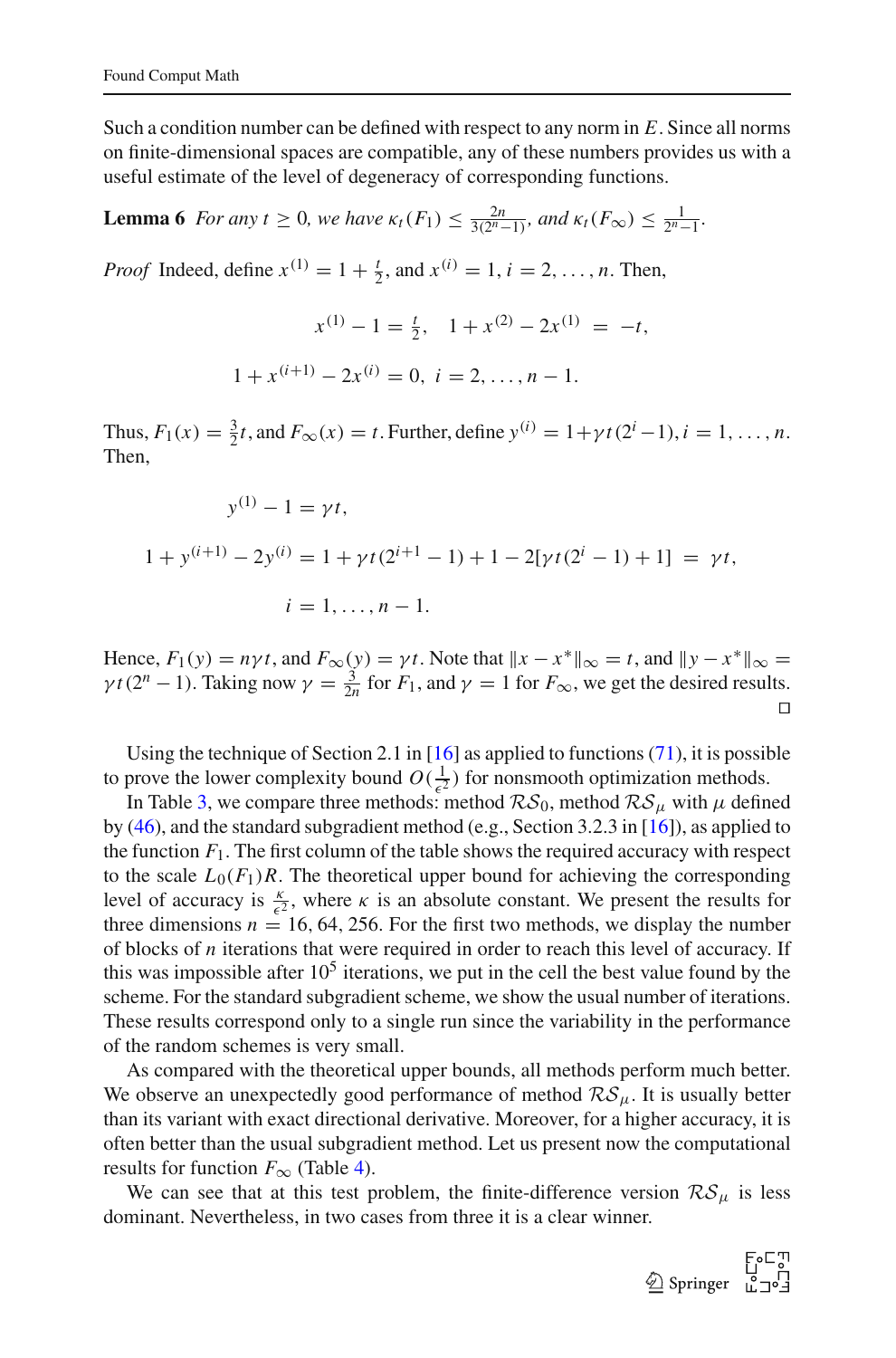| Method                  | RS <sub>0</sub> | $RS_{\mu}$ | $\mathcal{SG}$ | RS <sub>0</sub> | ${\cal RS}_\mu$ | $\mathcal{SG}$ | RS <sub>0</sub> | $RS_u$ | $\mathcal{SG}$ |
|-------------------------|-----------------|------------|----------------|-----------------|-----------------|----------------|-----------------|--------|----------------|
| $\epsilon \backslash n$ | 16              |            |                | 64              |                 |                | 256             |        |                |
| $2.5E - 1$              | $\overline{4}$  | 1          | 1              | $\overline{c}$  | 9               | 1              | $\overline{4}$  | 33     | 1              |
| $1.3E - 1$              | 7               | 18         | $\overline{4}$ | 7               | 58              | 3              | 11              | 221    | 3              |
| $6.3E - 2$              | 11              | 38         | 12             | 25              | 105             | $\overline{4}$ | 21              | 381    | $\overline{4}$ |
| $3.1E - 2$              | 27              | 60         | 30             | 59              | 137             | 10             | 74              | 482    | $\overline{4}$ |
| $1.6E - 2$              | 104             | 88         | 40             | 187             | 161             | 24             | 263             | 546    | 14             |
| $7.8E - 3$              | 328             | 108        | 94             | 685             | 180             | 48             | 1045            | 590    | 36             |
| $3.9E - 3$              | 1086            | 114        | 248            | 2749            | 199             | 118            | 3848            | 624    | 94             |
| $2.0E - 3$              | 4080            | 273        | 3866           | 10828           | 221             | 368            | 14773           | 656    | 202            |
| $9.8E - 4$              | 10809           | 884        | 17698          | 41896           | 698             | 904            | 54615           | 698    | 392            |
| $4.9E-4$                | 39157           | 3714       | 46218          | $6.0E - 4$      | 2213            | 3570           | $7.5E - 4$      | 981    | 566            |
| $2.4E - 4$              | $3.0E - 4$      | 11156      | 85778          |                 | 9506            | 18354          |                 | 3759   | 904            |
| $1.2E - 4$              |                 | 26608      | $2.2E - 4$     |                 | 37870           | $1.8E - 4$     |                 | 14961  | $1.7E - 4$     |

<span id="page-31-0"></span>**Table 3** Different methods for function  $F_1$ , Limit =  $10^5$ 

<span id="page-31-1"></span>**Table 4** Different methods for function  $F_{\infty}$ , Limit = 10<sup>5</sup>

| Method:                 | RS <sub>0</sub> | $\mathcal{RS}_{\mu}$ | $\mathcal{SG}$ | RS <sub>0</sub> | ${\cal RS}_\mu$ | SG             | RS <sub>0</sub> | ${\cal RS}_\mu$ | $\mathcal{SG}$ |
|-------------------------|-----------------|----------------------|----------------|-----------------|-----------------|----------------|-----------------|-----------------|----------------|
| $\epsilon \backslash n$ | 16              |                      |                | 64              |                 |                | 256             |                 |                |
| $2.5E - 1$              | - 1             | 1                    | $\overline{1}$ | 1               | 1               | $\overline{1}$ | 1               |                 |                |
| $1.3E - 1$              | - 1             | 1                    | 1              | 1               | 1               | 1              |                 |                 |                |
| $6.3E - 2$              | 43              | 73                   | 19             | 1               | 1               | 1              | 1               |                 |                |
| $3.1E - 2$              | 63              | 207                  | 79             | 245             | 675             | 77             | 1               | 1               | 1              |
| $1.6E - 2$              | 115             | 321                  | 278            | 337             | 3650            | 343            | 1301            | 9123            | 322            |
| $7.8E - 3$              | 201             | 432                  | 1159           | 546             | 6098            | 1265           | 1921            | 56604           | 1340           |
| $3.9E - 3$              | 1101            | 471                  | 5058           | 2579            | 7503            | 5060           | 3335            | 95699           | 5058           |
| $2.0E - 3$              | 1601            | 504                  | 20228          | 7637            | 8322            | 20233          | 12328           | $3.5E - 3$      | 20231          |
| $9.8E - 4$              | 5972            | 542                  | 80912          | 27417           | 8755            | 80916          | 42798           |                 | 80915          |
| $4.9E - 4$              | 29873           | 1923                 | $8.8E - 4$     | 91102           | 9008            | $8.8E - 4$     | $6.9E - 4$      |                 | $8.8E - 4$     |
| $2.4E - 4$              | 93887           | 5685                 |                | $4.3E - 4$      | 9431            |                |                 |                 |                |
| $1.2E - 4$              | $1.8E - 4$      | 21896                |                |                 | 25424           |                |                 |                 |                |

<span id="page-31-2"></span>Let us compare these methods on a more sophisticated test problem. Denote by  $\Delta_m \subset R^m$  the standard simplex. Consider the following matrix game:

$$
\min_{x \in \Delta_m} \max_{y \in \Delta_m} \langle Ax, y \rangle = \max_{y \in \Delta_m} \min_{x \in \Delta_m} \langle Ax, y \rangle,
$$
\n(72)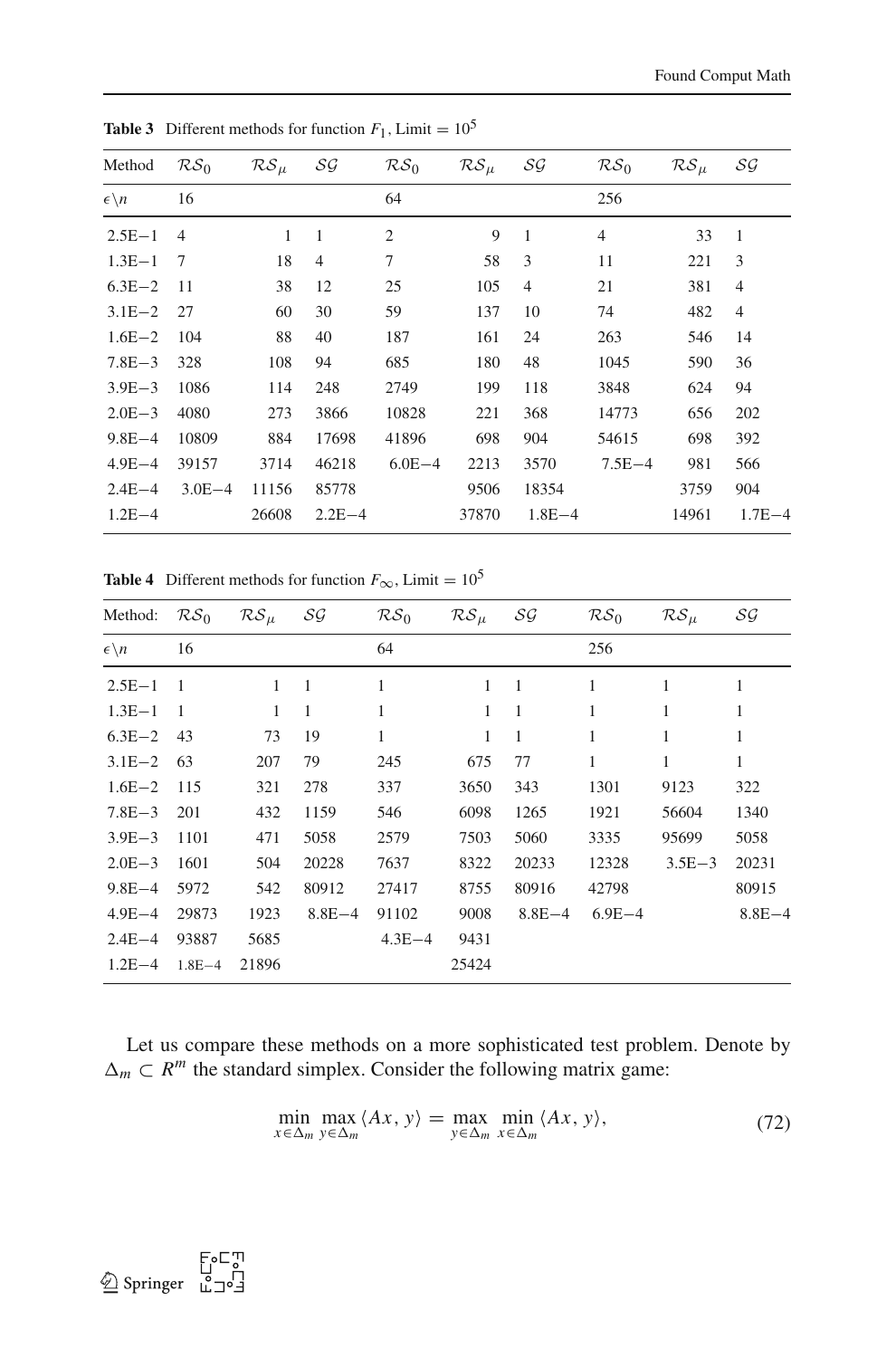<span id="page-32-0"></span>

| <b>Table 5</b> Saddle point problem | Dim | RS <sub>0</sub> | $\mathcal{RS}_u$ | SG         |
|-------------------------------------|-----|-----------------|------------------|------------|
|                                     | 8   | $1.3E - 5$      | $5.3E - 6$       | $1.4E - 4$ |
|                                     | 16  | $3.3E - 5$      | $8.3E - 6$       | $1.3E - 4$ |
|                                     | 32  | $4.80E - 5$     | $7.0E - 6$       | $1.3E - 4$ |
|                                     | 64  | $2.3E - 4$      | $2.2E - 4$       | $2.4E - 4$ |
|                                     | 128 | $9.3E - 5$      | $3.1E - 5$       | $1.6E - 4$ |
|                                     | 256 | $9.3E - 5$      | $2.1E - 5$       | $1.7E - 4$ |

where *A* is an  $m \times m$ -matrix. Define the following function:

$$
f(x, y) = \max \left\{ \max_{1 \le i, j \le m} \left[ \langle A^T e_i, x \rangle - \langle Ae_j, y \rangle \right], \ |\langle \bar{e}, x \rangle - 1|, \ |\langle \bar{e}, y \rangle - 1| \right\},\
$$

where  $e_i \in R^m$  are coordinate vectors and  $\overline{e} \in R^m$  is the vector of all ones. Clearly, the problem [\(72\)](#page-31-2) is equivalent to the following minimization problem:

$$
\min_{x,y\geq 0} f(x,y). \tag{73}
$$

<span id="page-32-1"></span>The optimal value of this problem is zero. We choose the starting points  $x_0 = \frac{\bar{e}}{m}$ ,  $y_0 = \frac{\bar{e}}{m}$ , and generate *A* with random entries uniformly distributed in the interval  $[-1, 1]$ . Then the parameters of problem [\(38\)](#page-13-1) are as follows:

$$
n = 2m, \quad Q = R_+^n, \quad L_0(f) \le n^{1/2}, \quad R \le 2.
$$

In Table [5,](#page-32-0) we present the computational results for two variants of method  $\mathcal{RS}_u$ and the subgradient scheme. For problems [\(73\)](#page-32-1) of dimension  $n = 2^p$ ,  $p = 3...16$ , we report the best accuracy achieved by the schemes after  $10<sup>5</sup>$  iterations (as usual, for random methods, we count the blocks of *n* iterations). The parameter  $\mu$  of method  $R\mathcal{S}_{\mu}$  was computed by [\(46\)](#page-16-0) with target accuracy  $\epsilon = 9.5E - 7$ .

Clearly, in this competition method  $\mathcal{RS}_{\mu}$  is again a winner. The two other methods demonstrate very similar performance.

#### **8.3 Test Functions Based on Chebyshev Polynomials**

Chebyshev polynomials of the first kind are defined by the recurrence relation

$$
T_0(t) = 1, \quad T_1(t) = t,
$$
  

$$
T_{n+1}(t) = 2tT_n(t) - T_{n-1}(t), \quad n \ge 1.
$$

In particular,  $T_2(t) = 2t^2 - 1$ . The absolute value of such a polynomial achieves its maximum (equal to one) exactly at  $n + 1$  points of the segment  $[-1, 1]$ .

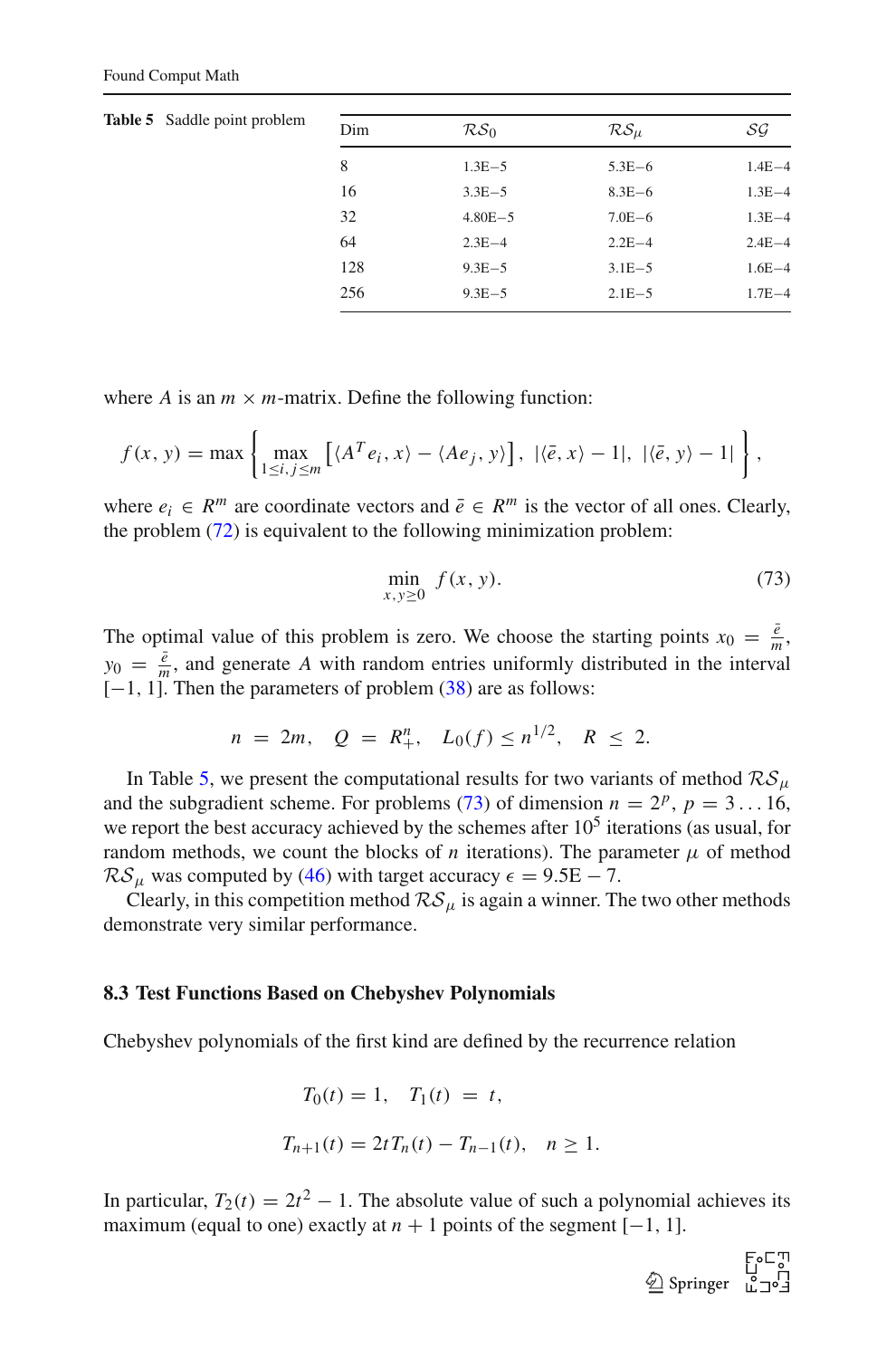Chebyshev polynomials satisfy the following *nesting property*

$$
T_n(T_m(t))=T_{nm}(t),
$$

which allows to create test functions with very high oscillating behavior. Indeed, consider the system of equations

$$
x^{(k+1)} = T_2(x^{(k)}), \quad k = 1, \dots, n-1.
$$
 (74)

<span id="page-33-0"></span>Then the last component of the vector  $x \in R^n$  depends on the first one in a very oscillating manner:

$$
x^{(n)} = T_{2^{n-1}}\left(x^{(1)}\right).
$$

Penalizing the residual in the system of nonlinear equations [\(74\)](#page-33-0), we can get many interesting objective functions. On one hand, they do not have local minimums, and on the other hand, they exhibit an oscillatory behavior of the level sets. The simplest function of this type is as follows:

$$
f(x) = \frac{1}{4} (x^{(1)} - 1)^2 + \sum_{i=1}^{n-1} (x^{(i+1)} + 1 - 2 (x^{(i)})^2)^2,
$$
  
\n
$$
x^* = (1, ..., 1)^T, \quad x_0 = (-1, 1, ..., 1)^T.
$$
\n(75)

<span id="page-33-1"></span>However, function [\(75\)](#page-33-1) is not convex. In order to see that Chebyshev polynomials can deliver interesting test functions for convex optimization, note that the polynomial  $T_2(t)$  is convex.

Consider the following system of nonlinear inequalities:

$$
x^{(k+1)} \ge 2(x^{(k)})^2 - 1, \quad k = 1, ..., n - 1,
$$
  
\n
$$
x^{(1)} \ge 1.
$$
\n(76)

<span id="page-33-2"></span>**Lemma 7** *Let point*  $x \in \mathbb{R}^n$  *be feasible for the system of convex inequalities [\(76\)](#page-33-2). If for some*  $\delta \in [0, 1]$  *we have*  $x^{(1)} \ge 1 + \frac{\delta^2}{2(1+\delta)}$ *, then* 

$$
x^{(n)} \ge \frac{1}{2} \left[ (1+\delta)^{2^{n-1}} + (1+\delta)^{-2^{n-1}} \right] \ge 2^{-1+\frac{\delta}{2}2^n}.
$$
 (77)

*Proof* Indeed, let us prove by induction that  $x^{(i)} \geq \frac{1}{2}$  $\left[ (1 + \delta)^{2^{i-1}} + (1 + \delta)^{-2^{i-1}} \right]$ For  $i = 1$ , this inequality is valid by the assumption. Let it be valid for some  $i \ge 1$ . Then,

 $\begin{array}{c}\n\text{E-}\mathbb{C}^{\text{T}} \\
\text{S}\mathbb{C} \\
\text{S}\mathbb{C}\n\end{array}$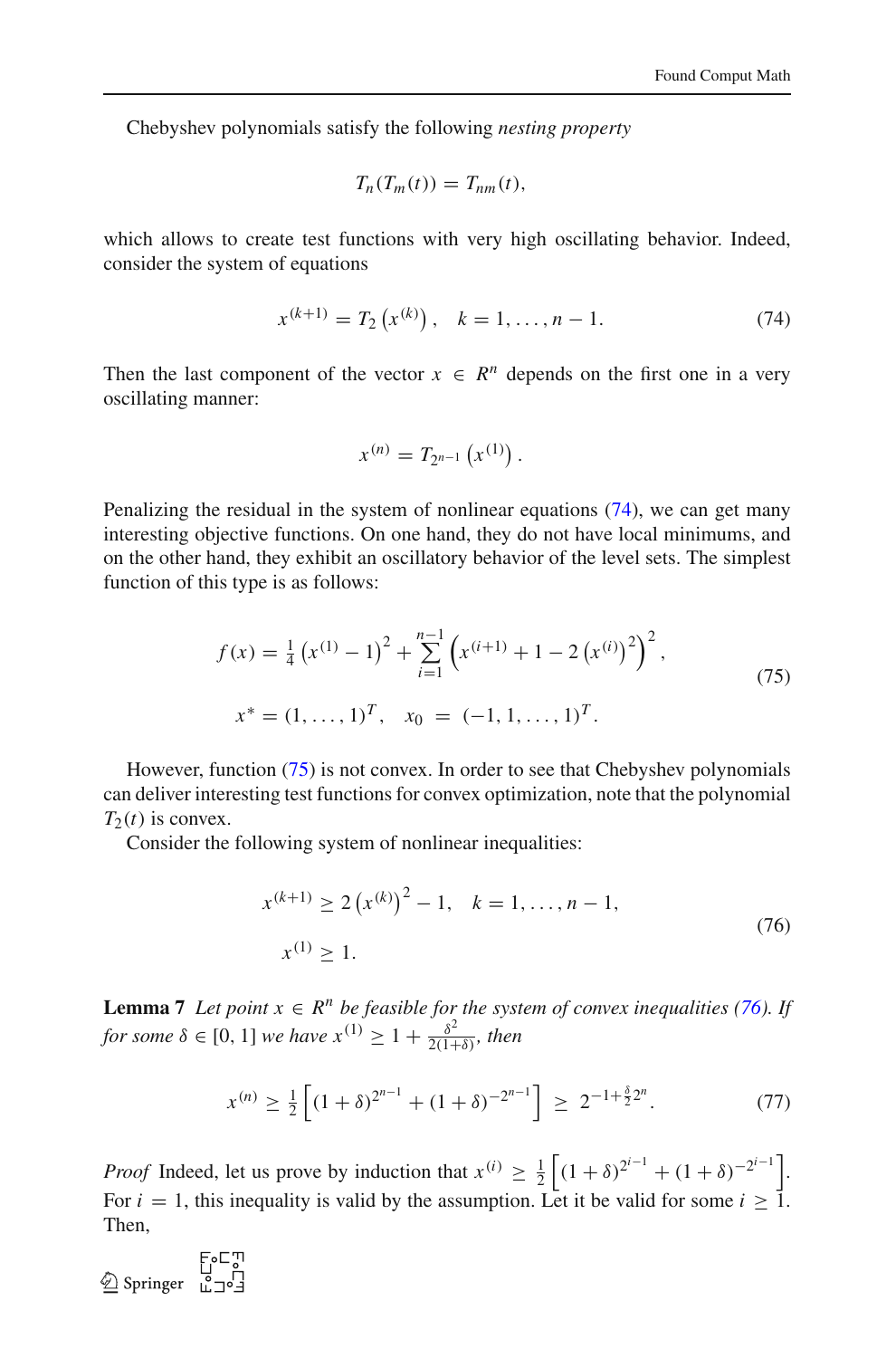<span id="page-34-1"></span>

| <b>Table 6</b> Results for problem<br>(79) | Dim  | SG     | RS <sub>0</sub> | $RS_{\mu}$ |
|--------------------------------------------|------|--------|-----------------|------------|
|                                            | 8    | 833650 | 415165          | 11862      |
|                                            | 16   | 532123 | 34471           | 16939      |
|                                            | 32   | 454043 | 441065          | 34741      |
|                                            | 64   | 428966 | 15665           | 130        |
|                                            | 128  | 421854 | 5636            | 250        |
|                                            | 256  | 416582 | 913             | 2577       |
|                                            | 512  | 416143 | 707             | 923        |
|                                            | 1024 | 413209 | 1419            | 2001       |
|                                            |      |        |                 |            |

$$
x^{(i+1)} \ge \frac{1}{2} \left[ (1+\delta)^{2^{i-1}} + (1+\delta)^{-2^{i-1}} \right]^2 - 1
$$
  
=  $\frac{1}{2} \left[ (1+\delta)^{2^i} + (1+\delta)^{-2^i} \right].$ 

It remains to note that for  $\delta \in [0, 1]$  we have  $\ln(1 + \delta) \ge \delta \ln 2$ .

Thus, the system of inequalities  $(76)$  has very poor Slater condition, which makes it difficult for the interior-point methods. This ill-conditioning is inherited by another representation of this set. For example, it can be defined as follows:

$$
\sqrt{\frac{1+x^{(k+1)}}{2}} \ge x^{(k)}, \quad k = 1, \dots, n-1,
$$
\n
$$
x^{(1)} \ge 1.
$$
\n(78)

Note that the functional components of this representation are Lipschitz continuous on the positive orthant. Let us define now the following function:

$$
\psi(x) = \max\left\{1 - x^{(1)}, x^{(n)} - 1, \max_{1 \le k \le n-1} \left[x^{(k)} - \sqrt{\frac{1 + x^{(k+1)}}{2}}\right]\right\}, \quad x \in \mathcal{Q} \equiv R_+^n.
$$

This function is nonnegative on its feasible set and  $L_0(\psi) = \frac{3}{4}$  $\sqrt{2}$ . It attains its minimum at  $x^* = (1, ..., 1)^T$ . Thus, our next test problem is as follows:

$$
\min_{x} \{ \psi(x) : x \in Q \}, \quad x_0 = (1, \dots, 1, 2)^T. \tag{79}
$$

<span id="page-34-0"></span>Thus, we can choose  $R = 1$ . The results of our experiments are presented in Table [6.](#page-34-1)

The problem [\(79\)](#page-34-0) was solved by all methods up to accuracy  $\epsilon = 10^{-4}$ . As we can see, the standard subgradient method behaves on this problem rather poorly. This may confirm an intuition that on highly degenerate problems, the random search directions have more chances to succeed as compared with regular short-step procedures. On the other hand, we recall the reader that in this table, the results for random search methods are given in blocks of *n* iterations. Therefore, if we would compare the number of



$$
\Box
$$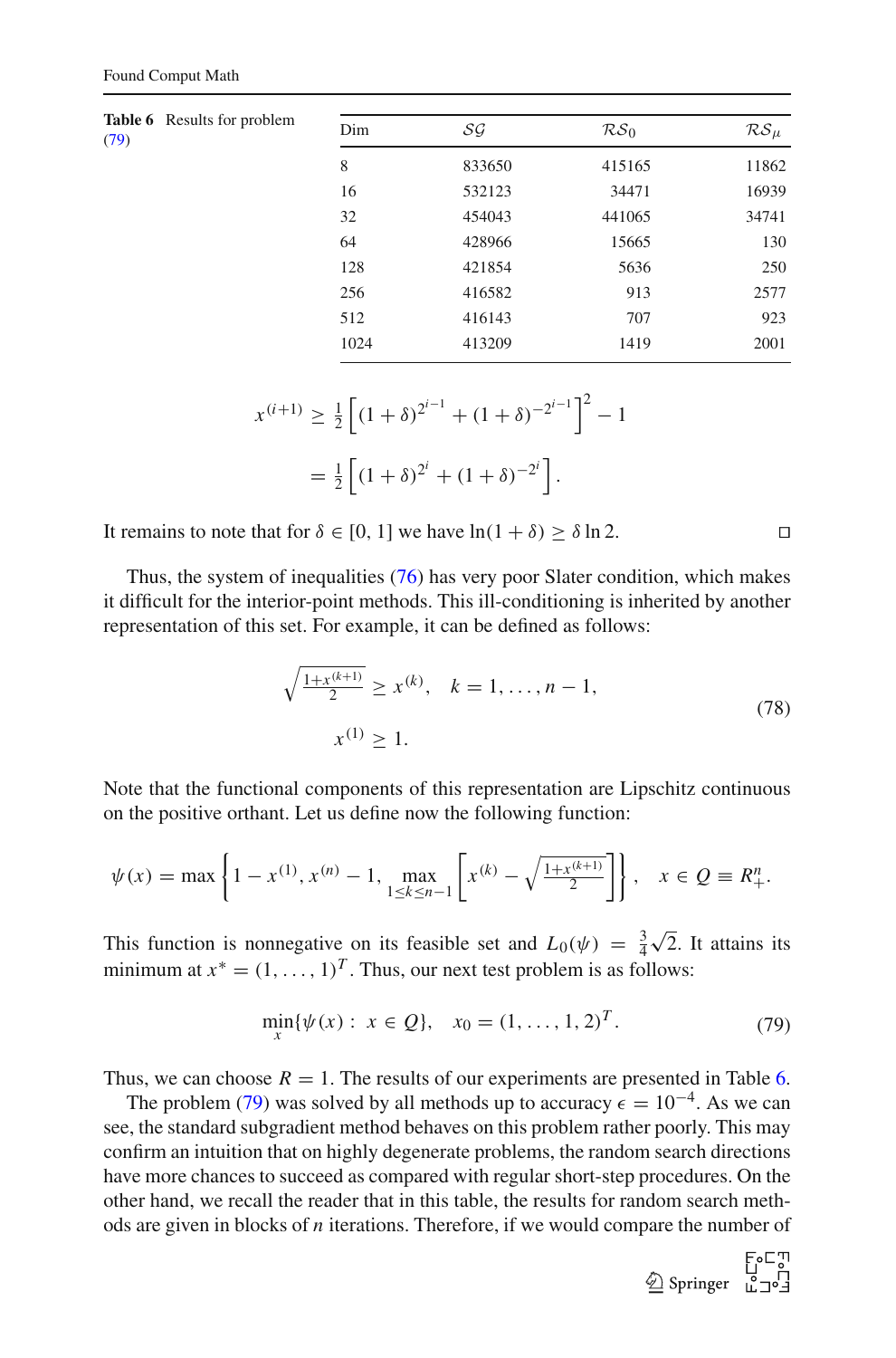calls of oracle, subgradient method will be almost the best, at least for the problems of high dimension.

#### **8.4 Conclusion**

Our experiments confirm the following conclusion. If the computation of the gradient is feasible, then the cost per iteration for random methods and gradient methods is approximately the same. In this situation, the total time spent by the random methods is typically  $O(n)$  times bigger than the time required for the gradient schemes to reach the same accuracy. Hence, the random gradient-free methods should be used only if creation of the code for computing the gradient is too costly or just impractical.

In the latter case, for smooth functions, the accelerated scheme [\(60\)](#page-21-1) demonstrates better performance. This practical observation is confirmed by the theoretical results. For nonsmooth problems, the situation is more delicate. In our experiments, the finitedifference version  $\mathcal{RS}_{\mu}$  was always better than the method  $\mathcal{RS}_0$ , based on the exact directional derivative. Up to now, we did not manage to find a reasonable explanation for this phenomenon. It remains an interesting topic for the future research.

**Acknowledgments** The authors would like to thank two anonymous referees for enormously careful and helpful comments. Pavel Dvurechensky proposed a better proof of inequality [\(37\)](#page-12-0), which we use in this paper. Research activity of the first author for this paper was partially supported by the grant "Action de recherche concertè ARC 04/09-315" from the "Direction de la recherche scientifique - Communautè française de Belgique," and RFBR research projects 13-01-12007 ofi\_m. The second author was supported by Laboratory of Structural Methods of Data Analysis in Predictive Modeling, MIPT, through RF government grant, ag.11.G34.31.0073.

#### **Appendix: Proofs of Statements of Sect. [2](#page-5-0)**

*Proof of Lemma [1](#page-7-3)* Denote  $\psi(p) = \ln M_p$ . This function is convex in p. Let us represent  $p = (1 - \alpha) \cdot 0 + \alpha \cdot 2$  (thus,  $\alpha = \frac{p}{2}$ )  $\frac{p}{2}$ ). For *p* ∈ [0, 2], we have *α* ∈ [0, 1]. Therefore,

$$
\psi(p) \le (1-\alpha)\psi(0) + \alpha\psi(2) \stackrel{(14)}{=} \frac{p}{2}\ln n.
$$

This is the upper bound [\(16\)](#page-7-4). If  $p \ge 2$ , then  $\alpha \ge 1$ , and  $\alpha \psi(2)$  becomes a lower bound for  $\psi(p)$ . It remains to prove the upper bound in [\(17\)](#page-7-2).

Let us fix some  $\tau \in (0, 1)$ . Note that for any  $t \ge 0$  we have

$$
t^p e^{-\frac{\tau}{2}t^2} \le (\frac{p}{\tau e})^{p/2}.
$$
\n(80)

Therefore,

$$
M_p = \frac{1}{\kappa} \int_E ||u||^p e^{-\frac{1}{2}||u||^2} du = \frac{1}{\kappa} \int_E ||u||^p e^{-\frac{\tau}{2}||u||^2} e^{-\frac{1-\tau}{2}||u||^2} du
$$
  
\n
$$
\leq \frac{(80)}{\kappa} \frac{1}{\kappa} \left(\frac{p}{\tau e}\right)^{p/2} \int_E e^{-\frac{1-\tau}{2}||u||^2} du = \left(\frac{p}{\tau e}\right)^{p/2} \frac{1}{(1-\tau)^{n/2}}.
$$
  
\n
$$
\text{Springer } \lim_{u \to 0} \frac{\Gamma_0 \Gamma_0}{2}
$$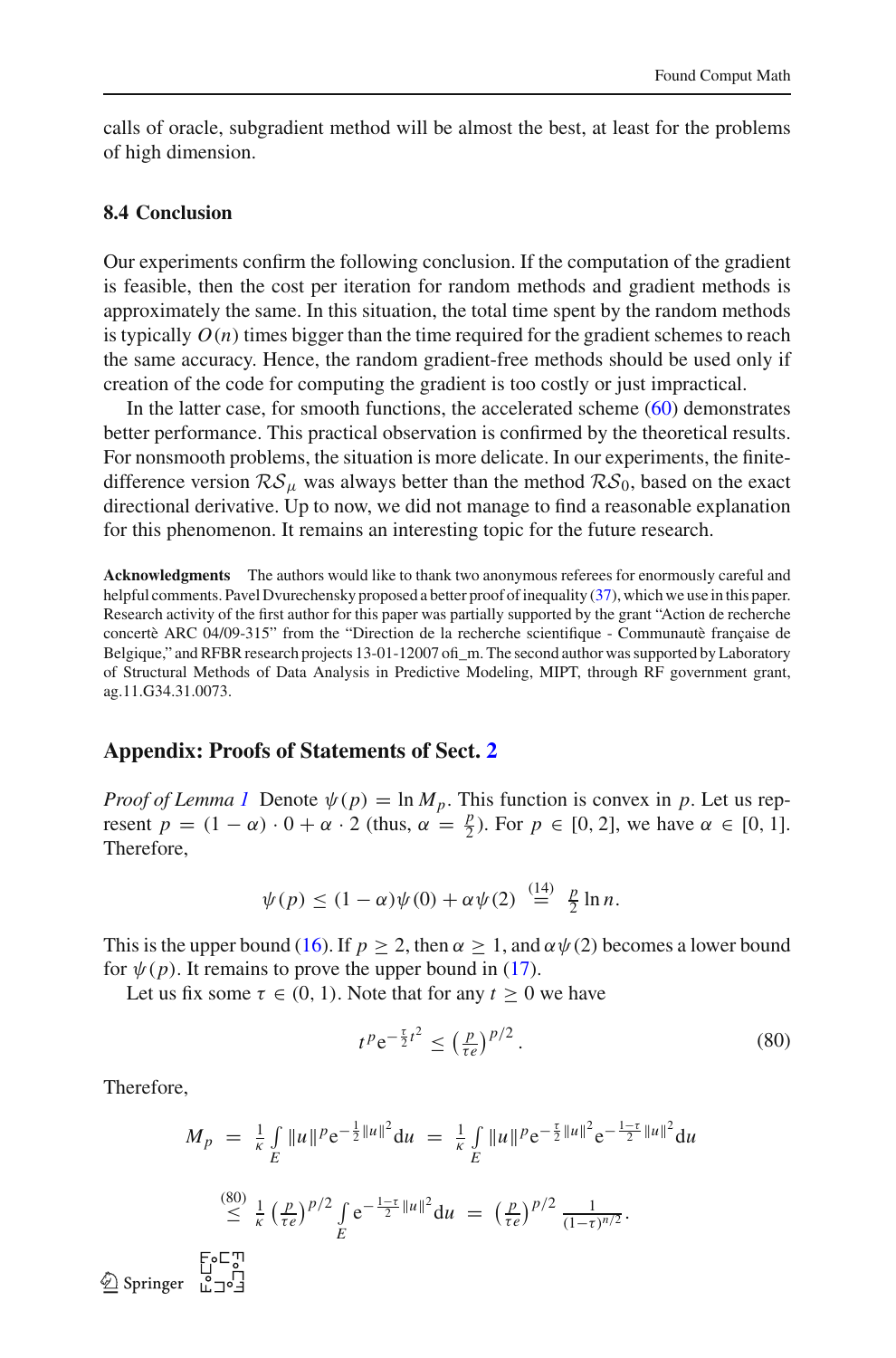The minimum of the right-hand side in  $\tau \in (0, 1)$  is attained at  $\tau = \frac{p}{p+1}$  $\frac{p}{p+n}$ . Thus,

$$
M_p \leq \left(\frac{p}{e}\right)^{p/2} \left(1 + \frac{n}{p}\right)^{p/2} \left(1 + \frac{p}{n}\right)^{n/2} \leq (p+n)^{p/2}.
$$

*Proof of Theorem [1](#page-7-5)* Indeed, for any  $x \in E$  we have  $f_{\mu}(x) - f(x) = \frac{1}{\kappa} \int_{\mu}^{x}$  $\int\limits_E$   $\int\limits_E$   $\int f(x +$  $\mu$ *u*) –  $f(x)$ ]e<sup>- $\frac{1}{2}$ ||*u*||<sup>2</sup> d*u*. Therefore, if  $f \in C^{0,0}(E)$ , then</sup>

$$
|f_{\mu}(x) - f(x)| \leq \frac{1}{\kappa} \int_{E} |f(x + \mu u) - f(x)| e^{-\frac{1}{2} ||u||^2} du
$$
  

$$
\leq \frac{\mu L_0(f)}{\kappa} \int_{E} ||u|| e^{-\frac{1}{2} ||u||^2} du \leq \mu L_0(f) n^{1/2}.
$$

Further, if *f* is differentiable at *x*, then

$$
f_{\mu}(x) - f(x) = \frac{1}{\kappa} \int_{E} [f(x + \mu u) - f(x) - \mu \langle \nabla f(x), u \rangle] e^{-\frac{1}{2} ||u||^2} du.
$$

Therefore, if  $f \in C^{1,1}(E)$ , then

$$
|f_{\mu}(x)-f(x)| \stackrel{(6)}{\leq} \frac{\mu^2 L_1(f)}{2\kappa} \int\limits_{E} \|u\|^2 e^{-\frac{1}{2} \|u\|^2} du \stackrel{(14)}{=} \frac{\mu^2 L_1(f)}{2} n.
$$

Finally, if  $f$  is twice differentiable at  $x$ , then

$$
\frac{1}{\kappa} \int_{E} [f(x + \mu u) - f(x) - \mu \langle \nabla f(x), u \rangle - \frac{\mu^2}{2} \langle \nabla^2 f(x)u, u \rangle] e^{-\frac{1}{2} ||u||^2} du
$$
  
\n
$$
\stackrel{(13)}{=} f_{\mu}(x) - f(x) - \frac{\mu^2}{2} \langle \nabla^2 f(x), B^{-1} \rangle.
$$

Therefore, if  $f \in C^{2,2}(E)$ , then

$$
|f_{\mu}(x) - f(x) - \frac{\mu^2}{2} \langle \nabla^2 f(x), B^{-1} \rangle| \stackrel{(7)}{\leq} \frac{\mu^3 L_2(f)}{6\kappa} \int_E \|u\|^3 e^{-\frac{1}{2} \|u\|^2} du
$$
  

$$
\stackrel{(17)}{=} \frac{\mu^3 L_1(f)}{6} (n+3)^{3/2}.
$$

⊓⊔

⊓⊔

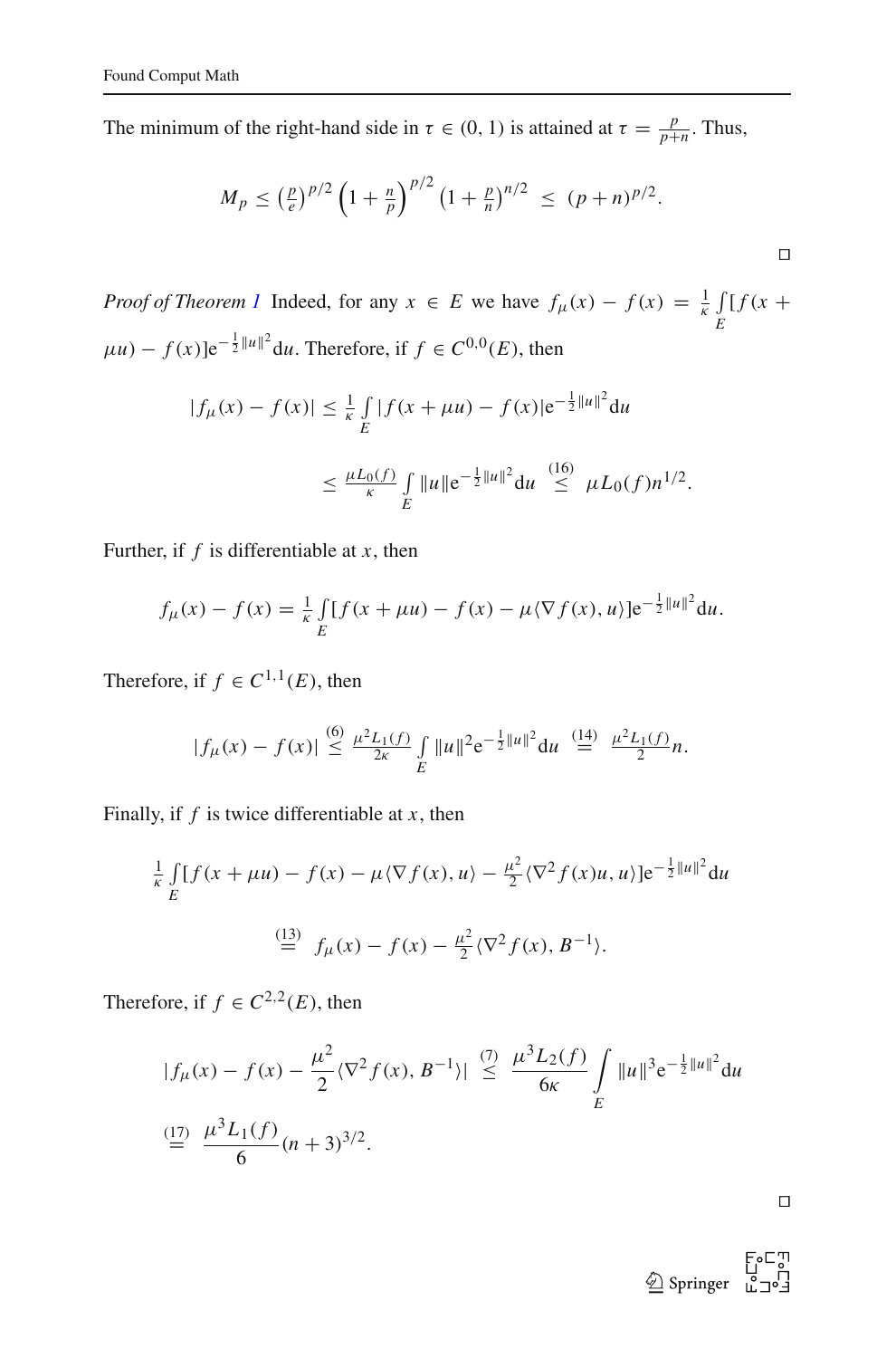*Proof of Lemma [2](#page-8-6)* Indeed, for all *x* and *y* in *E*, we have

$$
\|\nabla f_{\mu}(x) - \nabla f_{\mu}(y)\|_{*} \stackrel{(21)}{\leq} \frac{1}{\kappa \mu} \int_{E} |f(x + \mu u) - f(y + \mu u)| \, \|u\| e^{-\frac{1}{2} \|u\|^{2}} du
$$
  

$$
\leq \frac{1}{\kappa \mu} L_{0}(f) \int_{E} \|u\| e^{-\frac{1}{2} \|u\|^{2}} du \cdot \|x - y\|.
$$

It remains to apply  $(16)$ . □

*Proof of Theorem* [2](#page-8-3) Let  $\mu > 0$ . Since  $f_{\mu}$  is convex, for all *x* and  $y \in E$  we have

$$
f(y) + \mu L_0(f)n^{1/2} \stackrel{(18)}{\geq} f_{\mu}(y) \geq f_{\mu}(x) + \langle \nabla f_{\mu}(x), y - x \rangle
$$
  

$$
\stackrel{(11)}{\geq} f(x) + \langle \nabla f_{\mu}(x), y - x \rangle.
$$

Taking now the limit as  $\mu \to 0$ , we prove the statement for  $\mu = 0$ . □ *Proof of Lemma* [3](#page-8-4) Indeed, for function  $f \in C^{1,1}(E)$ , we have

$$
\|\nabla f_{\mu}(x) - \nabla f(x)\|_{*} \stackrel{(25)}{=} \left\| \frac{1}{\kappa} \int_{E} \left( \frac{f(x + \mu u) - f(x)}{\mu} - \langle \nabla f(x), u \rangle \right) Bu e^{-\frac{1}{2} ||u||^{2}} du \right\|_{*}
$$
  
\n
$$
\leq \frac{1}{\kappa \mu} \int_{E} |f(x + \mu u) - f(x) - \mu \langle \nabla f(x), u \rangle| ||u|| e^{-\frac{1}{2} ||u||^{2}} du
$$
  
\n
$$
\stackrel{(6)}{\leq} \frac{\mu L_{1}(f)}{2\kappa} \int_{E} ||u||^{3} e^{-\frac{1}{2} ||u||^{2}} du \stackrel{(17)}{\leq} \frac{\mu}{2} L_{1}(f)(n+3)^{3/2}.
$$

Let  $f \in C^{2,2}(E)$ . Denote  $a_u(\tau) = f(x + \tau u) - f(x) - \tau \langle \nabla f(x), u \rangle \frac{\tau^2}{2}$  $\frac{\hbar^2}{2} \langle \nabla^2 f(x)u, u \rangle$ . Then,  $|a_u(\pm \mu)| \leq$  $\leq \frac{\mu^3}{6}$  $\frac{L^3}{6}L_2(f)\|u\|^3$ . Since

$$
\nabla f_{\mu}(x) - \nabla f(x) \stackrel{(13)}{=} \frac{1}{2\kappa\mu} \int_{E} [f(x + \mu u) - f(x - \mu u) -2\mu \langle \nabla f(x), u \rangle] B u e^{-\frac{1}{2}||u||^2} du,
$$

we have

$$
\|\nabla f_{\mu}(x) - \nabla f(x)\|_{*} \leq \frac{1}{2\kappa\mu} \int\limits_{E} |f(x + \mu u) - f(x - \mu u) - 2\mu \langle \nabla f(x), u \rangle| \, \|u\| \, e^{-\frac{1}{2} \|u\|^2} \, du
$$

$$
= \frac{1}{2\kappa\mu} \int\limits_{E} |a_{u}(\mu) - a_{u}(-\mu)| \, \|u\| \, e^{-\frac{1}{2} \|u\|^2} \, du
$$

 $\begin{picture}(120,115) \put(0,0){\line(1,0){155}} \put(15,0){\line(1,0){155}} \put(15,0){\line(1,0){155}} \put(15,0){\line(1,0){155}} \put(15,0){\line(1,0){155}} \put(15,0){\line(1,0){155}} \put(15,0){\line(1,0){155}} \put(15,0){\line(1,0){155}} \put(15,0){\line(1,0){155}} \put(15,0){\line(1,0){155}} \put(15,0){\line(1,0){155$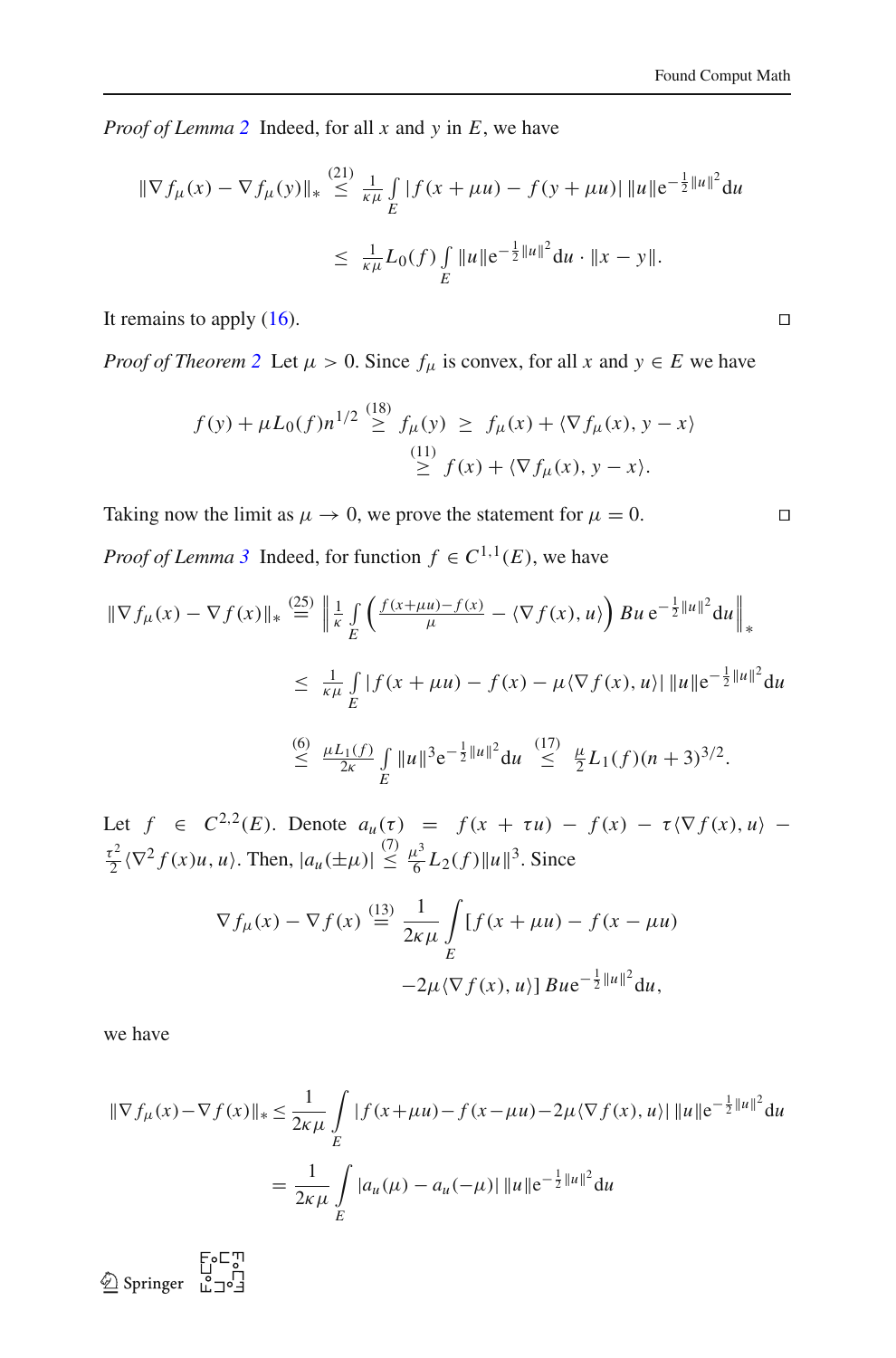$$
\leq \frac{\mu^2 L_2(f)}{6\kappa} \int\limits_{E} \|u\|^4 e^{-\frac{1}{2} \|u\|^2} du \leq \frac{(17)}{6} \frac{\mu^2}{6} L_2(f)(n+4)^2.
$$

⊓⊔

*Proof of Lemma [4](#page-9-3)* Indeed,

$$
\|\nabla f(x)\|_{*}^{2} \stackrel{(13)}{=} \|\frac{1}{\kappa} \int_{E} \langle \nabla f(x), u \rangle B u e^{-\frac{1}{2}||u||^{2}} du\|_{*}^{2}
$$
  
\n
$$
= \|\frac{1}{\kappa \mu} \int_{E} \left( [f(x + \mu u) - f(x)] - [f(x + \mu u) - f(x) - \mu \langle \nabla f(x), u \rangle] \right) B u e^{-\frac{1}{2}||u||^{2}} du\|_{*}^{2}
$$
  
\n
$$
\stackrel{(26)}{\leq} 2\|\nabla f_{\mu}(x)\|_{*}^{2} + \frac{2}{\mu^{2}}\|\frac{1}{\kappa} \int_{E} [f(x + \mu u) - f(x) - \mu \langle \nabla f(x), u \rangle] B u e^{-\frac{1}{2}||u||^{2}} du\|_{*}^{2}
$$
  
\n
$$
\leq 2\|\nabla f_{\mu}(x)\|_{*}^{2} + \frac{2}{\mu^{2} \kappa} \int_{E} [f(x + \mu u) - f(x) - \mu \langle \nabla f(x), u \rangle]^{2} ||u||^{2} e^{-\frac{1}{2}||u||^{2}} du
$$
  
\n
$$
\stackrel{(6)}{\leq} 2\|\nabla f_{\mu}(x)\|_{*}^{2} + \frac{\mu^{2}}{2} L_{1}^{2}(f) M_{6}.
$$

It remains to use inequality [\(17\)](#page-7-2). ⊓⊔

### <span id="page-38-8"></span>**References**

- 1. A. Agarwal, O. Dekel, and L. Xiao, *Optimal algorithms for online convex optimization with multi-point bandit feedback*, in Proceedings of the 23rd Annual Conference on Learning, 2010, pp. 2840.
- <span id="page-38-9"></span>2. A. Agarwal, D. Foster, D. Hsu, S. Kakade, and A. Rakhlin, *Stochastic convex optimization with bandit feedback*,. SIAM J. on Optimization, 23 (2013), pp. 213–240.
- <span id="page-38-10"></span>3. D. Bertsimas and S. Vempala, *Solving convex programs by random walks*, J. of the ACM, 51 (2004), pp. 540–556.
- <span id="page-38-5"></span>4. F. Clarke, *Optimization and nonsmooth analysis*, Wliley, New York, 1983.
- <span id="page-38-4"></span>5. A. Conn, K. Scheinberg, and L. Vicente , *Introduction to derivative-free optimization. MPS-SIAM series on optimization*, SIAM, Philadelphia, 2009.
- <span id="page-38-12"></span><span id="page-38-6"></span>6. C. Dorea, *Expected number of steps of a random optimization method*, JOTA, 39 (1983), pp. 165–171.
- 7. J. Duchi, M.I. Jordan, M.J. Wainwright, and A. Wibisono, *Finite sample convergence rate of zero-order stochastic optimization methods*, in NIPS, 2012, pp. 1448–1456.
- <span id="page-38-7"></span>8. A. D. Flaxman, A.T. Kalai, and B.H. Mcmahan, *Online convex optimization in the bandit setting: gradient descent without a gradient*, in Proceedings of the 16th annual ACM-SIAM symposium on Discrete Algorithms, 2005, pp. 385–394 .
- 9. R. Kleinberg, A. Slivkins, and E. Upfal, *Multi-armed bandits in metric spaces*, in Proceedings of the 40th annual ACM symposium on Theory of Computing, 2008, pp. 681–690.
- <span id="page-38-11"></span><span id="page-38-2"></span>10. J. C. Lagarias, J. A. Reeds, M. H. Wright, and P. E. Wright, *Convergence properties of the Nelder-Mead Simplex Algorithm in low dimensions*, SIAM J. Optimization, 9 (1998), pp. 112–147.
- <span id="page-38-3"></span>11. J. C. Lagarias, B. Poonen, and M. H. Wright, *Convergence of the restricted Nelder-Mead algorithm in two dimensions*, SIAM J. Optimization, 22 (2012), pp. 501–532.
- <span id="page-38-0"></span>12. J. Matyas, *Random optimization*. Automation and Remote Control, 26 (1965), pp. 246–253.
- <span id="page-38-1"></span>13. J. A. Nelder and R. Mead, *A simplex method for function minimization*, Computer Journal, 7 (1965), pp. 308–3013